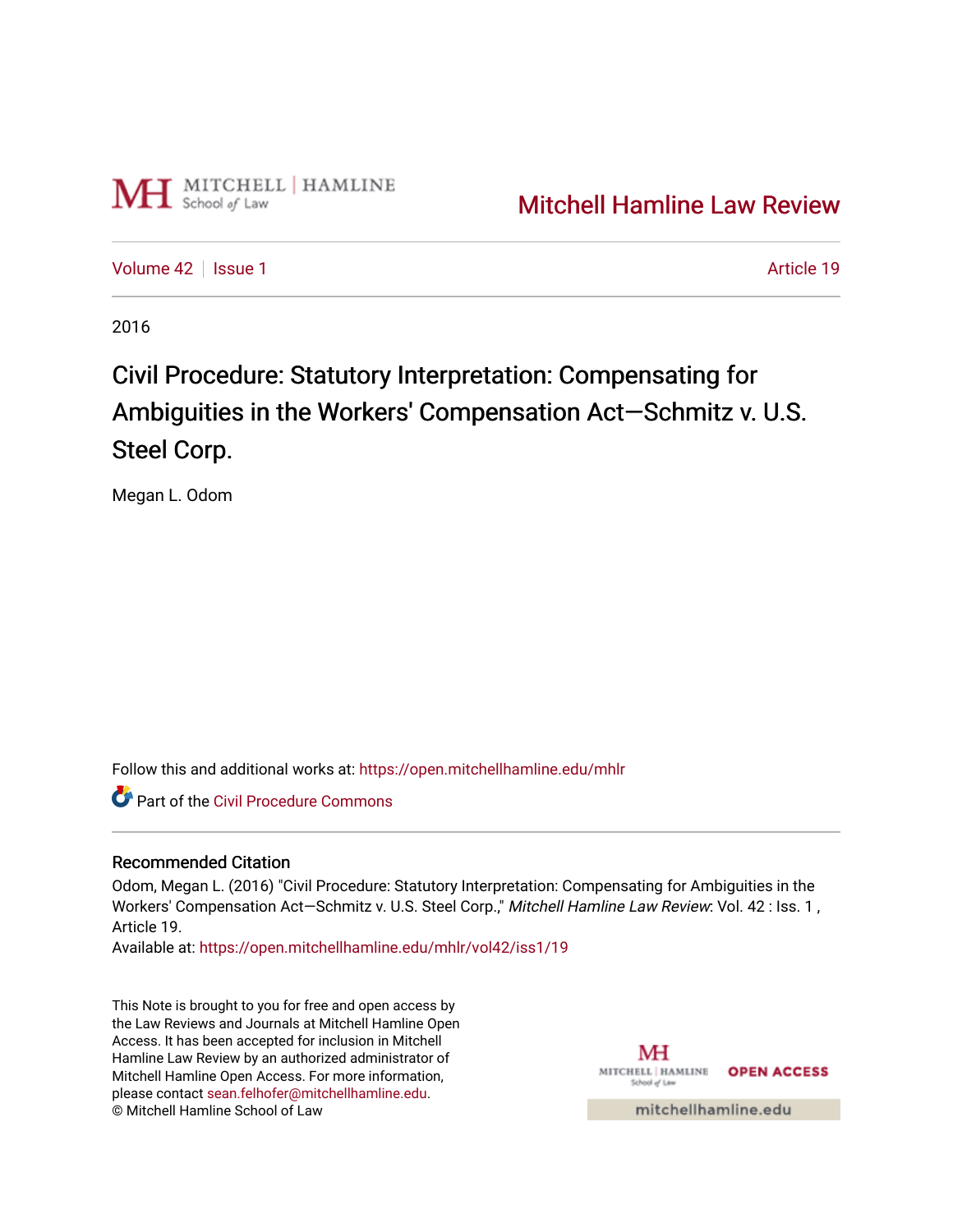# **CIVIL PROCEDURE: STATUTORY INTERPRETATION: COMPENSATING FOR AMBIGUITIES IN THE WORKERS' COMPENSATION ACT—***SCHMITZ V. U.S. STEEL CORP.*

Megan L. Odom†

| L    |                                                               |  |
|------|---------------------------------------------------------------|--|
| II.  |                                                               |  |
|      | А.                                                            |  |
|      | Minnesota's Workers' Compensation Act 450<br>В.               |  |
|      | 1. Protecting Workers: A Historical Perspective  450          |  |
|      | 2. Protecting Employers: Providing an Exclusive Remedy 452    |  |
|      | 3. The Structure of the Workers' Compensation System  454     |  |
|      | Retaliatory Discharge: An Evolving Cause of Action  456<br>C. |  |
|      |                                                               |  |
|      | 2. Retaliatory Discharge in the Workers' Compensation         |  |
|      |                                                               |  |
|      | 3. Jury Trials in Retaliatory Discharge Actions Generally 461 |  |
|      | D. Jury Trials for Workers' Compensation Retaliatory          |  |
|      |                                                               |  |
| III. |                                                               |  |
|      | $A_{-}$                                                       |  |
|      | The Majority Opinion: Affirming Abraham and<br>B.             |  |
|      |                                                               |  |
|      |                                                               |  |
| IV.  |                                                               |  |
|      | The Court Erred in Finding Plain Meaning 471<br>А.            |  |
|      | Textual Canons of Statutory Interpretation 472<br>В.          |  |

 <sup>†</sup> JD Candidate, Mitchell Hamline School of Law, 2017; BA Spanish, BA Sociology of Law, Criminology, and Deviance, University of Minnesota, 2014. I would like to extend special thanks to Professor Deborah Schmedemann for her helpful comments and contributions in revising this case note. I am also grateful to the Associates and Editors of the *Mitchell Hamline Law Review* for their meaningful suggestions and impeccable Bluebooking. A shout-out (and fist pump!) to Diane Galatowitsch, who also endured this process and encouraged me along the way. Finally, infinite thanks to my family and friends for their immeasurable support.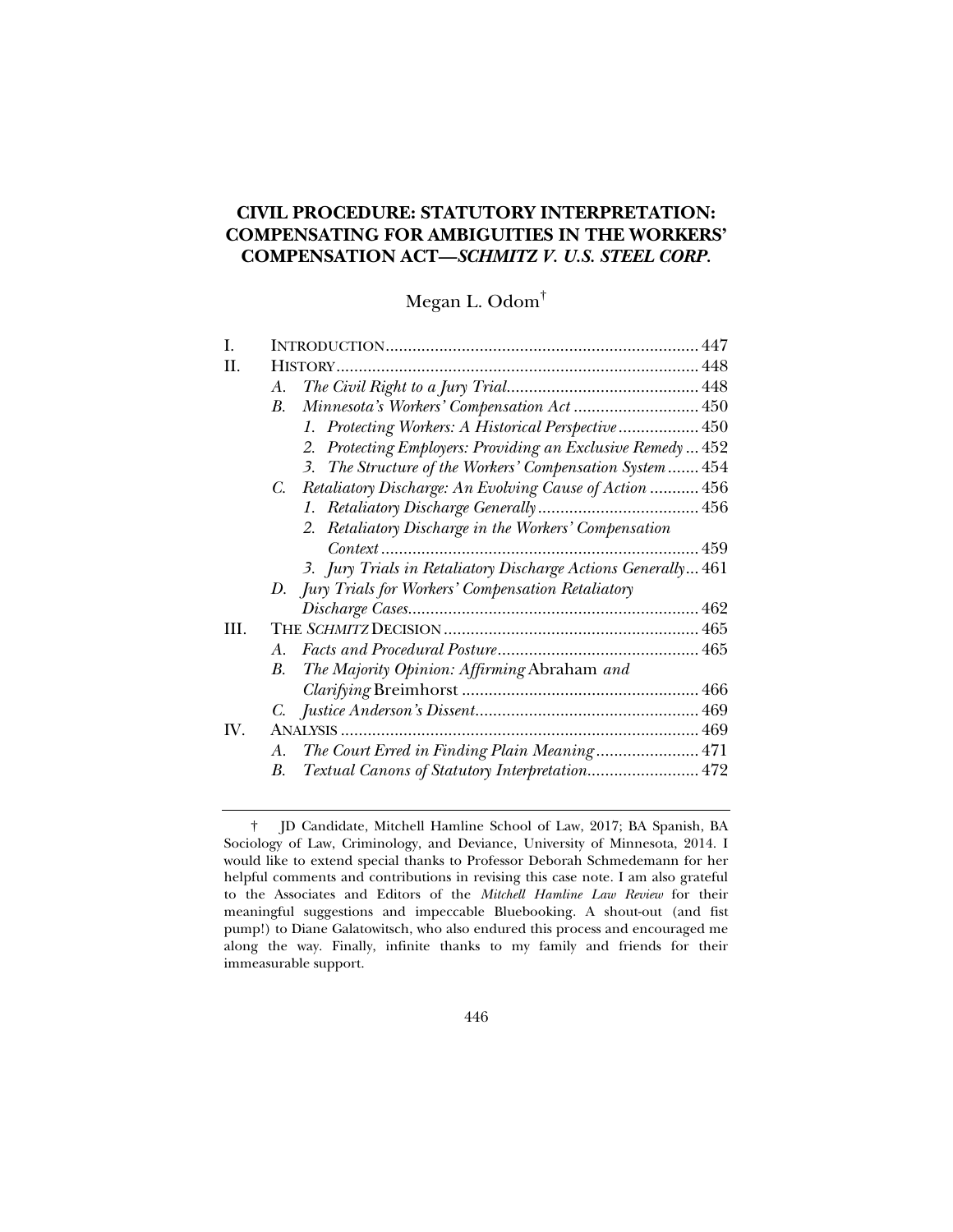| 1. Noscitur a sociis: "Civil Action" Elsewhere in the     |  |
|-----------------------------------------------------------|--|
| WCA and Retaliatory Discharge Statutes 472                |  |
| 2. Lex specialis: Specific Terms of Section 176.82        |  |
|                                                           |  |
| C. A Purposive Approach to Statutory Interpretation 474   |  |
|                                                           |  |
| 2. The Circumstances Under Which the Law Was Enacted. 472 |  |
| 3. The Contemporaneous Legislative History 472            |  |
|                                                           |  |

## I. INTRODUCTION

In *Schmitz v. U.S. Steel Corp.*, 1 a divided Minnesota Supreme Court held that the state constitutional right to a jury trial applied to individuals bringing suit under the retaliatory discharge provision<sup>2</sup> of the Workers' Compensation Act (WCA).<sup>3</sup> The court determined, as a matter of law, that the nature of the controversy overrode the default presumption that matters arising under the WCA are not entitled to jury trials.<sup>4</sup>

This case note first provides an abbreviated history of the civil right to a jury trial, $^5$  the WCA, $^6$  and the evolving claim of retaliatory discharge.<sup>7</sup> It then fuses these histories and discusses jury trials in cases where an employee is discharged in retaliation for exercising his or her workers' compensation rights.<sup>8</sup>

This note then turns to the *Schmitz* decision, recounting both the majority and dissenting opinions.<sup>9</sup> Although this note finds the court ultimately came to the correct conclusion, it contends that the court erred by finding that section 176.82 of the WCA was unambiguous.<sup>10</sup> It explores an additional avenue of analysis—

 <sup>1.</sup> Schmitz v. U.S. Steel Corp. (*Schmitz III*), 852 N.W.2d 669, 677 (Minn. 2014).

 <sup>2.</sup> MINN. STAT. § 176.82, subdiv. 1 (2014).

 <sup>3.</sup> *See* MINN. STAT. §§ 176.001–.862.

 <sup>4.</sup> *See Schmitz III*, 852 N.W.2d at 677 (citing Abraham v. Cty. of Hennepin, 639 N.W.2d 342, 354 (Minn. 2002).

 <sup>5.</sup> *See infra* Part II.A.

 <sup>6.</sup> *See infra* Part II.B.

 <sup>7.</sup> *See infra* Part II.C.

<sup>8.</sup> *See infra* Part II.D.<br>9. *See infra* Part III. 9. *See infra* Part III.

 <sup>10.</sup> *See infra* Part IV.A.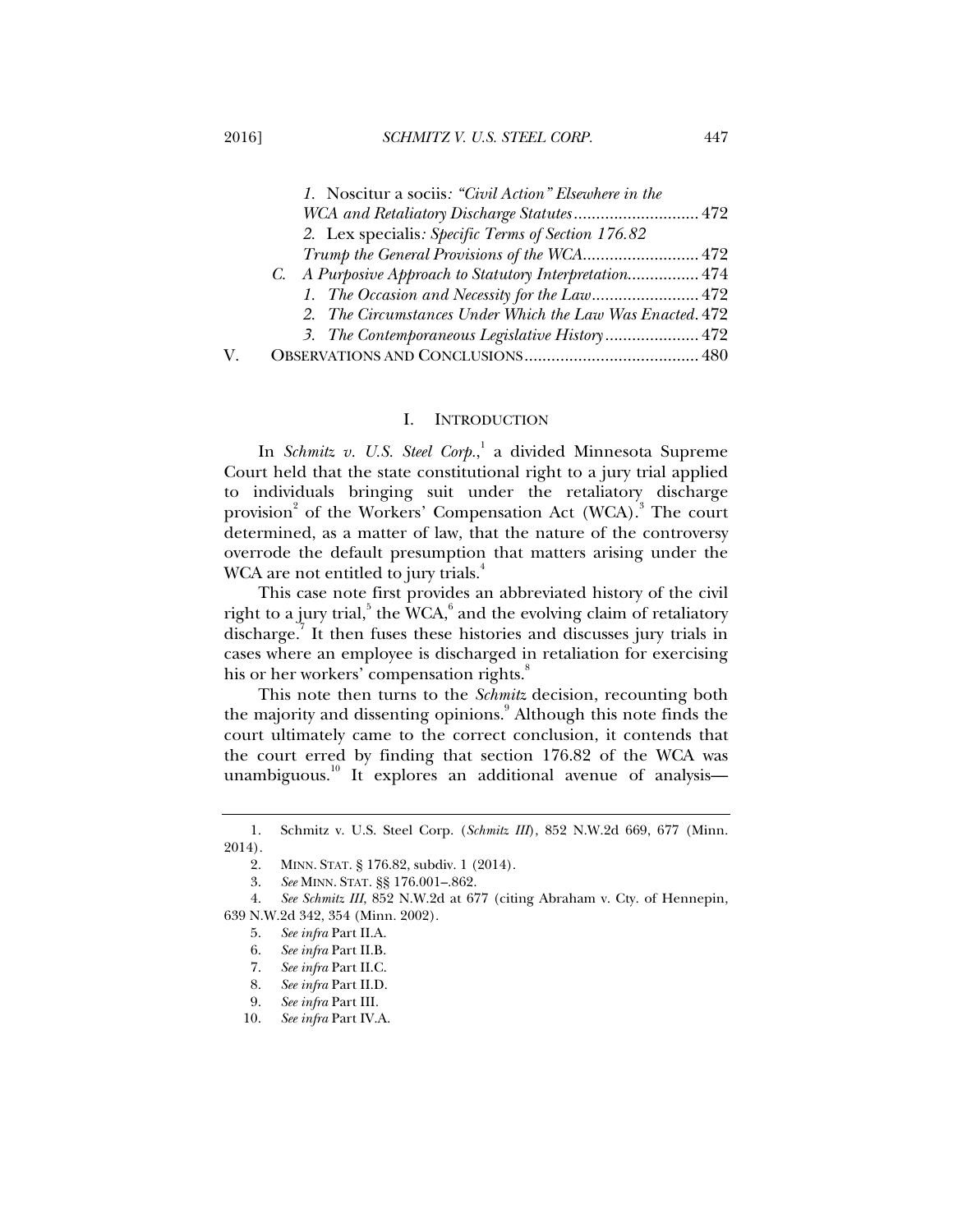statutory interpretation—which further supports the *Schmitz*  holding.<sup>11</sup> The court ought to have compensated for ambiguities within the WCA, whether by applying textual canons of construction<sup>12</sup> or employing the purposive approach.<sup>13</sup>

## II. HISTORY

The instant matter—civil jury trials in retaliatory discharge actions arising under the WCA—exists at the intersection of several legal spheres, including employment law, workers' compensation, and the judge/jury dichotomy. In order to understand the *Schmitz*  holding, it is critical to understand the history of these underlying topics. This historical overview juggles several issues simultaneously: (1) civil jury trials, (2) the workers' compensation system, and (3) retaliatory discharge claims. Ultimately, these three topics will be woven together, forming a fabric that provides the framework for the *Schmitz* decision.

## *A. The Civil Right to a Jury Trial*

Although the origins of the civil right to a jury trial are debated, $14$  the history is clearer when honing in on the civil right to a jury trial in America.<sup>15</sup> The Seventh Amendment to the U.S. Constitution preserves the right to trial by jury "[i]n [s]uits at common law."16 Minnesota drafted its own constitution in 1857 before it achieved statehood in  $1858$ .<sup>17</sup> Minnesota's Constitution

 15. *See id.* at 247–49. Even in America, the civil right to jury trial was initially debated prior to its inclusion in the federal Constitution. *Id.*

 16. U.S. CONST. amend. VII ("In Suits at common law, where the value in controversy shall exceed twenty dollars, the right of trial by jury shall be preserved  $\ldots$ .").

 17. Fred L. Morrison, *An Introduction to the Minnesota Constitution*, 20 WM. MITCHELL L. REV. 287, 295–99 (2002). *See generally* Douglas A. Hedin, *The Quicksands of Originalism: Interpreting Minnesota's Constitutional Past*, 30 WM. MITCHELL L. REV. 241, 242–45 (2003) (providing a history of the evolution of Minnesota's Constitution).

 <sup>11.</sup> *See infra* Part IV.B–.C.

 <sup>12.</sup> *See infra* Part IV.B.

 <sup>13.</sup> *See infra* Part IV.C.

 <sup>14.</sup> *See* Grant M. Borgen, Note, *Civil Procedure: The Civil Right to a Jury Trial and What It Means for Minnesota Creditors in Light of* United Prairie Bank-Mountain Lake v. Haugen Nutrition & Equipment, LLC, 39 WM. MITCHELL L. REV. 245, 247 n.15 (2012) (juxtaposing sources which contest whether the civil right to a jury trial is traceable to the Magna Carta).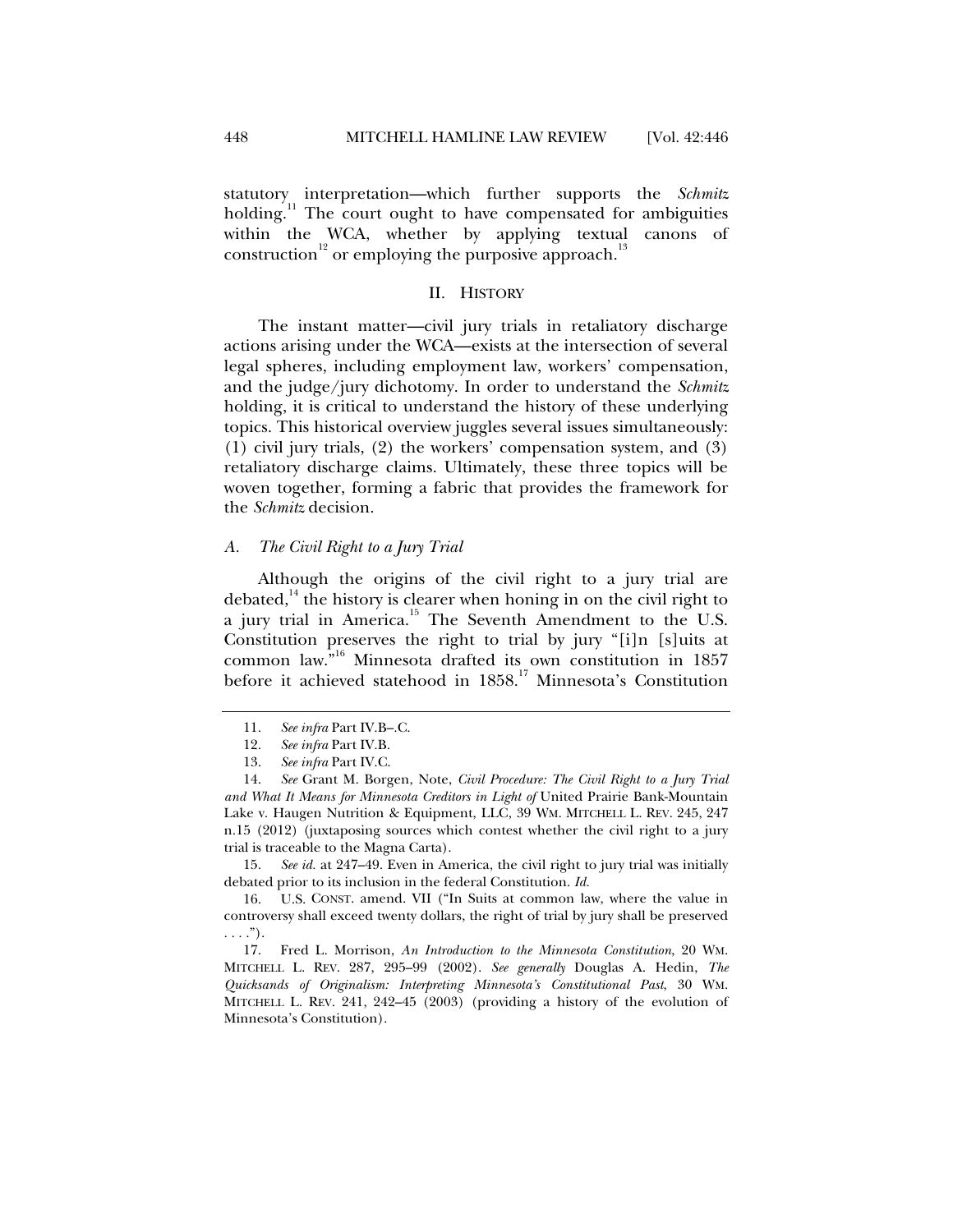provides a similar, but distinct, guarantee as compared to the U.S. Constitution.<sup>18</sup> This is important because the Seventh Amendment does not apply to states,<sup>19</sup> making federal precedent persuasive but not precedential in Minnesota.<sup>20</sup>

Article I, section 4 of the Minnesota Constitution states that "[t]he right of trial by jury shall remain *inviolate*, and shall extend to all cases *at law*  $\ldots$  .<sup>21</sup> The case of *Ewert v. City of Winthrop* established that the civil right to jury trial "must be found either in the Minnesota Constitution or provided specifically by statute."<sup>22</sup> When there is no explicit statutory grant for jury trial, the focus of the inquiry is whether the claim is an action *at law*, for which the constitution guarantees a jury trial, or an action *in equity*, to which no similar right attaches.<sup>2</sup>

Minnesota courts evaluate whether a cause of action would have been entitled to a jury trial at the time the Minnesota Constitution was adopted in  $1857.^{24}$  However, the right to jury trial is not frozen to only causes of action that existed in  $1857$ .<sup>25</sup> Recent Minnesota Supreme Court jurisprudence suggests that the right to jury trial instead depends on the general "nature and character of the controversy."<sup>26</sup> This involves examining the nature of the claim (at law or in equity) and the nature of the relief sought (damages versus injunctive relief).<sup>27</sup> If the party brings a claim at law and seeks damages, there is a constitutional right to a jury trial.<sup>28</sup>

 <sup>18.</sup> Notably, Minnesota does not require a minimum amount of damages. *Compare* U.S. CONST. amend. VII, *with* MINN. CONST. art. I, § 4.

 <sup>19.</sup> Charles W. Wolfram, *The Constitutional History of the Seventh Amendment*, 57 MINN. L. REV. 639, 645–46 (1973).

 <sup>20.</sup> *See* State v. Hamm, 423 N.W.2d 379, 382 (Minn. 1988).

 <sup>21.</sup> MINN. CONST. art. I, § 4 (emphasis added); *cf.* United States v. Booker, 543 U.S. 220, 244 (2005) ("[T]he interest in fairness and reliability protected by the right to jury trial—a common law right that defendants enjoyed for centuries . . . has always outweighed the interest in concluding trials swiftly.").

 <sup>22.</sup> Ewert v. City of Winthrop, 278 N.W.2d 545, 550 (Minn. 1979).

 <sup>23.</sup> Abraham v. Cty. of Hennepin, 639 N.W.2d 342, 349 (Minn. 2002). This dichotomy between legal and equitable actions often boils down to whether the parties seek monetary damages (legal) or injunctive relief (equitable). *See* Bond v. Welcome, 61 Minn. 43, 43–44, 63 N.W. 3, 3–4 (1895).

 <sup>24.</sup> Olson v. Synergistic Techs. Bus. Sys., Inc., 628 N.W.2d 142, 149 (Minn. 2001).

 <sup>25.</sup> United Prairie Bank-Mountain Lake v. Haugen Nutrition & Equip., LLC, 813 N.W.2d 49, 53 (Minn. 2012) (citing *Abraham*, 639 N.W.2d at 349).

 <sup>26.</sup> *Abraham*, 639 N.W.2d at 353.

<sup>27.</sup> *Id.* However, "seeking monetary relief is not enough by itself to guarantee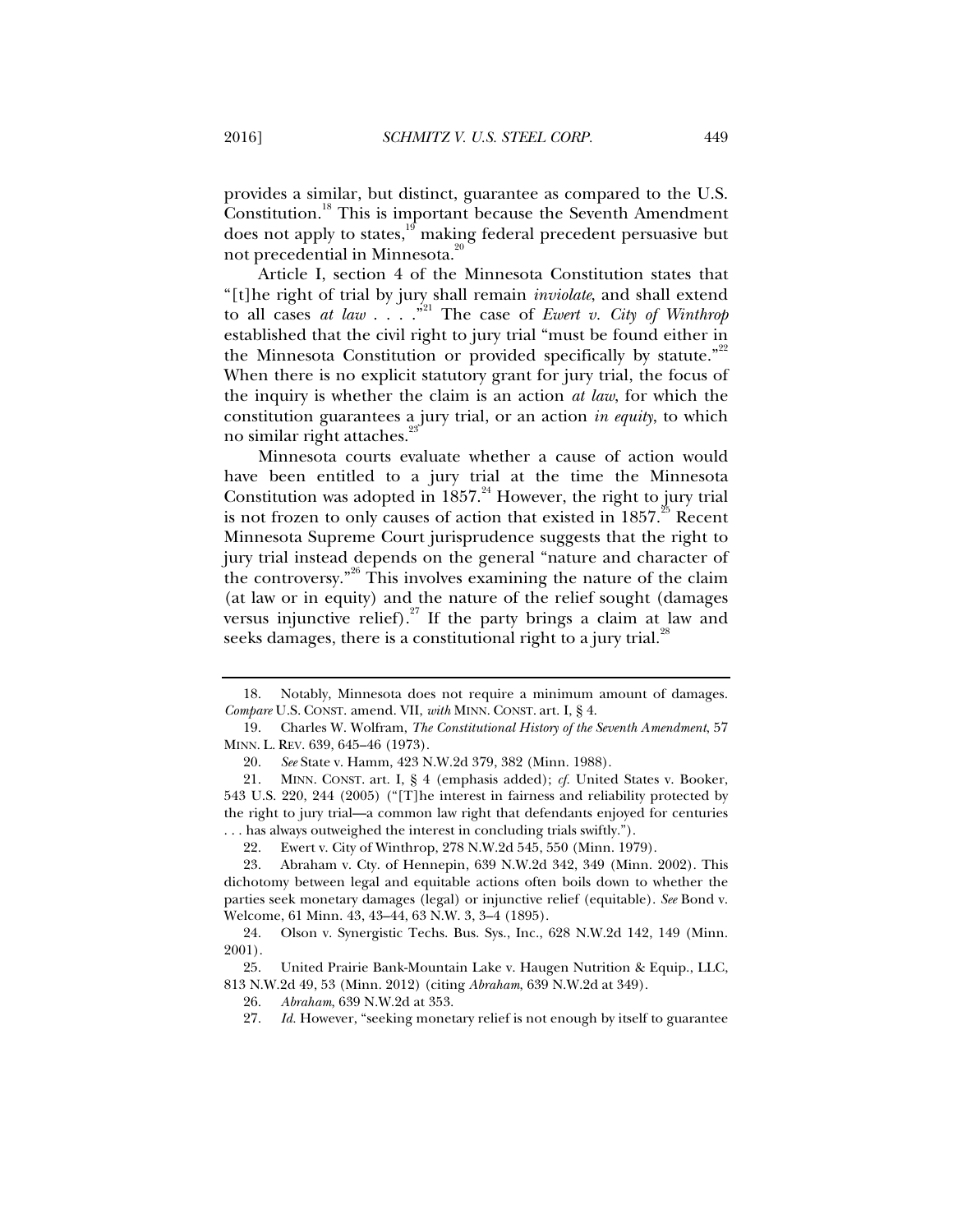## *B. Minnesota's Workers' Compensation Act*

The  $WCA^{29}$  is a much more recent development than the right to jury trial.<sup>30</sup> In Minnesota, workers' compensation legislation was first enacted in 1913 and has been compulsory since  $1937$ .<sup>31</sup> The WCA was "devised to provide protection to workmen in the form of compensation for injuries arising from hazards having a reasonable relation to [their] employment . . . .<sup>332</sup> The workers' compensation system is "based on a mutual renunciation of common law rights and defenses by employers and employees alike."<sup>33</sup> The Act was overhauled in  $1983^{34}$  and amended significantly in 1995.<sup>35</sup>

## *1. Protecting Workers: A Historical Perspective*

Minnesota was one of the first states<sup>36</sup> to enact a workers' compensation act; New York passed the first compulsory workers'

- 28. *See Abraham*, 639 N.W.2d at 353.
- 29. MINN. STAT. §§ 176.001–.862 (2014).

 30. Jones v. Schiek's Cafe, 277 Minn. 273, 277, 152 N.W.2d 356, 359 (1967) (calling the WCA "a salutary social development").

 31. Act of Apr. 24, 1913, ch. 467, 1913 Minn. Laws 675 (current version at MINN. STAT. §§ 176.001–.861); *see also* Act of Mar. 12, 1937, ch. 64, 1937 Minn. Laws 109, 111 (current version at MINN. STAT. §§ 176.021–.031).

32. *Jones*, 277 Minn. at 277, 152 N.W.2d at 358–59.

33. MINN. STAT. § 176.001.

 34. *See generally* Leslie Altman et al., *Minnesota's Workers' Compensation Scheme: The Effects and Effectiveness of the 1983 Amendments*, 13 WM. MITCHELL L. REV. 843, 864 (1987) (analyzing substantive changes resulting from 1983 amendments).

 35. *See generally* Thomas L. Johnson & Catherine J. Wasson, *The Minnesota Workers' Compensation Act: Amendments by the 1995 Minnesota Legislature*, 22 WM. MITCHELL L. REV. 1493, 1494 (1996) (detailing the impact of the 1995 amendments).

 36. Minnesota was not only one of the first states to enact a workers' compensation act, it was one of the three pioneering states to consider the concept. Judson MacLaury, *Government Regulation of Workers' Safety and Health, 1877–1917*, U.S. DEP'T LAB., http://www.dol.gov/dol/aboutdol/history/monoregsafepart06.htm ("In 1909 New York, Wisconsin, and Minnesota set up commissions to investigate the question of employers' liability for accidents.").

a jury trial . . . . While claims for money damages are typically legal claims, a party should not be permitted to cloak or disguise an equitable action simply by its prayer for relief." *Id.* (citation omitted). The U.S. Supreme Court, when determining whether a claim warrants a jury trial under the Seventh Amendment, places greater emphasis on the remedy sought than does the Minnesota Supreme Court. *See, e.g.*, Chauffeurs Local No. 391 v. Terry, 494 U.S. 558, 565 (1990); Granfinanciera, S.A. v. Nordberg, 492 U.S. 33, 42 (1989).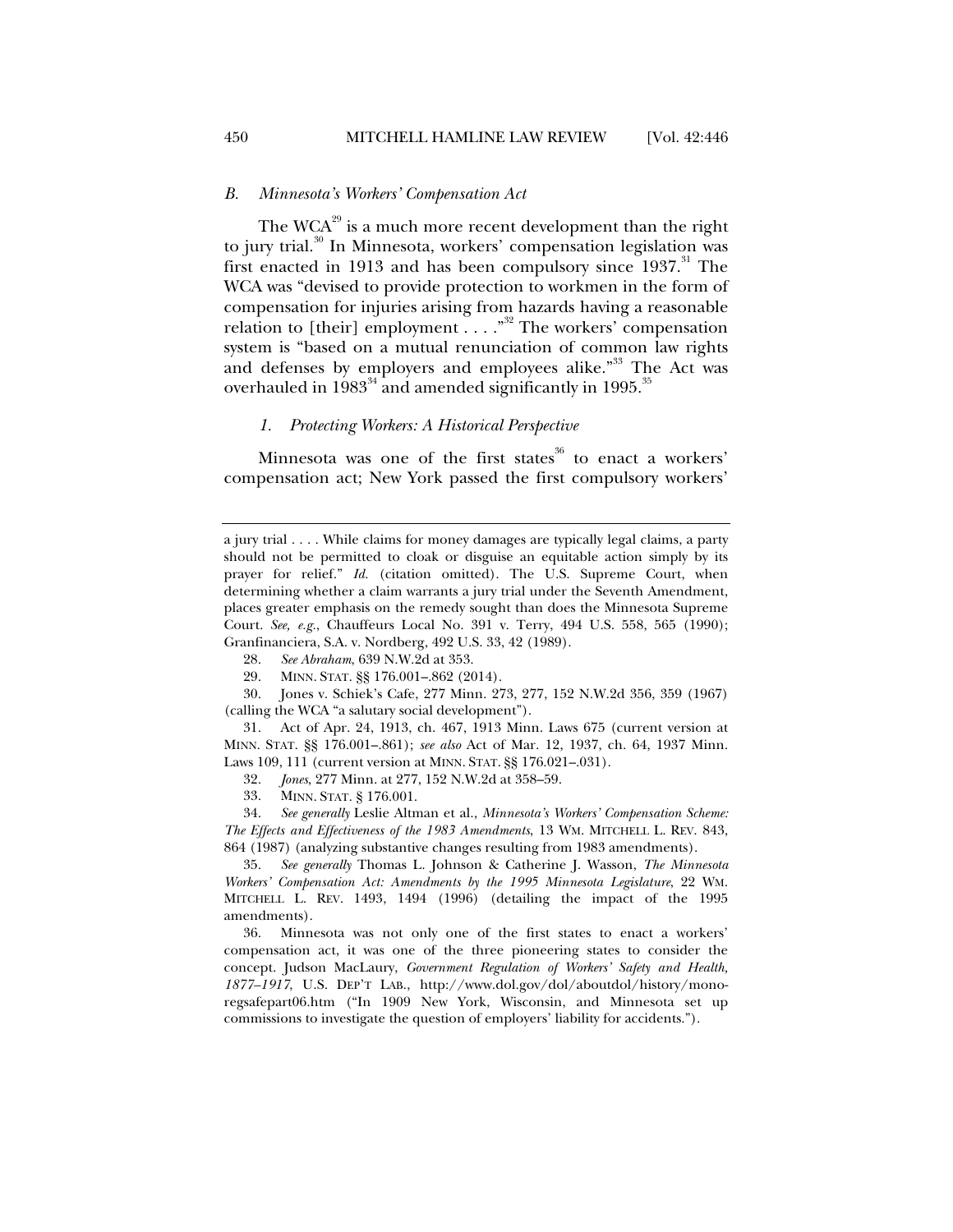compensation law in 1910, $37$  and by 1949 all states had similar laws on the books.<sup>38</sup> These legislative innovations protected workers who, courtesy of the industrial revolution, were at great risk for physical injuries on the job.<sup>39</sup> This was part of the momentum from progressive era reforms wherein the government intervened on the formerly sacrosanct freedom of contract<sup>40</sup> in order to protect individuals from industry.<sup>41</sup> Although textbooks often focus on legislative efforts to safeguard child laborers and curtail the workday, the enactment of workers' compensation laws is an oftforgotten landmark in the history of workers' rights.<sup>42</sup> Acts like Minnesota's WCA were truly revolutionary, abandoning the common-law principles of contributory negligence and assumption of the risk<sup>43</sup> in cases involving workplace injuries in exchange for statutorily guaranteed compensation regardless of fault.<sup>44</sup>

 39. *Id.* at 212 ("The industrial revolution was not always kind to the laborer. . . . [M]echanization was cutting off not just spirit but arms and legs as well . . . .").

 <sup>37.</sup> Act of June 25, 1910, ch. 674, 1910 N.Y. Laws 1945. Notably, however, New York's law covered only certain dangerous types of employment. Barry Bennett, *Workers' Compensation and the Laborer: Reflections of an Uninjured Jurist*, 11 HAMLINE J. PUB. L. & POL'Y 211, 214–15 (1990).

 <sup>38.</sup> The U.S. Supreme Court held New York's workers' compensation laws constitutional in 1917, at which point "the path of reform was clear" to the rest of the nation. Bennett, *supra* note 37, at 215.

 <sup>40.</sup> Law students will surely remember the infamous *Lochner* era in which courts relied on freedom of contract principles to strike down regulatory legislation. *See generally* Stephen A. Siegel, Lochner *Era Jurisprudence and the American Constitutional Tradition*, 70 N.C. L. REV. 1, 27 (1991) ("In Due Process Clause disputes, the judges delimited governmental power over private property by fleshing out the concepts of 'property' and 'liberty of contract.'").

 <sup>41.</sup> In the early 1900s, progressives were no longer content with employers bearing sole responsibility for the health and safety of workers. They sought the help of a higher power—the government—to achieve their reform goals. In 1911, Secretary of Commerce and Labor Charles Nagel voiced these concerns at an industrial safety conference, stating that "it takes the government to establish the rules of the game" to ensure that workers are properly protected. *See* MacLaury, *supra* note 36.

 <sup>42.</sup> *See, e.g.*, AARON H. CAPLAN, AN INTEGRATED APPROACH TO CONSTITUTIONAL LAW 229–30 (2015).

 <sup>43.</sup> *See, e.g.*, Foley v. Honeywell, Inc., 488 N.W.2d 268, 271 (Minn. 1992) ("The Act . . . was designed to give workers immediate recovery for their injuries suffered while on the job, without regard to the common law's 'three evil sisters,' contributory negligence, the fellow-servant rule, and assumption of risk."); *see also*  Marco Heimann, Experimental Studies on Moral Values in Finance: Windfall Gains, Socially Responsible Investment, and Compensation Plans 14 (Dec. 10, 2013) (unpublished Ph.D. dissertation, University of Toulouse), http://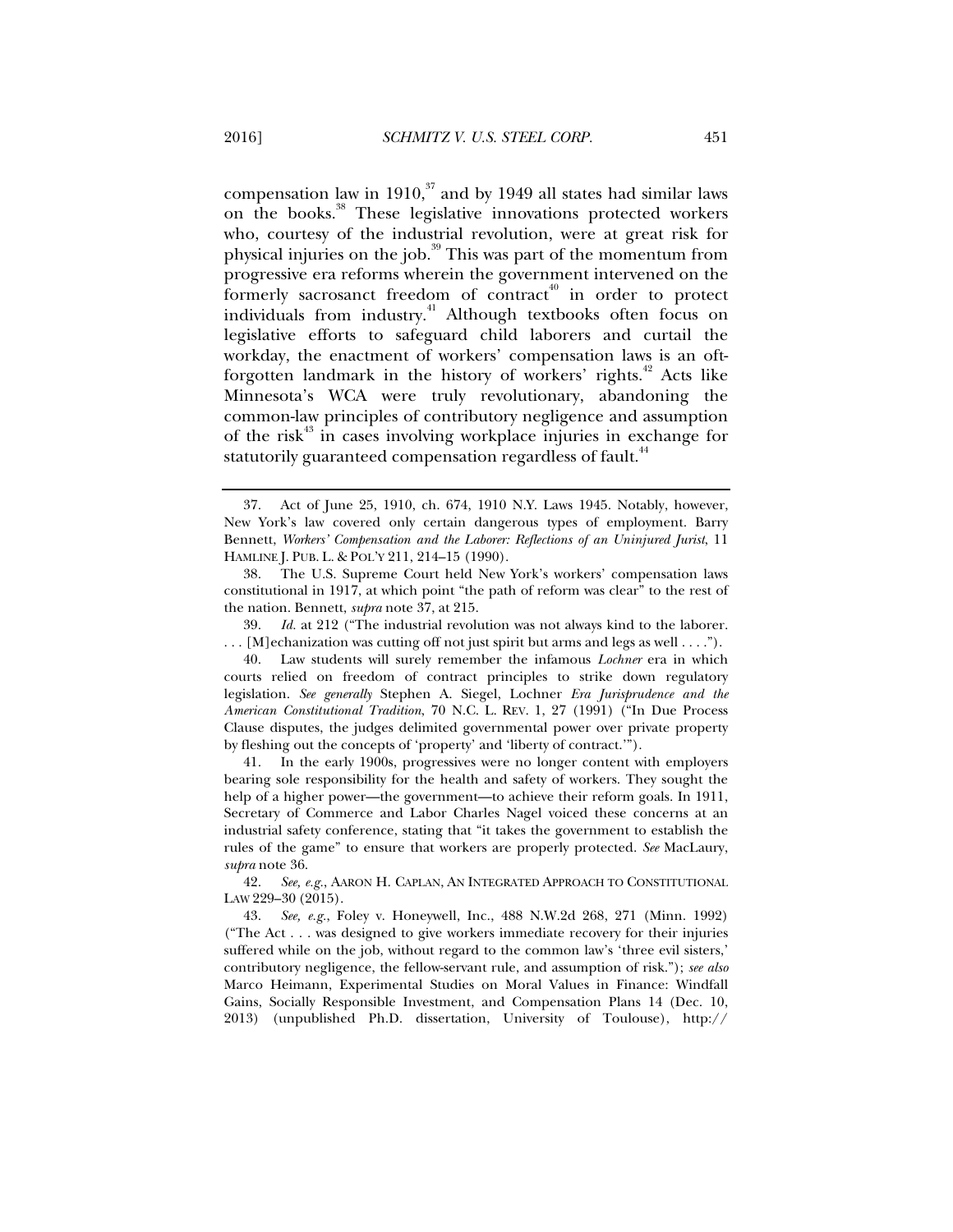# *2. Protecting Employers: Providing an Exclusive Remedy*

In exchange for the protections afforded by workers' compensation acts, employees generally must abandon tort causes of action against employers.45 This is known as "exclusivity," and it is codified in the WCA $^{46}$  and enforced in case law.<sup>47</sup> The benefit to employers is that, although they give up common-law defenses, they receive limited statutory liability and are exempt from jury verdicts.<sup>48</sup> Some sources call this trade-off "quid pro quo"<sup>49</sup> or refer

 45. Thomas F. Coleman, *Fundamentals of Workers' Compensation in Minnesota*, 41 WM. MITCHELL L. REV. 1289, 1292 (2015). There are very limited circumstances wherein an employee may pursue a tort cause of action. *Id.*

The employee may sue the employer in tort if the employer: (1) is uninsured for workers' compensation liability or fails to be self-insured as required by . . . [section] 176.031, (2) intentionally injures or assaults the employee, (3) is subject to liability under federal law (e.g., liability under the American [sic] with Disabilities Act), (4) is liable under . . . [section] 176.82 in district court, or (5) is liable under the Minnesota Human Rights Act.

*Id.* at 1292 n.12.

 46. *See* MINN. STAT. § 176.031 (2014) ("The liability of an employer . . . is exclusive and in the place of any other liability . . . .").

 47. *See, e.g.*, Kaess v. Armstrong Cork Co., 403 N.W.2d 643, 643 (Minn. 1987) (answering certified question and finding that the exclusive remedy provision within the WCA barred employee's products liability action against employer who manufactured insulation containing asbestos).

 48. Jean C. Love, *Retaliatory Discharge for Filing a Workers' Compensation Claim: The Development of a Modern Tort Action*, 37 HASTINGS L.J. 551, 551 (1986); *see also*  Bennett, *supra* note 37, at 211–12 (suggesting that the compensation system was an "attempt[] by corporations to reduce the costs of injury and avoid potentially ruinous jury verdicts"). But what is the rationale for omitting jury trials in workers' compensation cases? Perhaps it is for the sake of simplicity or consistency. *See*  Clanton v. Cain-Sloan Co., 677 S.W.2d 441, 443 (Tenn. 1984) ("The amount of compensation is limited and determined according to a definite schedule rather than left to the vagaries of a jury verdict.").

www.frenchsif.org/isr/wp-content/uploads/PhD-Marco-Heimann.pdf (discussing how some industries even required employees to give up their right to sue for injury at the outset of their employment, signing contracts known as "death contracts" or the "worker's right to die").

 <sup>44.</sup> Although the workers' compensation coverage of workplace injury claims, regardless of fault, provided a benefit to employees, there was a clear sacrifice made. Employees gave up the right to jury trial, forgoing the opportunity for a jury of peers to evaluate the case and instead abiding by statutorily predetermined remedies. *See, e.g.*, Leach v. Lauhoff Grain Co., 366 N.E.2d 1145, 1147 (Ill. App. Ct. 1977) ("The [Workers's Compensation] Act took away from the employee the right to sue in tort in exchange for his right[s] under the Act.").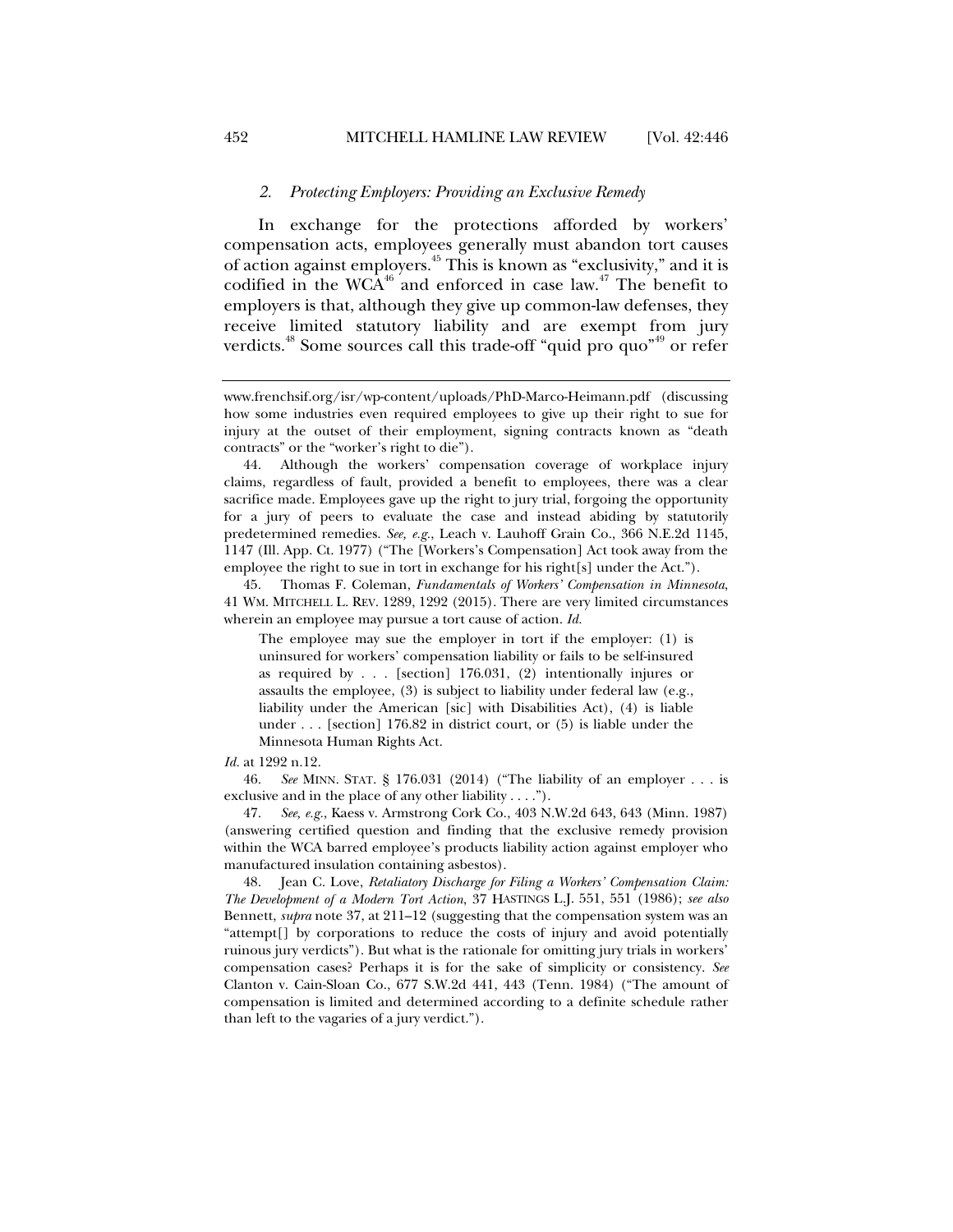to it as the "compensation bargain."<sup>50</sup> Scholars aptly point out, however, that this exchange of rights and remedies initially did not contemplate a cause of action for race-based discrimination or retaliatory discharge, for example.<sup>51</sup> The exclusive remedy conception was limited to physical injuries.<sup>52</sup> Minnesota courts in particular have been consistently unwilling to violate the exclusivity principle "without a clear manifestation of legislative intent to do  $\mathrm{so.}^{\mathbf{53}}$ 

 51. *See* Ellyn Moscowitz, *Outside the "Compensation Bargain:" Protecting the Rights of Workers Disabled on the Job to File Suits for Disability Discrimination*, 37 SANTA CLARA L. REV. 587, 594 (1997) (noting that civil rights causes of action did not even exist when workers' compensation legislation was first enacted).

52. *See id.* at 598.

 53. *Karst*, 447 N.W.2d at 185. Perhaps the most extreme example of the judiciary's unwillingness to infringe on the legislature's territory can be seen in *McGowan v. Our Savior's Lutheran Church*, 527 N.W.2d 830, 842–43 (Minn. 1995). In *McGowan*, the plaintiff's tort action for negligence against her employer was barred by the exclusivity principle where she had already received workers' compensation benefits for the physical injuries sustained as a result of being raped in the workplace. *McGowan*, 527 N.W.2d at 834. This stringent adherence to the exclusivity principle seems to fly in the face of public policy and may explain why some states have a judicially created public policy exception. *See infra* note 90 and accompanying text. Although Minnesota courts did not rely on the public policy exception in acknowledging a right to a civil action for retaliatory discharge, other states have. *See, e.g.*, Leach v. Lauhoff Grain Co., 366 N.E.2d 1145, 1147 (Ill. App. Ct. 1977) ("To accept defendant's argument here [that the exclusivity principle overrides a plaintiff's right to a retaliatory discharge action] would be to say to the employee, 'Although you have no right to a tort action, you have a right to a workmen's compensation claim which, while it may mean less money, is a sure thing. However, if you exercise that right, we will fire you.'").

Notably, section 176.82 of the WCA is construed narrowly. Elizabeth Raleigh hypothesized that it has "consistently been construed narrowly because it is the only part of the workers' compensation scheme that allows an employee to recover damages" and that this "narrow construction is necessary to comply with the mandate of exclusivity." Elizabeth A. Raleigh, *A Survey of Important Decisions of the Minnesota Supreme Court; The 1990–1991 Term*, 18 WM. MITCHELL L. REV. 262, 264 (1992).

 <sup>49.</sup> Meintsma v. Loram Maint. of Way, Inc., 684 N.W.2d 434, 438 (Minn. 2004) ("The exclusive remedy provision 'is part of the *quid pro quo* of the workers' compensation scheme . . . .'" (quoting Karst v. F.C. Hayer Co., 447 N.W.2d 180, 183–84 (Minn. 1989))).

 <sup>50.</sup> *See, e.g.*, City of Moorpark v. Superior Court, 57 Cal. Rptr. 2d 156, 159 (Ct. App. 1996).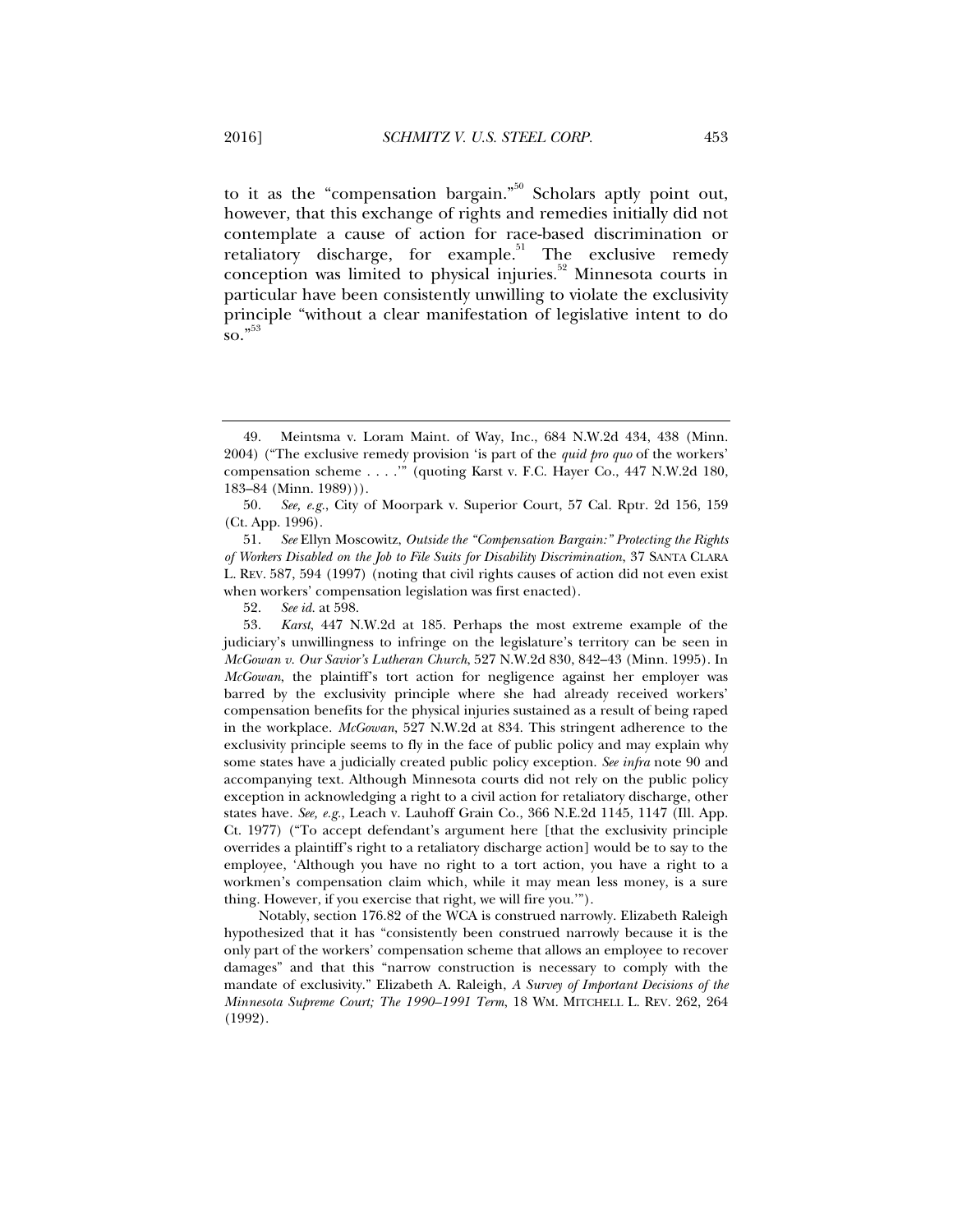#### *3. The Structure of the Workers' Compensation System*

A predicate to understanding what makes a civil action with a civil jury trial so novel under the WCA is an understanding of how the workers' compensation system operates—outside of civil courts and without jury trials.<sup>54</sup> If an employee suffers a work-related injury or illness, the employer files a First Report of Injury.<sup>55</sup> This commences the coverage process.<sup>56</sup> Then, without regard to fault,<sup>57</sup> the employer's insurer covers expenses such as wage loss, medical costs, disability benefits, and rehabilitation.<sup>58</sup> The employee cannot recover damages such as pain and suffering.<sup>59</sup> Most workers' compensation cases end here, but the case may progress into litigation if disputes persist.

Workers' compensation is a branch of administrative law, so the dispute is not handled by the courts. $60$  The system is administered by the Workers' Compensation Division of the Minnesota Department of Labor and Industry.<sup>61</sup> In a contested case, the employee would initiate his or her claim by filing a Claim Petition, $62$  which triggers a discovery process<sup>63</sup> and alternative

 <sup>54.</sup> *See* Matheson v. Minneapolis St. Ry. Co., 126 Minn. 286, 297, 148 N.W. 71, 76 (1914) (discussing how although the state constitution secures the right to jury trial, where employers and employees are subject to the WCA, "they thereby waive a jury trial  $\dots$ ").

 <sup>55.</sup> *Workers' Compensation—Forms: First Report of Injury*, MINN. DEP'T LABOR & INDUS., http://www.dli.mn.gov/WC/Fr01info.asp (last visited Feb. 8, 2016).

 <sup>56.</sup> *Id.* 

 <sup>57.</sup> *But see* Peter Nash Swisher, *Reassessing Fault Factors in No-Fault Divorce*, 31 FAM. L.Q. 269, 292 (1997) ("Remedial 'no-fault' legislation . . . is seldom truly 'nofault' in nature. . . . [N]one of these . . . laws totally abolishes or abrogates a defendant's responsibility or accountability for his or her actions involving serious or egregious conduct.").

 <sup>58.</sup> MINN. DEP'T OF LABOR & INDUS., MINNESOTA WORKERS' COMPENSATION TRAINING FOR EMPLOYERS 8–10 (Mar. 2015), http://www.dli.mn.gov/WC/Pdf /wc\_ertrainingguide.pdf.

 <sup>59.</sup> MINN. HOUSE OF REPRESENTATIVES RESEARCH DEP'T, INFORMATION BRIEF: WORKERS' COMPENSATION 2 (1998) [hereinafter INFORMATION BRIEF], http:// www.house.leg.state.mn.us/hrd/pubs/workcomp.pdf.

 <sup>60.</sup> *See, e.g.*, OFF. ADMIN. HEARINGS, http://www.mn.gov/oah (last visited Feb. 8, 2016).

 <sup>61.</sup> MINN. DEP'T OF LABOR & INDUS., WORKERS' COMPENSATION DIVISION PROFILE 1 (2011), http://www.dli.mn.gov/WC/Pdf/wcadminprofile.pdf.

 <sup>62.</sup> MINN. STAT. § 176.271 (2014) ("[A]ll proceedings under this chapter are initiated by the filing of a written petition on a prescribed form.").

 <sup>63.</sup> *Workers' Compensation: Litigation Process*, MINN. DEP'T LABOR & INDUS.,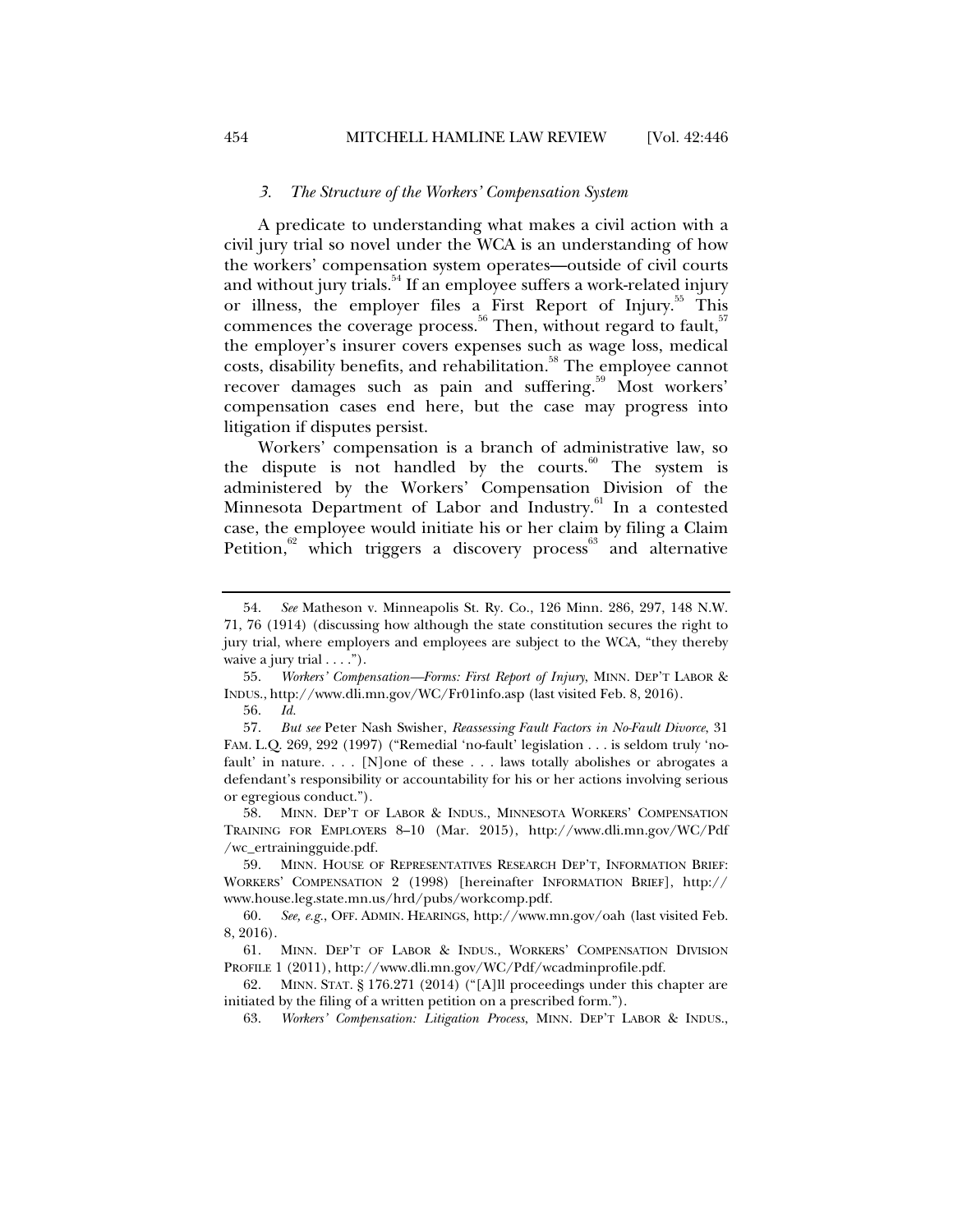dispute resolution. $64$  If the matter does not settle, there is a hearing before a compensation judge $65$  at the Office of Administrative Hearings.<sup>66</sup> These judges are not bound by traditional procedural or evidentiary rules.67 After the judge issues a decision, the parties can appeal to the Workers' Compensation Court of Appeals<sup>68</sup> and ultimately the Minnesota Supreme Court.<sup>6</sup>

Minnesota's workers' compensation system provides a streamlined administrative process, which aims to avoid the delays of traditional litigation and the inconsistencies of jury verdicts.<sup>7</sup> This structure, however, is geared towards straightforward personal injury cases.<sup>71</sup> The WCA provides tidy numerical formulas<sup>72</sup> to compensate a worker who loses a  $leg^{73}$  or is exposed to toxic chemicals in the workplace.<sup>74</sup> The WCA does not contemplate, let alone calculate, the precise value of an intangible injury like retaliatory discharge.

 71. *See* MINN. STAT. § 176.001 (referencing "the quick and efficient delivery of indemnity and medical benefits to *injured* workers" (emphasis added)).

 72. *See, e.g.*, *id.* § 176.101 (setting forth the compensation schedule, calculating weekly wages, valuing impairment ratings, etc.).

 73. The WCA provides coverage for "personal injury," which encompasses both mental impairments and physical injuries that "aris[e] out of and in the course of employment." *Id.* § 176.011, subdiv. 16.

 74. *See id.* § 176.66 ("The disablement of an employee resulting from an occupational disease shall be regarded as a personal injury within the meaning of the workers' compensation law.").

 75. *See id.* § 176.001 (describing the intent of the legislature "to assure the quick and efficient delivery of indemnity and medical benefits to injured workers at a reasonable cost to the employers," without any mention of or allusion to compensating employees for non-physical problems).

http://www.dli.mn.gov/WC/FaqLitigation.asp (last visited Feb. 8, 2016).

 <sup>64.</sup> *Workers' Compensation: Alternative Dispute-Resolution Services,* MINN. DEP'T LABOR & INDUS., http://www.dli.mn.gov/WC/DispRes.asp (last visited Feb. 8, 2016).

 <sup>65.</sup> MINN. STAT. § 176.341.

 <sup>66.</sup> INFORMATION BRIEF, *supra* note 59, at 7.

 <sup>67.</sup> *Id*.

 <sup>68.</sup> MINN. STAT. § 176.421.

 <sup>69.</sup> INFORMATION BRIEF*, supra* note 59, at 10*.* 

 <sup>70.</sup> *Id.* (noting the uncertainty and unpredictability of the tort system for employees and employers alike).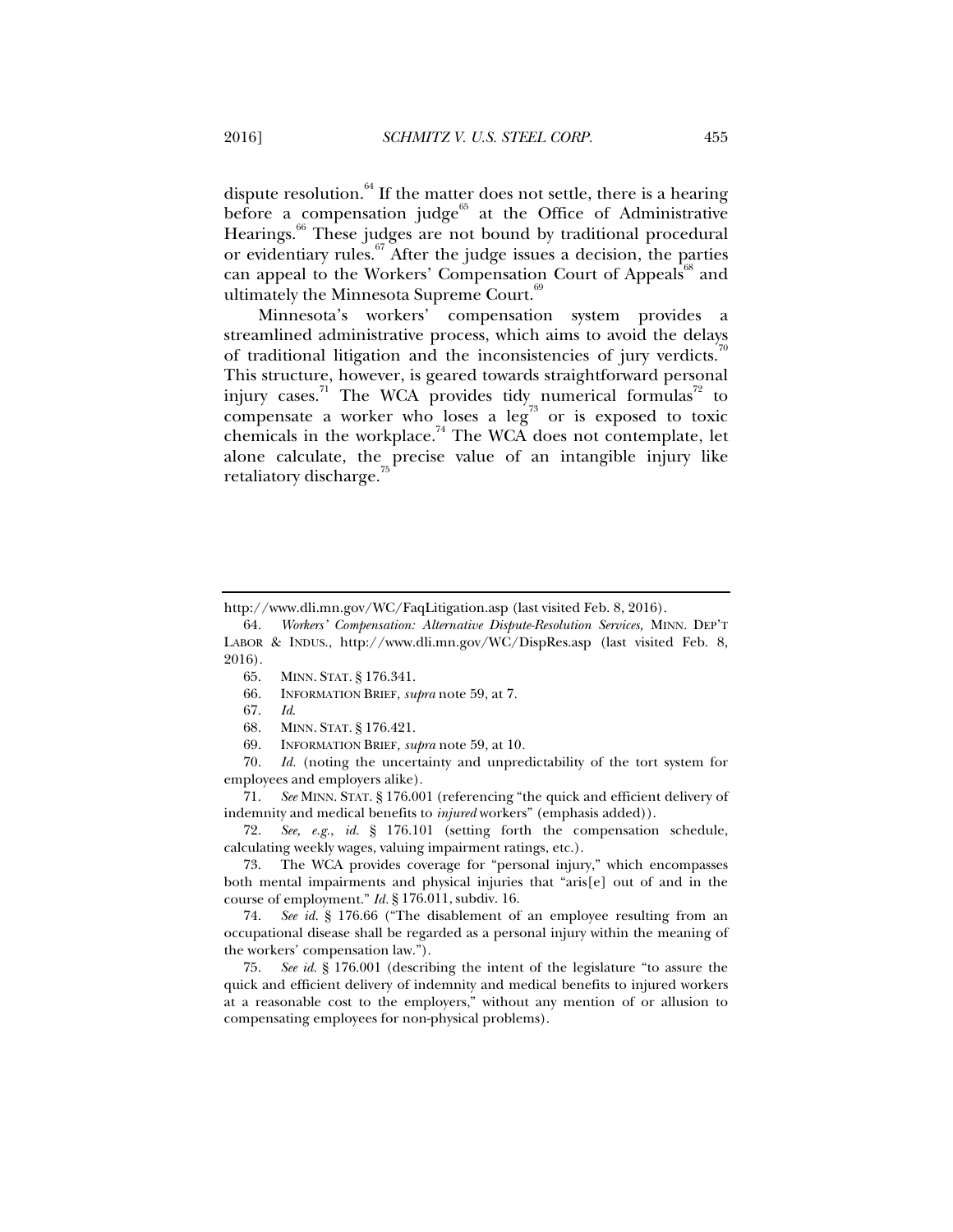#### *C. Retaliatory Discharge: An Evolving Cause of Action*

In addition to providing relief for on-the-job injuries, Minnesota's WCA contains a special provision in section 176.82 that prohibits employers from discharging an employee for seeking workers' compensation benefits.<sup>76</sup> This prohibition on retaliatory discharge<sup>77</sup> was enacted in 1975 and remains in effect today.<sup>78</sup> The statute creates an "action for civil damages,"<sup>79</sup> echoing other statutory rights of Minnesota employees to file civil suits for retaliatory discharge.<sup>80</sup> Because retaliatory discharge is the heart of section 176.82 claims, this note will briefly explore the history of the cause of action generally $s<sup>81</sup>$  as well as its development in the workers' compensation context specifically.<sup>82</sup>

## *1. Retaliatory Discharge Generally*

Nowadays, retaliatory discharge causes of action are ubiquitous. For example, we take for granted that an employee cannot be fired for his or her race, sexuality, or age. However, the retaliatory discharge doctrine is a relatively recent development. In 1959, the groundbreaking California case of *Petermann v. International Brotherhood*<sup>83</sup> held that an employer's right to discharge an employee could be limited by statute or through considerations of public policy.84 Prior to *Petermann*, the employment-at-will doctrine prevailed, giving employers a great deal of discretion in terminating employment relationships without much, if any,

84. *Id.* at 27 (finding that employer could not fire employee for employee's refusal to commit perjury).

 <sup>76.</sup> *Id.* § 176.82, subdiv. 1.

 <sup>77.</sup> While the terms retaliatory discharge and wrongful termination are sometimes conflated, this case note relies on the more specific term "retaliatory discharge" to describe employees who are fired in retaliation for some particular act or refusal to act. *See* Abraham v. Cty. of Hennepin, 639 N.W.2d 342, 352 (Minn. 2002) (calling retaliatory discharge "one type of wrongful discharge").

 <sup>78.</sup> Law of June 4, 1975, ch. 359, § 21, 1975 Minn. Laws 1188 (current version at MINN. STAT. § 176.82, subdiv. 1).

 <sup>79.</sup> MINN. STAT. § 176.82, subdiv. 1.

 <sup>80.</sup> *See, e.g.*, *id.* § 181.932, subdiv. 1(1) (retaliation for whistleblowing); *id.*  § 181.941, subdiv. 3 (retaliation for requesting parenting leave); *id.* § 181.9456, subdiv. 3 (retaliation for leave for organ donation); *id.* § 182.65, subdiv. 2(b)(9) (retaliation for making occupational safety and health complaint).

 <sup>81.</sup> *See infra* Part II.C.1.

 <sup>82.</sup> *See infra* Part II.C.2.

 <sup>83. 344</sup> P.2d 25 (Cal. 1959).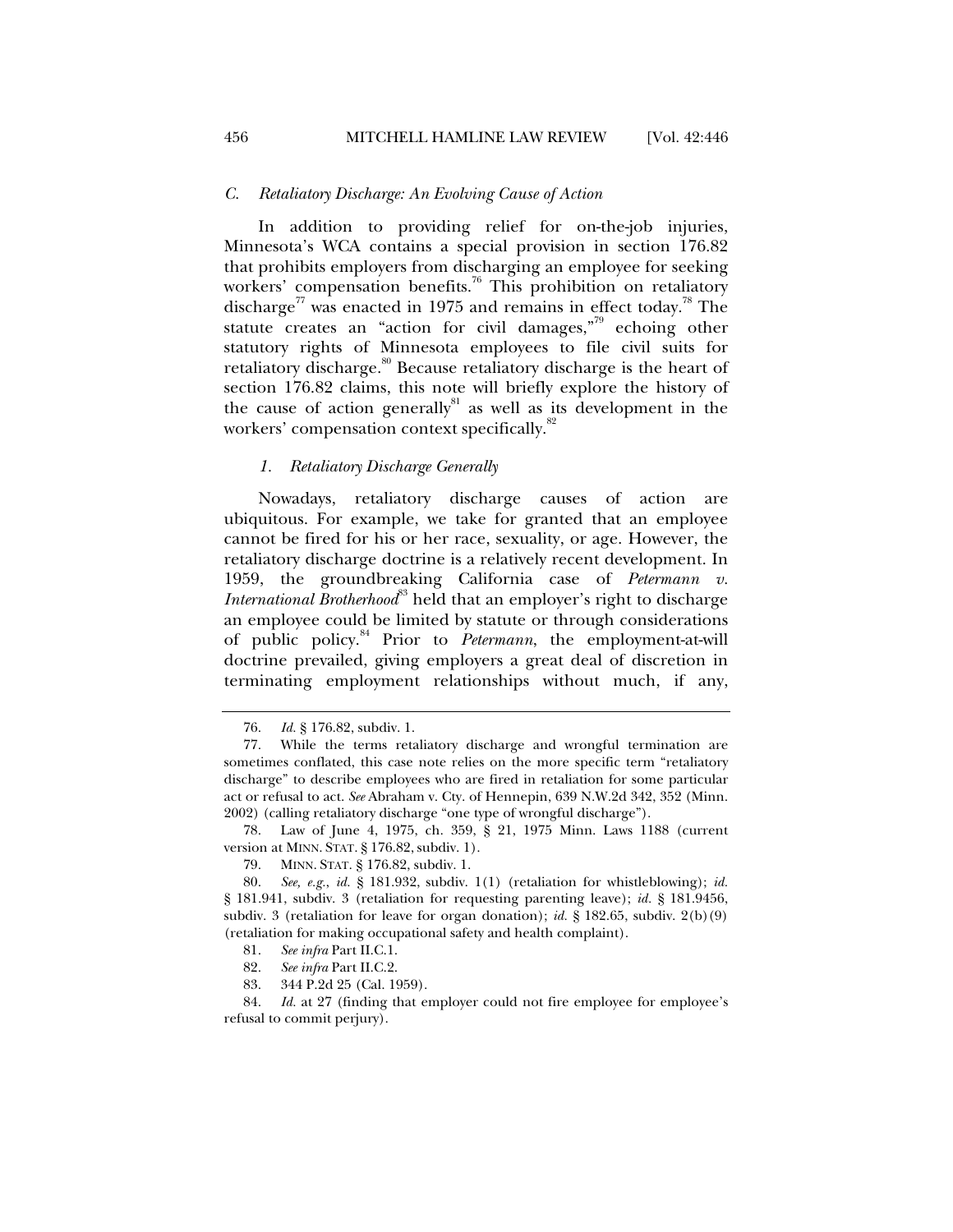oversight from the legislature or the judiciary.<sup>85</sup> Although it was a landmark decision, *Petermann* "stood alone and ignored for many years."86 It was not until the 1980s that Minnesota courts began to carve away at the employment-at-will doctrine.<sup>87</sup>

The exceptions to at-will employment are either grounded in common law or enacted by statute.<sup>88</sup> The overwhelming majority of states<sup>89</sup> have what is known as a public policy exception<sup>90</sup> to the at-

 <sup>85.</sup> Minnesota's employment-at-will doctrine is generally traced to *Skagerberg v. Blandin Paper Co.*, 197 Minn. 291, 302, 266 N.W. 872, 877 (1936). The general rule set out in *Skagerberg* is that employment "may be terminated by either party at any time, and no action can be sustained in such case for a wrongful discharge." *Id.* The employer can fire an employee "for a good reason, for a bad reason, or for no reason at all." Dukowitz v. Hannon Sec. Servs., 841 N.W.2d 147, 156 (Minn. 2014) (Wright. J., dissenting) (citing Anderson-Johanningmeier v. Mid-Minn. Women's Ctr., Inc., 637 N.W.2d 270 (Minn. 2002)). Despite a growing number of causes of action for retaliatory discharge or workplace discrimination, the Eighth Circuit is still reluctant for courts to become overinvolved in employee-employer relations. *See, e.g.*, Hutson v. McDonnell Douglas Corp., 63 F.3d 771, 781 (8th Cir. 1995) ("[T]he employment discrimination laws have not vested in the federal courts the authority to sit as super-personnel departments reviewing the wisdom or fairness of the business judgments made by employers, except to the extent that those judgments involve intentional discrimination.").

 <sup>86.</sup> R. Scott Oswald & Michael Vogelsang Jr., *The ABCs of Common Law Wrongful Termination Claims in the Washington Metropolitan Region*, 3 LAB. & EMP. L.F. 197, 200 (2013).

 <sup>87.</sup> *See* Pine River State Bank v. Mettille, 333 N.W.2d 622, 629–30 (Minn. 1983) ("[W]here an employment contract is for an indefinite duration, such indefiniteness by itself does not preclude handbook provisions on job security from being enforceable . . . ."). Nonetheless, the default presumption is still employment at-will: "The usual employer-employee relationship is terminable at the will of either . . . ." Cederstrand v. Lutheran Bhd., 263 Minn. 520, 532, 117 N.W.2d 213, 221 (1962); *see, e.g.*, Ring v. Sears, Roebuck & Co., 250 F. Supp. 2d 1130, 1134 (D. Minn. 2003) ("Minnesota law preserves the long-standing presumption of at-will employment, under which an employer can dismiss an employee hired for an indefinite term at any time. Likewise, the employee is free to terminate their employment at any time.").

 <sup>88.</sup> Theresa Ludwig Kruk, Annotation, *Recovery for Discharge from Employment in Retaliation for Filing Workers' Compensation Claim*, 32 A.L.R. 4th 1221 (2015).

 <sup>89.</sup> *Dukowitz*, 841 N.W.2d at 159 (Minn. 2014) (Wright, J., dissenting) (citing HENRY H. PERRITT, JR., EMPLOYEE DISMISSAL LAW AND PRACTICE § 1.07 (5th ed. Supp. 2013) (surveying states)).

 <sup>90.</sup> There is no universal agreement on the proper definition of "public policy." The *Petermann* court, which adopted the public policy exception, explicitly noted that the term is "inherently not subject to precise definition." Petermann v. Int'l Bhd. of Teamsters of Am., Local 396, 344 P.2d 25, 27 (Cal. 1959). The Illinois Supreme Court attempted to pin down this nebulous concept: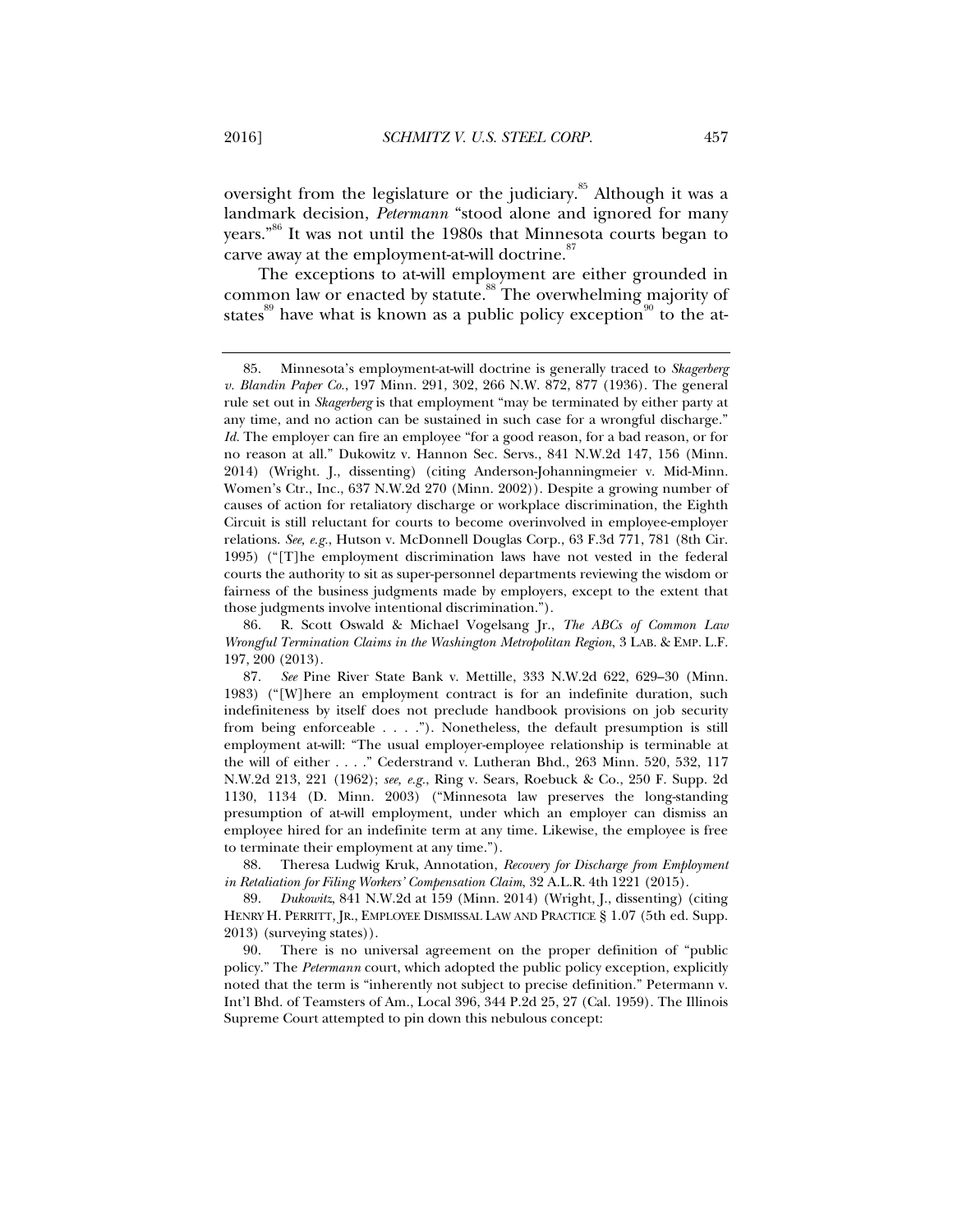will presumption, a catchall cause of action that "arises every time an employee's termination results from an employer's violation of a clear mandate of public policy."91 Minnesota, however, has not embraced—either judicially or legislatively—this public policy exception.

[P]ublic policy concerns what is right and just and what affects the citizens of the State collectively. It is to be found in the State's constitution and statutes and, when they are silent, in its judicial decisions. Although there is no precise line of demarcation dividing matters that are the subject of public policies from matters purely personal, a survey of cases in other States involving retaliatory discharges shows that a matter must strike at the heart of a citizen's social rights, duties, and responsibilities before the tort will be allowed . . . . The cause of action is allowed where the public policy is clear, but is denied where it is equally clear that only private interests are at stake.

Palmateer v. Int'l Harvester Co., 421 N.E.2d 876, 878–79 (Ill. 1981) (compiling cases nationwide where retaliatory discharge for violation of public policy has either been allowed or disallowed). The sources of public policy might include administrative agency rules, industry standards, codes of conduct, or even ethical codes. Geri J. Yonover, *Preemption of State Tort Remedies for Wrongful Discharge in the Aftermath of* Lingle v. Norge*: Wholly Independent or Inextricably Intertwined?*, 34 S.D. L. REV. 63, 73–74 (1989).

91. *Dukowitz*, 841 N.W.2d at 151.

 92. Sarah C. Steefel, Case Note, Pine River State Bank v. Mettille, *333 N.W.2d 622 (Minn. 1983)*, 7 HAMLINE L. REV. 463, 474–75 (1984). In *Phipps v. Clark Oil & Refining Corp.*, the Minnesota Court of Appeals found the public policy exception to be "persuasive" and announced that an employer "is liable if an employee is discharged for reasons that contravene a clear mandate of public policy." 396 N.W.2d 588, 592 (Minn. Ct. App. 1986). After the Minnesota Supreme Court granted review, but before it released its decision, the legislature announced the Whistleblower Act. *See* Abraham v. Cty. of Hennepin, 639 N.W.2d 342, 352 (Minn. 2002) (recounting history of the contemplated public policy exception). As such, the court no longer had to answer the policy-level question of whether or not to recognize a common-law action for wrongful discharge. *Phipps*, 408 N.W.2d at 571.

The *Dukowitz* case, decided before *Schmitz* in early 2014, revisited the public policy exception issue. *Dukowitz*, 841 N.W.2d at 148–49. The court again addressed the question in the context of a plaintiff terminated after applying for unemployment benefits and once again, the court declined to recognize a public policy exception. *Id.* at 148–49. The *Dukowitz* court was loath to legislate from the bench and usurp legislative power. *See id.* at 151–52. They exercised judicial restraint based on a confidence that "the legislative process[] is equipped to balance the competing interests of employers, employees, and the public." *Id.* at 153–54. This deference to the legislative branch is particularly important in relation to the Minnesota Supreme Court's analysis of legislative. *See infra* Part IV.C.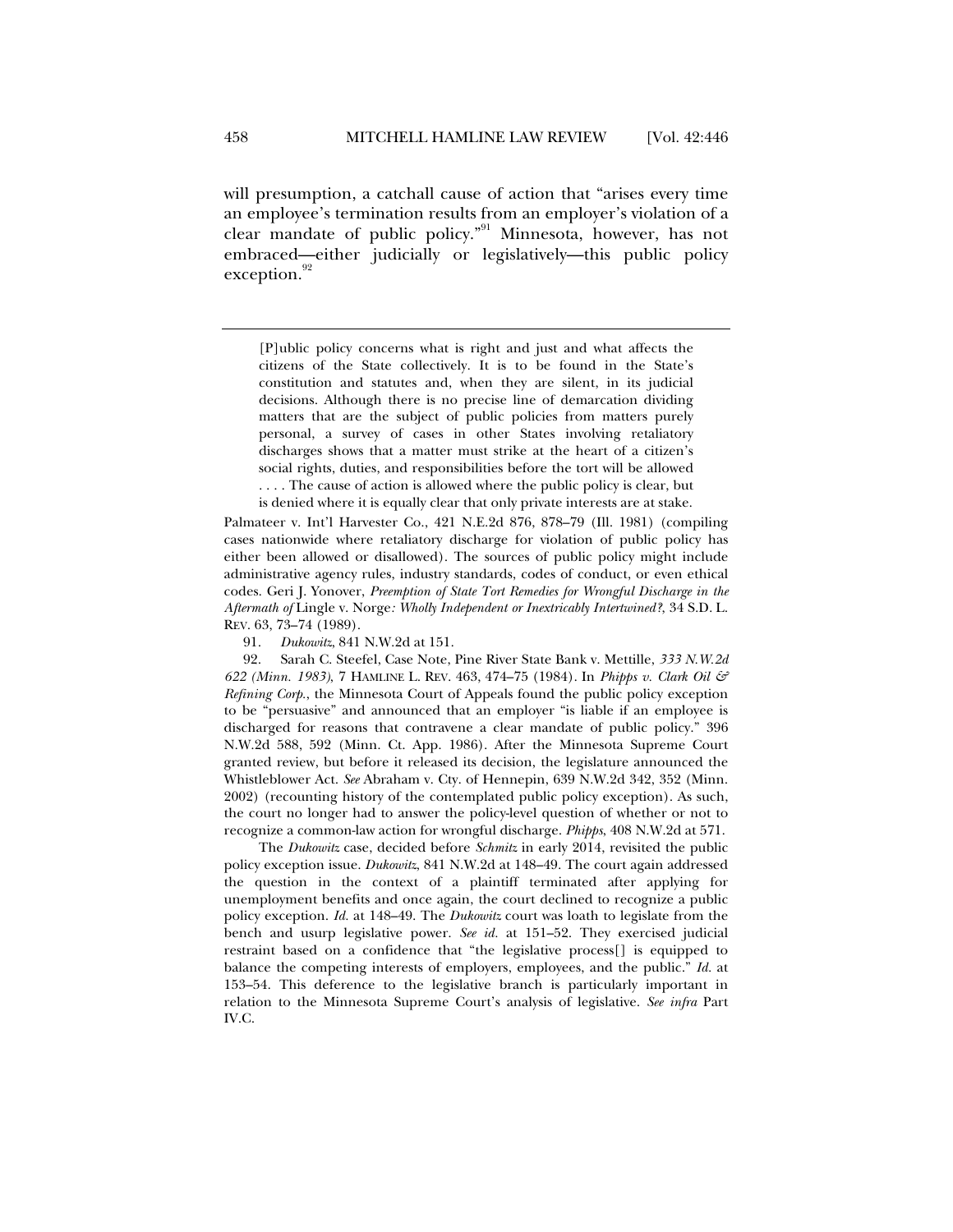Instead of establishing a blanket prohibition on retaliatory discharge in the form of a public policy exception, the Minnesota legislature has enacted specific statutes, such as section 176.82, which carve out exceptions to the employment-at-will rule.<sup>33</sup> Conceptually, if the original employment-at-will doctrine were a slice of cheese, these carve-outs for retaliatory discharge would convert the slice into Swiss cheese. Although Minnesota courts still refer to employment at-will as the rule of thumb,  $^{94}$  the profusion of exceptions (the holes in the Swiss cheese) has engulfed the rule. There are now so many exceptions that the exceptions have essentially become the rule.

The prima facie case for retaliatory discharge, whether a common-law or statutory cause of action, is the same: the employee must be exercising a constitutional or statutory right, the employee must have been discharged, and there must be a causal relationship between the aforementioned right and dismissal.<sup>95</sup> In Minnesota, if the plaintiff establishes a prima facie case, the burden then shifts to the defendant to furnish a non-retaliatory motivation for the discharge; if this burden is satisfied, the burden bounces back to the plaintiff to show that the non-retaliatory motive is pretextual.<sup>96</sup>

## *2. Retaliatory Discharge in the Workers' Compensation Context*

The first recognition<sup>97</sup> of retaliatory discharge for exercising workers' compensation rights came in 1973 with the Indiana case

 <sup>93.</sup> Steefel, *supra* note 92, at 474 (compiling statutes that "create specific public policy limitations to the general rule"); *see also* McDaniel v. United Hardware Distrib. Co., 469 N.W.2d 84, 85 (Minn. 1991) (clarifying that section 176.82 is "not a codification of the common law" but rather an independent statutory cause of action enacted "more than a decade before this court recognized a common law action for retaliatory discharge").

 <sup>94.</sup> *See, e.g.*, *Dukowitz*, 841 N.W.2d at 150 (stating that "the employeremployee relationship is generally at-will").

 <sup>95.</sup> Love, *supra* note 48, at 566–67.

 <sup>96.</sup> This burden shifting standard, familiar to most employment lawyers, is known as the *McDonnell Douglas* standard. *See* Graham v. Special Sch. Dist. No. 1, 472 N.W.2d 114, 119 n.7 (Minn. 1991) ("The three-step *McDonnell Douglas* test must be used in analyzing a retaliatory discharge claim.") (citation omitted). The *McDonnell Douglas* standard applies to common-law and statutory claims alike. *See*  Phipps v. Clark Oil & Ref. Corp., 408 N.W.2d 569, 571–72 (Minn. 1987) (commonlaw wrongful discharge claim); Snesrud v. Instant Web, Inc., 484 N.W.2d 423, 427– 28 (Minn. Ct. App. 1992) (statutory wrongful discharge claim).

 <sup>97.</sup> Some sources incorrectly suggest that "[t]he retaliatory discharge cause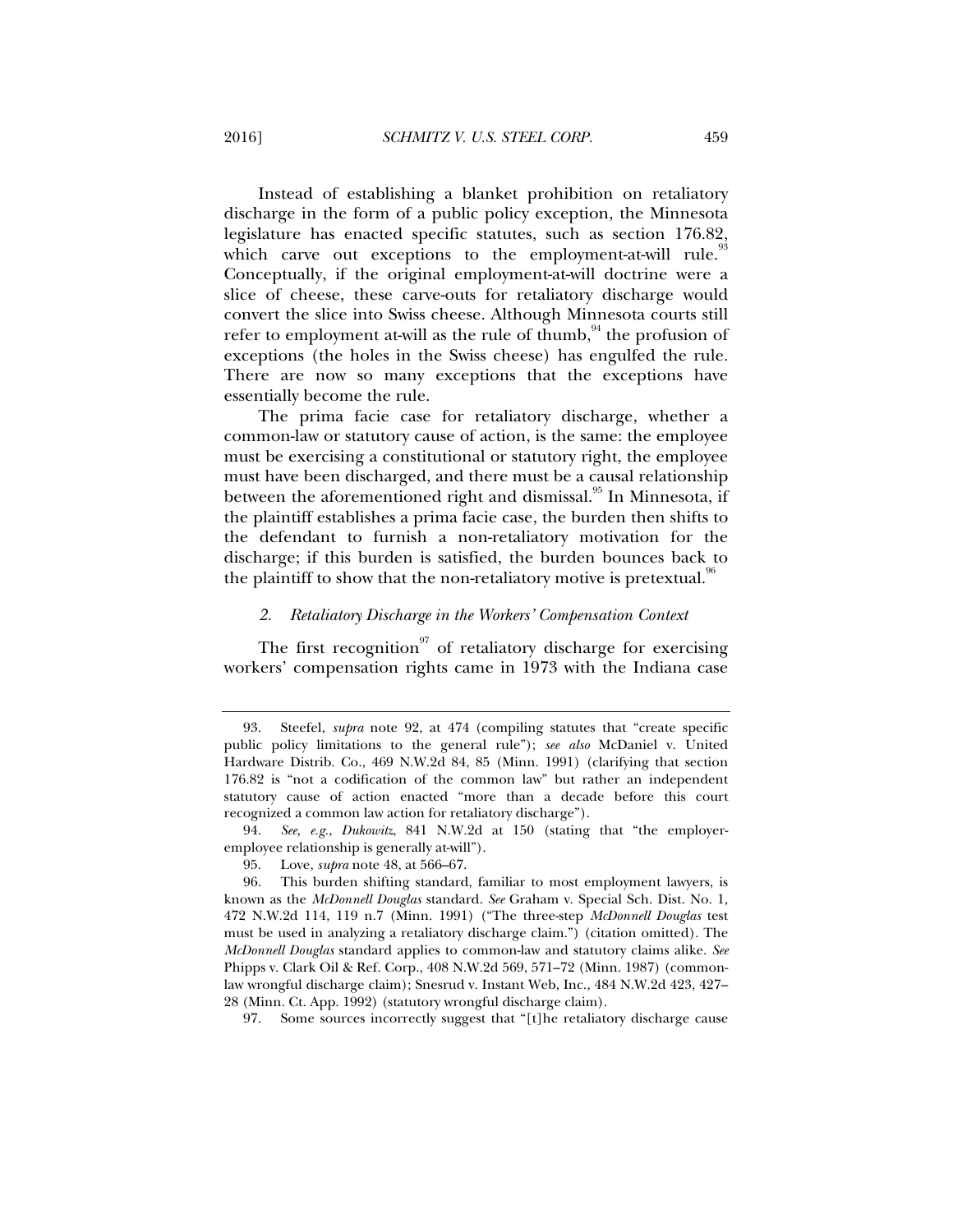*Frampton v. Central Indiana Gas Co.*<sup>98</sup> It was shortly thereafter that Minnesota passed section 176.82.<sup>99</sup> Some legal scholars opined that this was a long time coming,<sup>100</sup> but prior to 1973, several courts had declined to recognize the workers' compensation variety of retaliatory discharge.<sup>101</sup>

Approximately forty percent of the states recognize a similar cause of action today.<sup>102</sup> Where courts were reluctant to

 98. 297 N.E.2d 425, 427 (Ind. 1973) ("Prior to workmen's compensation, workers were faced with the harshness of the common law. The employee's only remedy was an action in tort against the employer—actions which were rarely successful . . . . Workmen's compensation statutes are in derogation of the common law and provide, for those covered, an exclusive remedy for injuries sustained 'in the course of' and 'arising out of' one's employment.").

99. *See supra* note 78 and accompanying text.

 100. 6 ARTHUR LARSON, THE LAW OF WORKMEN'S COMPENSATION §§ 104–53 (2000) ("It is odd that such a decision was so long in coming."). Other commentators remarked on the timing of *Frampton* and speculated that perhaps Congress' recognition of a retaliatory discharge action in Title VII "paved the way" for *Frampton*'s recognition of retaliatory discharge the workers' compensation setting. Love, *supra* note 48, at 554.

 101. *See, e.g.*, Narens v. Campbell Sixty-Six Express, Inc., 347 S.W.2d 204 (Mo. 1961); Christy v. Petrus, 295 S.W.2d 122 (Mo. 1956); Raley v. Darling Shop, 59 S.E.2d 148 (S.C. 1950). The courts' rationale for rejecting this new cause of action was often judicial deference and a commitment to exclusivity of workers' compensation acts—the same principle that causes Minnesota courts today to be hesitant to recognize a broad public policy exception for retaliatory discharge. *See, e.g.*, *Christy*, 295 S.W.2d at 127 ("We can hardly conceive of the legislature making such careful provision for the rights and compensation of injured employees covered by the Act and yet omitting a specific provision for recovery of damages for wrongful discharge if there had been any intent to create such a right.").

 102. *See* 3 MODERN WORKERS COMPENSATION § 311:3, nn.14–15, Westlaw (database updated Nov. 2015) (compiling cases and statutes from nineteen states which provide a civil remedy for plaintiffs discharged in retaliation for asserting their workers' compensation rights). In approximately two-thirds of the states that recognize the cause of action, the source of the civil action is codified in a statute. *See id.* (outlining seventeen statutes and two cases). *See generally* Theresa Ludwig

of action was initially devised by the courts to protect individuals filing for workers' compensation." Nancy K. Renfer, *Corporate Counsels' Lack of Retaliatory Discharge Action*, 10 N. ILL. U. L. REV. 89, 92 (1989). Yet, retaliatory discharge was recognized in other settings before it was extended to the workers' compensation context. *See supra* in Part II.C.1. It is more accurate to state that "[o]ne of the first bases for successful wrongful termination claims was in a workers' compensation [context]." Oswald & Vogelsang, *supra* note 86, at 200. Nonetheless, this extension to workers' compensation was surely logical. After all, what good are the statutory protections of a workers' compensation act if employees can be terminated for asserting those rights?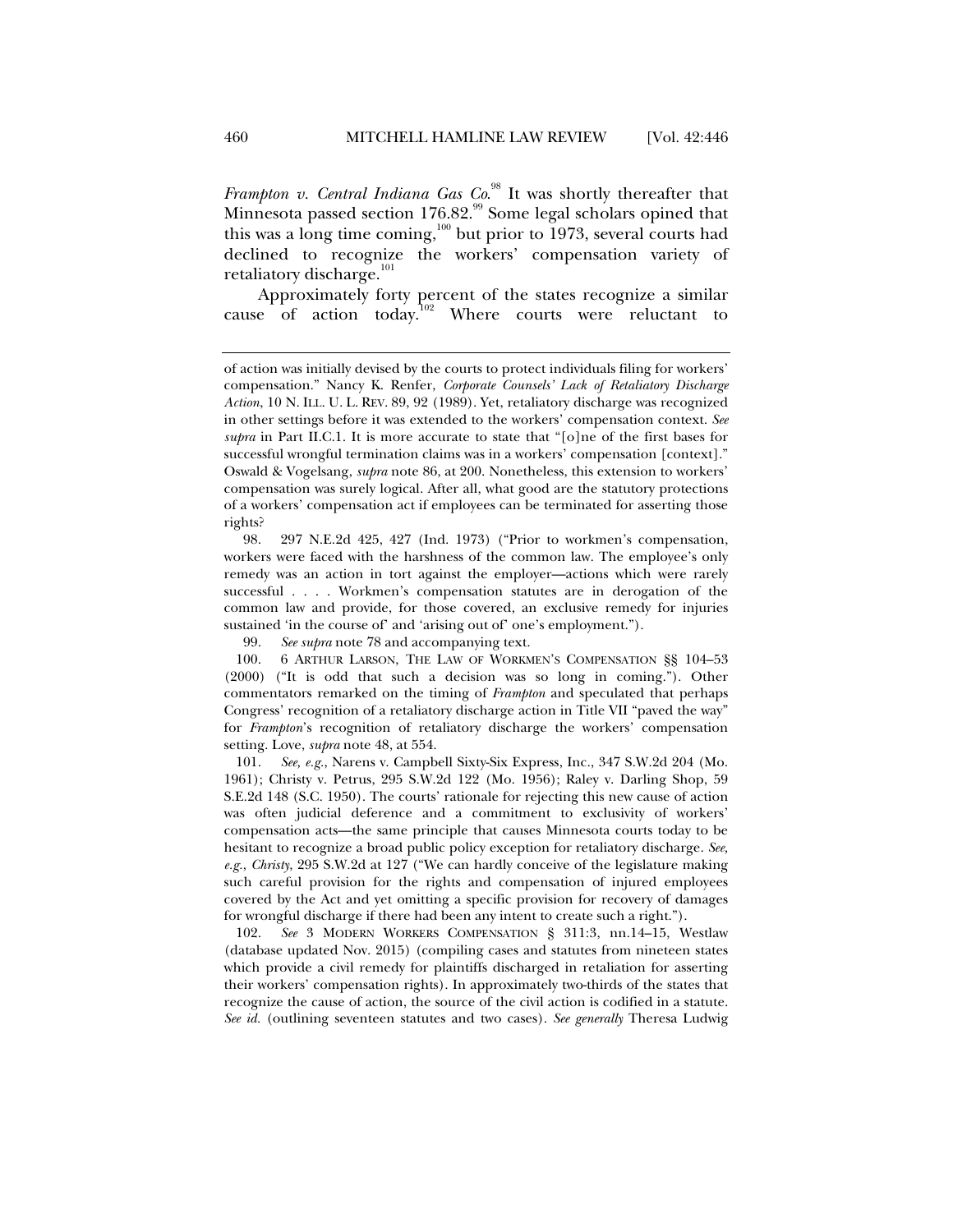acknowledge a common-law cause of action, the legislatures would authorize civil remedies.<sup>103</sup> Though the language of Minnesota's statute calls for a "civil action," it does not specifically invoke the right to a "civil jury trial."104 There is a missing link between civil action and civil jury trial, and it is in this liminal space that *Schmitz*  is situated.

## *3. Jury Trials in Retaliatory Discharge Actions Generally*

Jury trials in other, non-WCA retaliation cases are also relevant to the historical background.105 In *Abraham v. County of Hennepin*, the Minnesota Supreme Court found that employees had a constitutional right to a jury trial on their statutory wrongful discharge claims under the Whistleblower Act and Minnesota's Occupational Safety and Health Act.106 The *Abraham* court traced the origins of wrongful discharge claims, which were historically tried to juries, $107$  and found that the plaintiff's statutory retaliatory discharge claims, as a subcategory of wrongful discharge claims generally, had an attendant right to a jury trial.<sup>108</sup> Although the court may not have realized the long-term impact of this holding,

Kruk, Annotation, *Recovery for Discharge from Employment in Retaliation for Filing Workers' Compensation Claim*, 32 A.L.R. 4th 1221 (2015) (collecting cases in which courts consider the retaliatory discharge in the workers' compensation context).

Notably, this issue of retaliatory discharge is generally seen as a state issue. Although certain employment law is legislated at a federal level, workers' compensation has been left to the states. There are less than a dozen cases at the Supreme Court involving retaliatory discharge in the context of workers' compensation benefits, and the Court's decisions generally emphasize deference to these state-run systems. *See, e.g.*, Lingle v. Norge Div. of Magic Chef, Inc., 486 U.S. 399, 411 (1988) (portraying the state law tort action for retaliatory discharge in workers' compensation context as a "separate font[] of substantive rights" that should not be preempted by other federal labor laws). *But see, e.g.*, Metro Live Ins. Co. v. Taylor, 481 U.S. 58, 61 (1987) (finding state retaliatory discharge claim to be preempted by Employee Retirement Income Security Act of 1974).

 <sup>103.</sup> *See* Love, *supra* note 48, at 559.

 <sup>104.</sup> *See* MINN. STAT. § 176.82 (2014).

 <sup>105.</sup> For an interesting discussion of the uniqueness of retaliation claims, see David Sherwyn et al., *Experimental Evidence That Retaliation Claims Are Unlike Other Employment Discrimination Claims*, 44 SETON HALL L. REV. 455, 475–86 (2014).

 <sup>106. 639</sup> N.W.2d 342, 354 (Minn. 2002) (involving claims for retaliatory discharge under Whistleblower Act and Minnesota Occupational Safety and Health Act).

 <sup>107.</sup> *Id.* at 350–51.

 <sup>108.</sup> *Id.* at 352–54.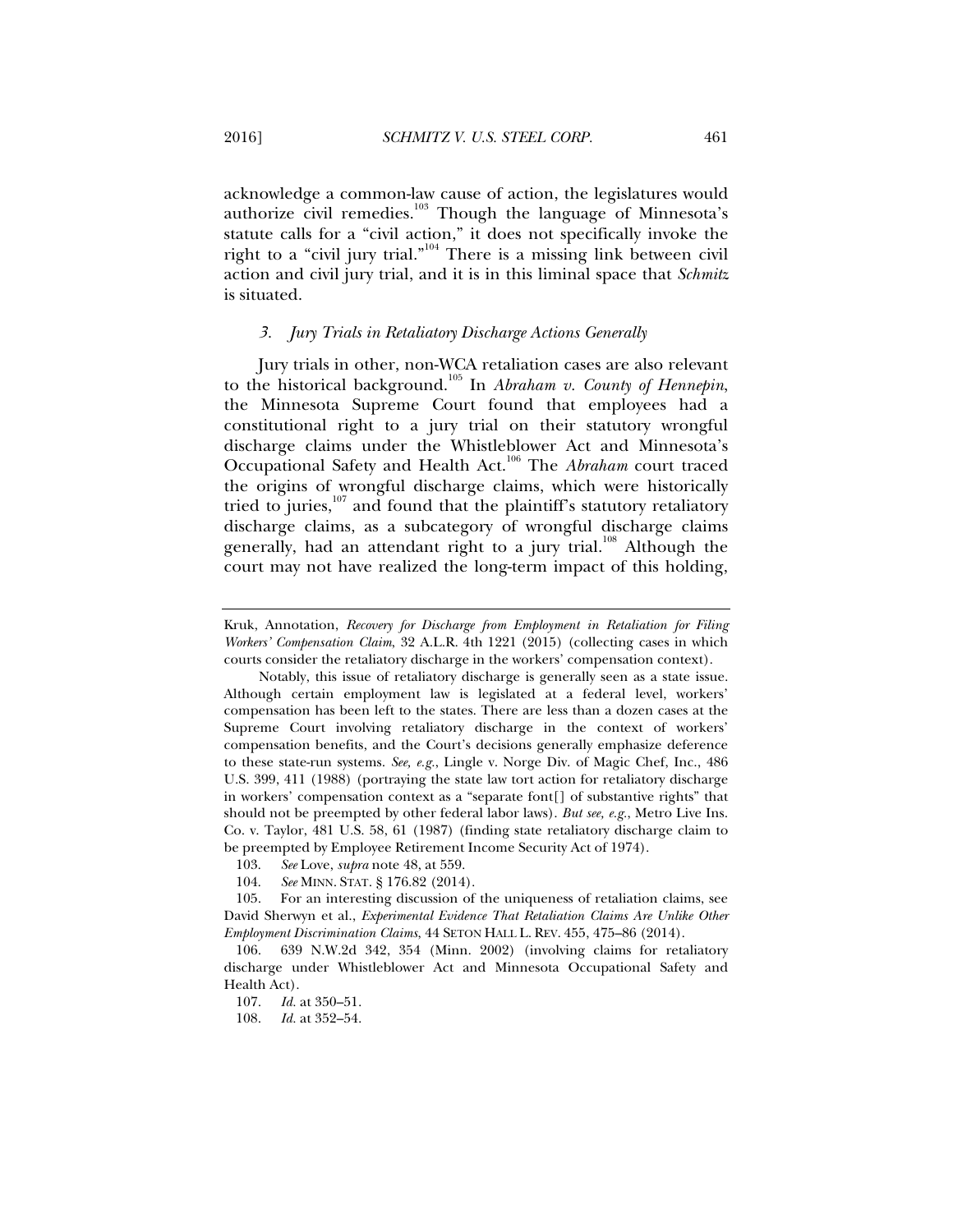practitioners hypothesized that the logical extension of *Abraham*  would entitle other retaliation plaintiffs to jury trials as well.<sup>109</sup>

#### *D. Jury Trials for Workers' Compensation Retaliatory Discharge Cases*

The previous three sections—dealing with jury trials, workers' compensation, and retaliatory discharge—can now be woven together into the matter at issue in *Schmitz*: jury trials in retaliatory discharge claims under the WCA.

Nationwide, many of the early workers' compensation retaliatory discharge cases involved jury trials.<sup>110</sup> But because Minnesota's statute does not explicitly mention jury trial, Minnesota courts struggled to interpret the meaning of "civil action." The earliest Minnesota cases involving section 176.82 claims never delved into the jury trial issue, resolving the controversies on other grounds<sup>111</sup> or by bench trial.<sup>112</sup> In 1987, the

 <sup>109.</sup> Peter Gray & Andrew E. Tanick, *Fresh Incentives to Whistle While You Work: Whistleblower Claims After the* Abraham *and* Anderson-Johanningmeier *Cases*, BENCH & B. MINN., Apr. 2002, at 23, 24 ("Extended to its logical conclusion, the *Abraham*  holding indicates that plaintiffs seeking damages only under these [discrimination and retaliation] statutes are constitutionally entitled to a jury trial in state court regardless of any contrary statutory provisions which, naturally, must give way to the superior weight of constitutional law."). In a way, it seems like some of these practitioners may have seen *Schmitz* coming down the pike a decade before the Minnesota Supreme Court granted certiorari. *See id.* (mentioning an impending "across-the-board expansion of the Minnesota wrongful discharge law").

 <sup>110.</sup> Interestingly, many of these juries were very plaintiff-friendly. *See, e.g.*, Meyer v. Byron Jackson, Inc., 207 Cal. Rptr. 663, 667 (Ct. App. 1984) (jury verdict in favor of employee); Firestone Textile Co. Div., Firestone Tire & Rubber Co. v. Meadows, 666 S.W.2d 730, 731 (Ky. 1983) ("The jury found for Meadows and assessed damages."); Arie v. Intertherm, Inc., 648 S.W.2d 142, 145 (Mo. Ct. App. 1983) (jury verdict of \$7,500 in actual damages and \$17,500 in punitive damages); Harless v. First Nat'l Bank in Fairmont, 289 S.E.2d 692, 695 (W. Va. 1982) (jury verdict of \$40,000).

 <sup>111.</sup> *See, e.g.*, Morales v. Dain, Kalman & Quail, Inc., 467 F. Supp. 1031, 1041 (D. Minn. 1979) (finding temporal issue fatal to section 176.82 claims where employee filed workers' compensation claim nine months after discharge); Wojciak v. N. Package Corp., 310 N.W.2d 675, 680 (Minn. 1981) (permitting employer to obtain insurance coverage for section 176.82 claims); Schuyler v. Metro. Transit Comm'n, 374 N.W.2d 453, 454 (Minn. Ct. App. 1985) (dismissing employee's section 176.82 claims because employee failed to exhaust remedies in collective bargaining agreement).

 <sup>112.</sup> *See, e.g.*, Jensen v. Hercules, Inc., 524 N.W.2d 748, 749 (Minn. Ct. App. 1994) (bench trial); Randall v. N. Milk Prods., Inc., 519 N.W.2d 456, 458 (Minn. Ct. App. 1994) ("[T]he case tried to the court without a jury.").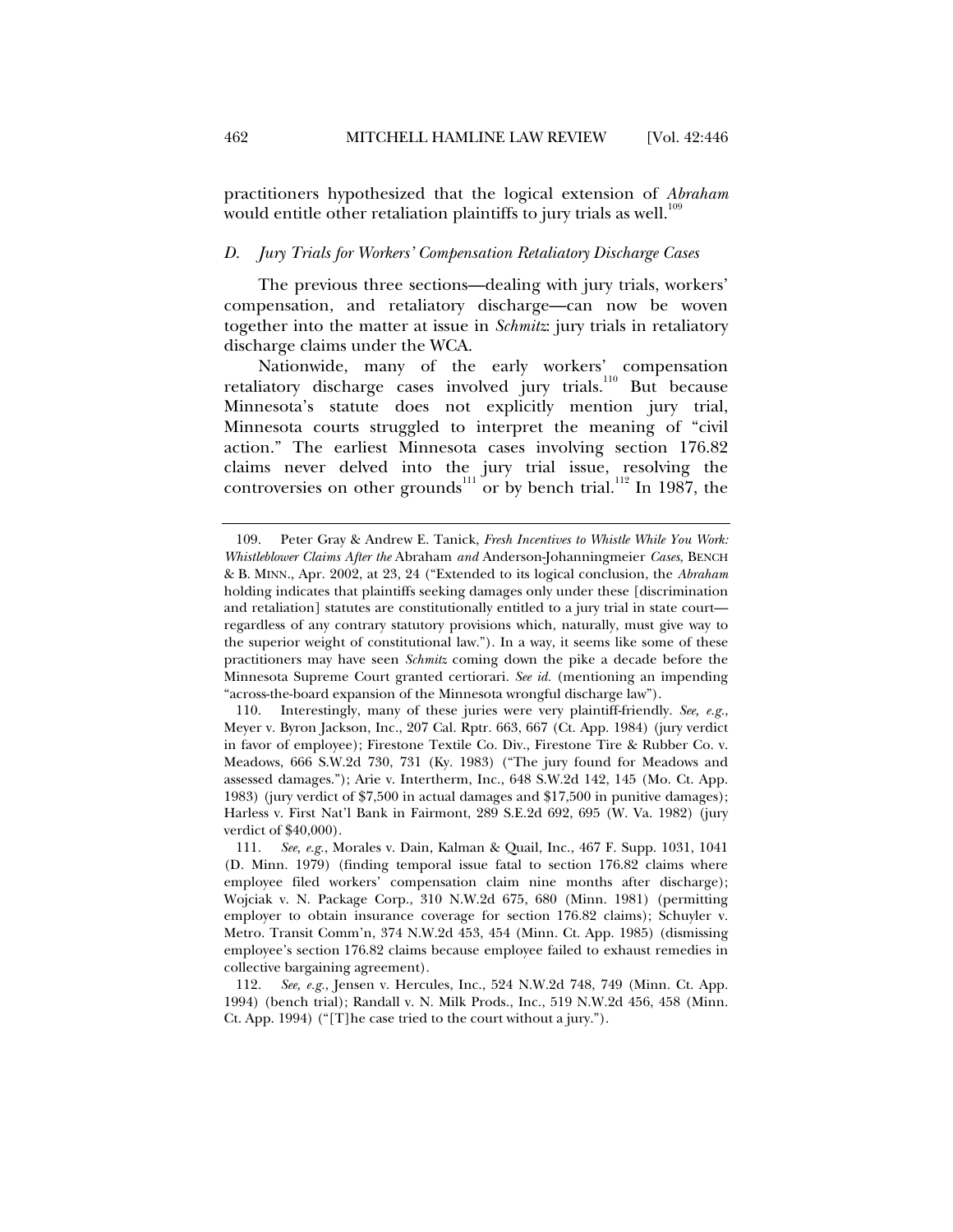Minnesota Supreme Court answered a certified question and held that a civil action brought under section 176.82 did not merge with a workers' compensation action for penalties under section 176.225 of the WCA.113 At this juncture, all that was clear was that section 176.82 cases were civil actions that belonged in district court rather than the administrative workers' compensation realm.

Minnesota courts then entered an era in the early 1990s where they inexplicably began withholding jury trials in actions arising under section 176.82.<sup>114</sup> In 1995, the Minnesota Supreme Court intervened and indicated that a section 176.82 retaliatory discharge action was a common-law cause of action "outside the purview" of the WCA, $^{115}$  suggesting that the lower courts had been incorrect to deny plaintiffs jury trials.<sup>116</sup> This gave rise to passive acceptance of jury trials in section  $176.82$  cases<sup>117</sup> and eventually affirmative support of the same.<sup>118</sup>

Although generally workers' compensation claims are resolved by quasi-judicial compensation judges,<sup>119</sup> Minnesota courts have found a civil right to jury trial in other cases that originate in the WCA, namely certain subrogation claims.<sup>120</sup> It would therefore be a

115. Karnes v. Quality Pork Processors, 532 N.W.2d 560, 563 (Minn. 1995).

 <sup>113.</sup> Kaluza v. Home Ins. Co., 403 N.W.2d 230, 235 (Minn. 1987). This case is particularly relevant in that *Kaluza* passively acknowledges the separateness of the section 176.82 civil action from other actions arising under the WCA. *Accord*  Bergeson v. U.S. Fid. & Guar. Co., 414 N.W.2d 724, 727 (Minn. 1987) (portraying section 176.82 action as a "separate and distinguishable" remedy, which still "gives due deference to the exclusivity scheme of the [WCA]").

 <sup>114.</sup> *See, e.g.*, Anderson v. Snap-On Tools, Inc., No. C8-93-1011, 1994 WL 6843, at \*1 (Minn. Ct. App. Jan. 11, 1994) ("Anderson was not entitled to a jury trial because his asserted claims fall under Minn. Stat. § 176.82."); Snesrud v. Instant Web, Inc., 484 N.W.2d 423, 427 (Minn. Ct. App. 1992) (holding that a jury trial was not required because there was no underlying common-law cause of action); Flaherty v. Lindsay, 457 N.W.2d 771, 775 (Minn. Ct. App. 1990) ("Minn. Stat. § 176.82 does not specifically provide for a jury trial.").

 <sup>116.</sup> *See id.*

 <sup>117.</sup> *See, e.g.*, Benson v. Nw. Airlines, Inc., 561 N.W.2d 530, 539 (Minn. Ct. App. 1997) (discussing a retaliatory discharge jury instruction).

 <sup>118.</sup> *See, e.g.*, Brenden v. Westonka Pub. Sch., No. EM03-017571, 2005 WL 1936195, at \*8 (D. Minn. June 10, 2005).

 <sup>119.</sup> *See supra* notes 66–67 and accompanying text.

 <sup>120.</sup> *See* Tyroll v. Private Label Chems., Inc., 505 N.W.2d 54, 57 (Minn. 1993). *But see Schmitz III*, 852 N.W.2d 669, 680 n.1 (Minn. 2014) (Anderson, J., dissenting) ("In *Tyroll*, the employer's right to subrogation, not the actual cause of action, was found in the [WCA]. This is a far different position than the case . . . in which the cause of action itself . . . was established by the WCA.").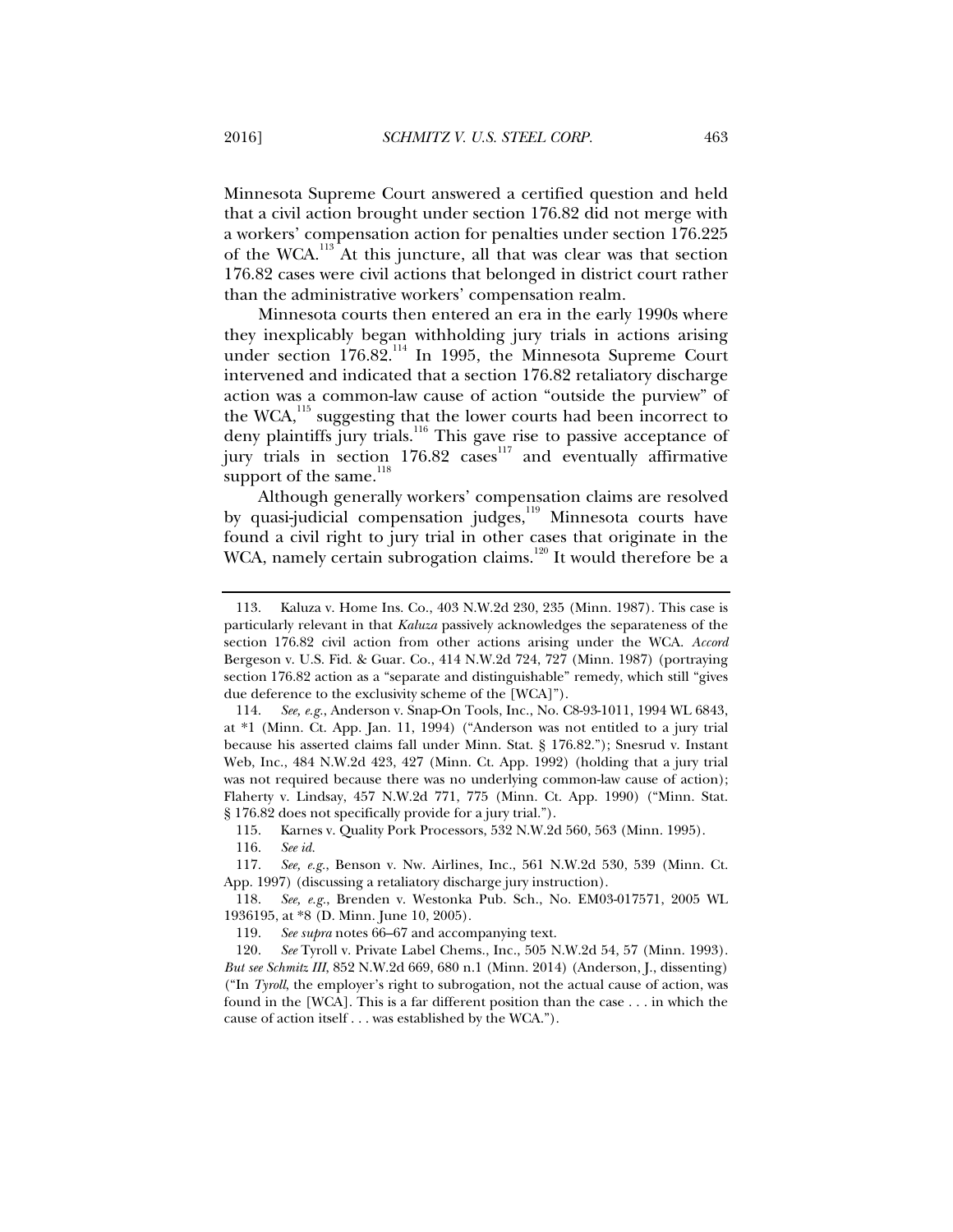mischaracterization to say that absolutely no right to jury trial exists for any claim connected to the WCA. Nonetheless, the default is still that WCA claims are resolved by a compensation judge, not a jury. $^{121}$ 

Across this timeline, though, it is at least clear that the workers' compensation courts understood a section 176.82 civil action to mean a case within district court, separate from the administrative proceedings for on-the-job injuries.<sup>122</sup> The very limited commentary on the subject from the Workers' Compensation Court of Appeals on the matter makes no remark one way or the other as to whether a section 176.82 civil action implicates a civil jury trial.<sup>123</sup>

 <sup>121.</sup> *See supra* Part II.B.

 <sup>122.</sup> This author searched the archives of the Workers' Compensation Court of Appeals (WCCA) in Minnesota for any and all decisions involving the term "176.82" to see how the WCCA perceived these claims. The court consistently acknowledged that such claims are venued in district court, not the workers' compensation system. *See* Stange v. Dep't of Transp., No. WC05-101, 2005 WL 3451183, at \*12 (Minn. Work. Comp. Ct. App. Oct. 31, 2005) (stating that the WCCA "ha[d] appellate jurisdiction only, and ha[d] no authority to act" on employee's request for review of alleged retaliatory discharge under section 176.82); Weidler v. Johanning Trans-Fare, Inc., No. WC05-147, 2005 WL 1901570, at \*3 (Minn. Work. Comp. Ct. App. June 30, 2005) (indicating that where a settlement foreclosed the possibility of section 176.82 claim, "the enforceability of such a closeout is to be determined by the district courts as opposed to the [WCCA]"); Smith v. Receivable Mgmt. Sols., Inc., 2003 WL 783815, at \*2 n.1 (Minn. Work. Comp. Ct. App. Jan. 21, 2003) ("The civil penalties and punitive damages permitted under . . . § 176.82 . . . are arguably nonworkers' compensation benefits, although they are referenced under our statute.").

 <sup>123.</sup> *See supra* note 122. What is interesting about this is that section 175A.01 states that the WCCA has jurisdiction over cases "aris[ing] under the workers' compensation laws of the state." MINN. STAT. § 175A.01 (2014). This creates jurisdictional tension, as the retaliatory discharge statute simultaneously arises within the WCA (where compensation judges have jurisdiction) while providing for a separate civil action in district court (where the compensation judges would not have jurisdiction). As a WCCA judge and staff attorney hinted after the 1995 amendments to section 176.82, more questions would "doubtless arise" from this tricky subdivision: "Must a compensation judge consider this issue when appropriate, and will findings in a workers' compensation proceeding have any impact on a subsequent civil action?" Johnson & Wasson, *supra* note 35, at 1532.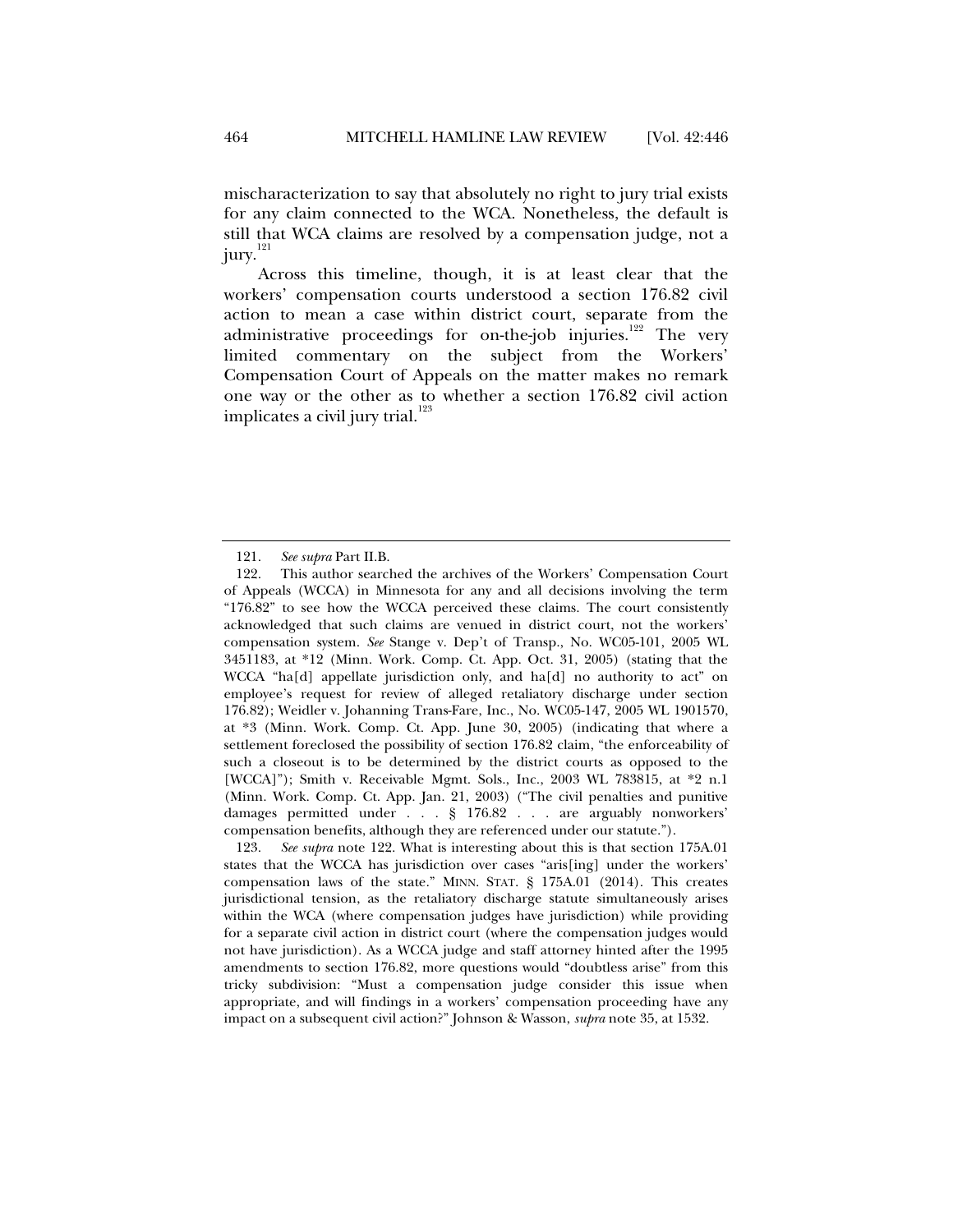#### III. THE *SCHMITZ* DECISION

#### *A. Facts and Procedural Posture*

Plaintiff Darrel Schmitz, who worked as a mechanic for U.S. Steel, first injured his back at work in October 2006.<sup>124</sup> He initially did not file a worker's compensation claim because a supervisor allegedly threatened to fire him if he did.<sup>125</sup> When a back injury at home in December 2006 exacerbated his troubles, Schmitz filed a claim in April 2007.<sup>126</sup> He was unable to work until October 2007, and even then he was given work restrictions.<sup>127</sup> U.S. Steel made no effort to allow Schmitz to return to work within his restrictions, ultimately terminating him in January 2008.<sup>128</sup>

Schmitz subsequently filed suit in May  $2008$ .<sup>129</sup> He alleged that U.S. Steel discharged him in retaliation for seeking workers' compensation benefits, in violation of section 176.82, subdivision 1. He further alleged that U.S. Steel refused to offer him continued employment, in violation of subdivision  $2^{130}$ .

The case had a somewhat complicated history in the lower courts.<sup>131</sup> The district court initially granted summary judgment on all claims in favor of the defendant, U.S. Steel.<sup>132</sup> The court of appeals reversed in part, permitting Schmitz's claims for retaliatory discharge under the WCA to proceed.<sup>133</sup>

On remand, Schmitz amended his complaint to add a third claim under section 176.82 for threatening to discharge him in violation of subdivision  $1.^{^{134}}$  The district court denied his demand

 <sup>124.</sup> *Schmitz III*, 852 N.W.2d 669, 671 (Minn. 2014).

 <sup>125.</sup> *Id.*; *see also* Appellee's Brief & Addendum at 1–2, *Schmitz III*, 852 N.W.2d 669 (No. A12-0709), 2013 WL 9670848, at \*4.

 <sup>126.</sup> Appellee's Brief & Addendum, *supra* note 125, at 2.

 <sup>127.</sup> *Id.*

 <sup>128.</sup> *Id.* at 8–9.

Schmitz III, 852 N.W.2d at 671.

<sup>130</sup>*. Id.* at 671–72; *see also* Appellee's Brief & Addendum, *supra* note 125, at 1.

 <sup>131.</sup> *See* Appellant's Brief & Addendum at 1, *Schmitz III*, 852 N.W.2d 669 (No. A12-0709), 2013 WL 9670847, at \*1 (providing a timeline of relevant procedural history).

 <sup>132.</sup> In addition to bringing claims under section 176.82 of the WCA, plaintiff asserted a disability discrimination claim under the Minnesota Human Rights Act. *Schmitz III,* 852 N.W.2d at 672.

 <sup>133.</sup> Schmitz v. U.S. Steel Corp. (*Schmitz I*), No. A10-0633, 2010 WL 4941668, at \*8 (Minn. Ct. App. Dec. 7, 2010).

 <sup>134.</sup> *Schmitz III,* 852 N.W.2d at 672.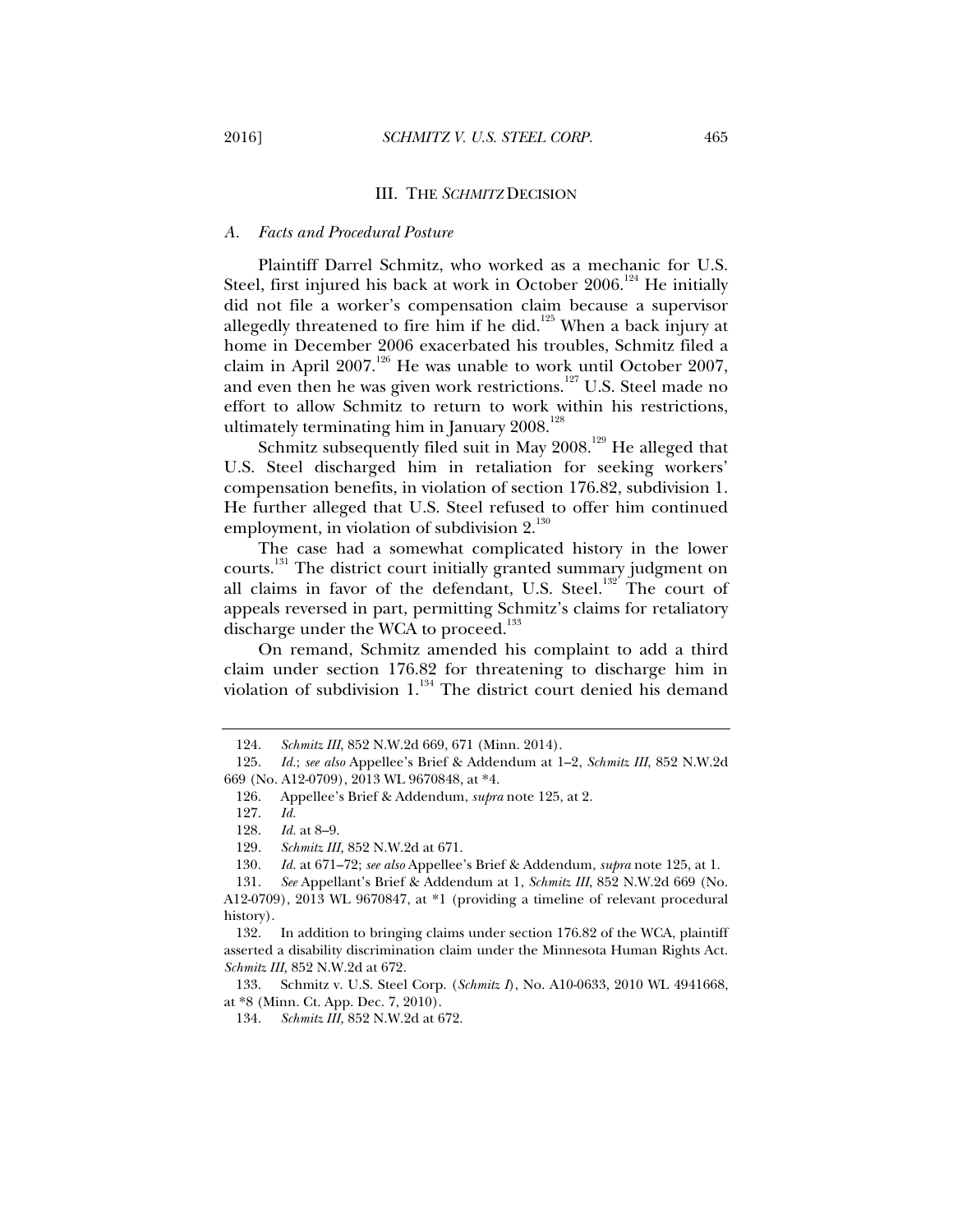for jury trial on the three section  $176.82$  claims he had accrued.<sup>135</sup> After a bench trial, the district court found in favor of Schmitz on this recently added threat-to-discharge claim, but rejected his retaliatory discharge and refusal-to-offer-continued-employment claims. $136$ 

Both parties cross-appealed.<sup>137</sup> The court of appeals then reversed in part, finding in relevant part that the retaliatory discharge claims were entitled to a jury trial because they sought only money damages, making them legal rather than equitable.<sup>138</sup> Defendant appealed, and the Minnesota Supreme Court granted review to assess whether Schmitz had a right to a jury trial on his WCA retaliatory discharge claims.<sup>139</sup>

## *B. The Majority Opinion: Affirming* Abraham *and Clarifying*  Breimhorst

The right to a jury trial must either originate in the Minnesota Constitution or in the express language of a statute.<sup>140</sup> Admittedly, the language of section 176.82 makes no explicit provision for a "civil jury trial."141 To the *Schmitz* court, this was straightforward as can be: "The right to a jury trial . . . must arise from the Minnesota Constitution."142 Regrettably, there was not even a cursory discussion of the fact that the statute did not expressly provide for a jury trial. There was also no consideration of the alternative—that

 <sup>135.</sup> *Id.* 

 <sup>136.</sup> *Id.* The district court awarded Schmitz \$15,000 in damages for emotional distress; it further granted his motion for attorney fees in part, awarding an additional \$203,112. *Id.* 

 <sup>137.</sup> Schmitz v. U.S. Steel Corp. (*Schmitz II*), 831 N.W.2d 656, 662 (Minn. Ct. App. 2013).

 <sup>138.</sup> *Id*. at 677.

 <sup>139.</sup> *Schmitz III*, 852 N.W.2d at 670. The Minnesota Supreme Court also addressed a secondary issue on appeal—whether an employer may assert a *Faragher/Ellerth* affirmative defense to vicarious liability for threat to discharge claims—which will not be discussed. *See id.* at 677–78. The court, "[p]roviding no additional comment," ultimately declined to extend the *Faragher/Ellerth* defense beyond sexual harassment claims. Stephen F. Befort, *Retaliatory Discharge/Workers' Compensation:* Schmitz v. U.S. Steel Corp. *852 N.W.2d 669 (Minn. 2014)*, *in* THE 41ST ANNUAL LABOR & EMPLOYMENT LAW INSTITUTE 16 (2014).

 <sup>140.</sup> Ewert v. City of Winthrop, 278 N.W.2d 545, 550 (Minn. 1979).

 <sup>141.</sup> *See* MINN. STAT. § 176.82 (2014).

 <sup>142.</sup> *Schmitz III*, 852 N.W.2d 673 ("[T]he right to a jury trial in this case, if it exists, must arise from the Minnesota Constitution.").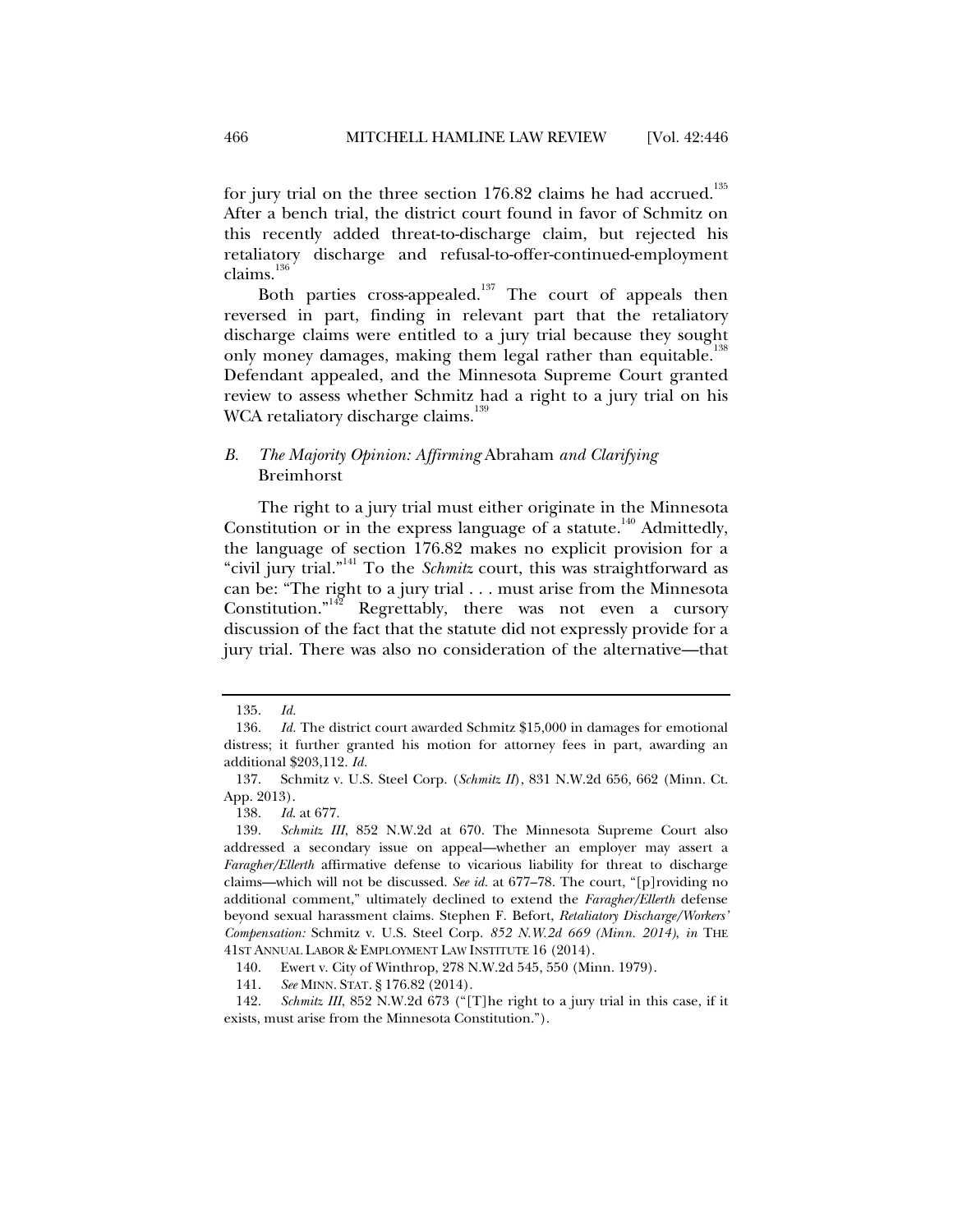perhaps the statute did intend to provide for a jury trial, even if it did so implicitly rather than explicitly.<sup>143</sup>

Schmitz pursued the constitutional argument, asserting that because his claim was legal in nature (seeking monetary damages instead of equitable relief), he was entitled to a jury trial.<sup>144</sup> U.S. Steel pursued a statutory argument, maintaining that the legislature precluded the right to jury trial when it created a new set of rights and remedies under the WCA.<sup>145</sup>

The court ultimately sided with Schmitz and pursued a purely precedential argument.<sup>146</sup> The majority affirmed the continuing validity of *Abraham*, the analogous case involving retaliatory discharge under the Whistleblower Act.147 *Abraham* had classified retaliatory discharge claims as actions at law that deserved jury trial.<sup>148</sup> In other words, even if a statute fails to codify the right to jury trial, the constitutional right to jury trial kicks in when the statutory cause of action is legal in nature.<sup>149</sup>

The court further clarified the meaning of *Breimhorst v.*  Beckman,<sup>150</sup> a 1949 case that U.S. Steel relied upon for the exclusivity proposition.<sup>151</sup> In that case, the plaintiff argued that the WCA was void for denying her right to a jury trial on her personal injury claims.152 The *Breimhorst* court disagreed, finding that the WCA gave her an adequate substitute remedy despite depriving her of a jury trial.153 In essence, *Breimhorst* stood for the adequacy of the

 149. *Schmitz III*, 852 N.W.2d at 676–77 ("When a statutory cause of action is legal in nature . . . there is a constitutional right to jury trial. . . . [T]he right to a jury trial applies to all causes of action at law, regardless of whether the legislature has codified the cause of action." (quoting Abraham v. Cty. of Hennepin, 639 N.W.2d 342, 354 (Minn. 2002))).

150. Breimhorst v. Beckman, 227 Minn. 409, 35 N.W.2d 719 (1949).

 151. *Schmitz III*, 852 N.W.2d at 674 (framing Defendant's reliance on *Breimhorst* as support for the "contention that a section 176.82 retaliatory discharge claim is part and parcel of the WCA's comprehensive statutory scheme").

152. *Breimhorst*, 227 Minn. at 434, 35 N.W.2d at 735.

153. *Id.* at 436, 35 N.W.2d at 736 ("[W]e cannot say that the workmen's

 <sup>143.</sup> *See id.* ("Section 176.82 does not expressly provide such a right.").

 <sup>144.</sup> Appellee's Brief & Addendum, *supra* note 125, at 11–12.

 <sup>145.</sup> Appellant's Brief & Addendum, *supra* note 131, at 11–12.

 <sup>146.</sup> *See Schmitz III*, 852 N.W.2d at 674–77.

 <sup>147.</sup> Befort, *supra* note 139, at 16.

 <sup>148.</sup> *Schmitz III*, 852 N.W.2d at 676; *see supra* Part II.C.3 (discussing *Abraham*); *see also* Befort, *supra* note 139, at 16 ("The court determined that there was no reason to treat Schmitz's retaliatory discharge claim any differently [than the retaliatory discharge claim in *Abraham*].").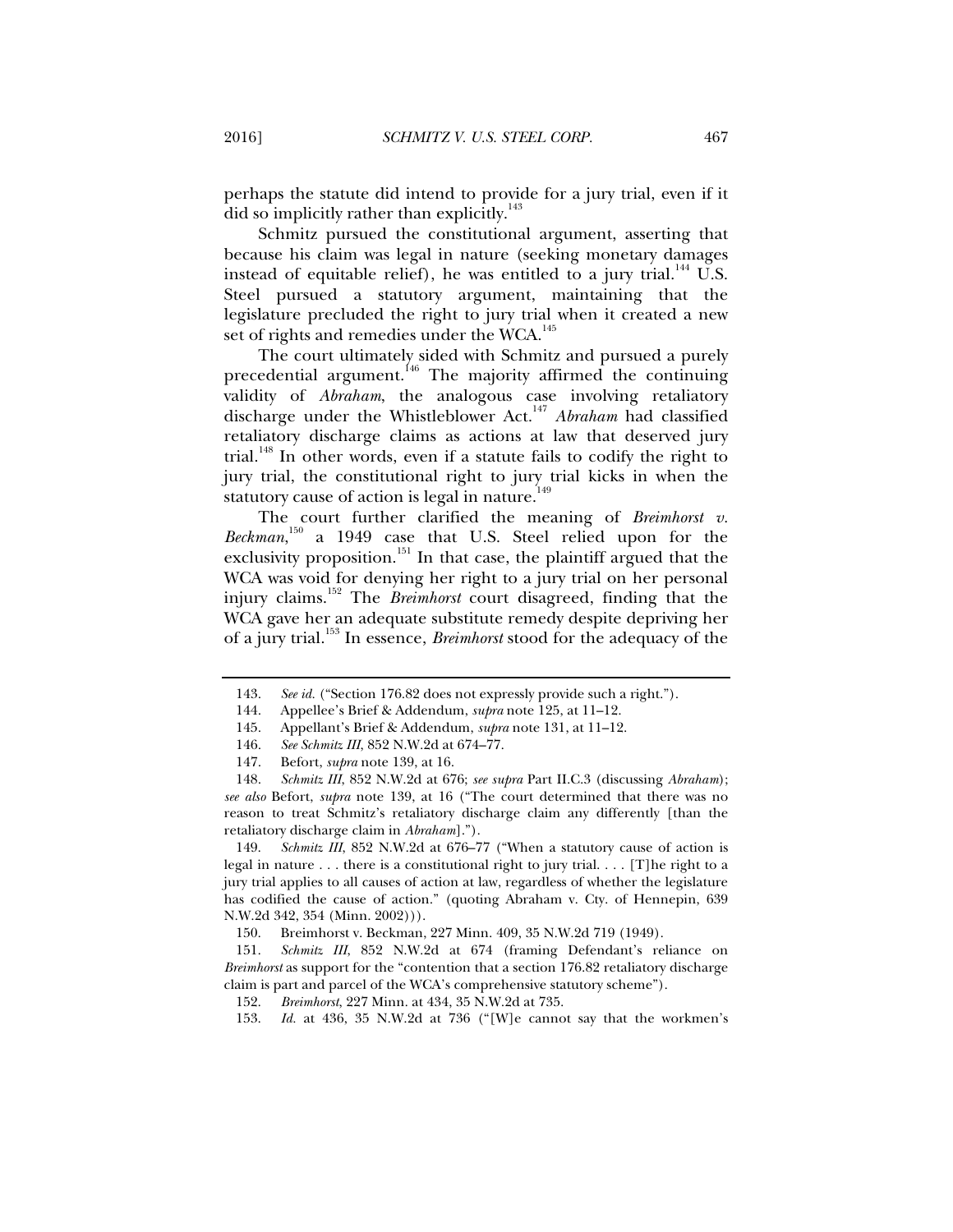exclusive remedy and the permissibility of disposing of jury trials in the workers' compensation context. The *Schmitz* court found this inapposite in the instant matter, as the retaliatory discharge damages were distinguishable from the workers' compensation benefits pursued in *Breimhorst*. 154 The court found that the fundamental sameness between section 176.82 retaliatory discharge claims and common-law retaliatory discharge overrode the exclusivity principle. $155$ 

The court's analysis ended with a brief plain language argument.<sup>156</sup> The court stated that civil actions are litigated in district court, so they are inherently beyond the exclusivity of the workers' compensation system that deprives plaintiffs of jury trials.157 The opinion avoided further statutory considerations and seemingly jumped to the conclusion that the civil action described

compensation act has not given plaintiff an adequate substitute remedy."). One central component of the *Breimhorst* holding was that when the legislature replaces a common-law cause of action, which formerly involved the right to jury trial, with a "new, adequate, and fundamentally different remedy," then "the legislature may withhold the right of jury trial." *Id.* at 411–12, 35 N.W.2d at 723.

 <sup>154.</sup> *Schmitz III*, 852 N.W.2d at 675 (calling Breimhorst's claims "completely different" from Schmitz's); *see also* Befort, *supra* note 139, at 16 ("The court was careful to differentiate Schmitz's retaliatory discharge claim from general claims for workers' benefits that do not create an entitlement to a jury trial.").

 <sup>155.</sup> *Schmitz III*, 852 N.W.2d at 675–76 ("*Breimhorst* does not support the concurrence and dissent's position. There, the cause of action *was* new, adequate, and fundamentally different, but here the retaliatory discharge cause of action, while new to workers' compensation, is not fundamentally different than such causes of action under the common law. In actuality, it is fundamentally the same.").

 <sup>156.</sup> The court devotes a mere paragraph to the plain language considerations. *See id.* at 677; *cf.* David M. Driesen, *Purposeless Construction*, 48 WAKE FOREST L. REV. 97, 97 (2013) (suggesting that the U.S. Supreme Court increasingly emphasizes plain language and evades analysis of statutory purpose). Because the court concluded the language was plain and the meaning straightforward, the majority did not engage in statutory analysis to decipher the significance of "civil action" or speculate on the legislative purpose. *See Schmitz III*, 852 N.W.2d at 677*.* 

 <sup>157.</sup> *Schmitz III*, 852 N.W.2d at 677. Even this characterization of the court's holding involves some gap filling. Technically speaking, the court never links this exclusivity issue with the jury trial issue. *See id.* ("[C]ivil actions, which are litigated in district court, are outside the workers' compensation system and damages awarded on the claim do not constitute workers' compensation benefits."). If anything, the court's limited statutory interpretation is for the sake of concluding that exclusivity does not govern.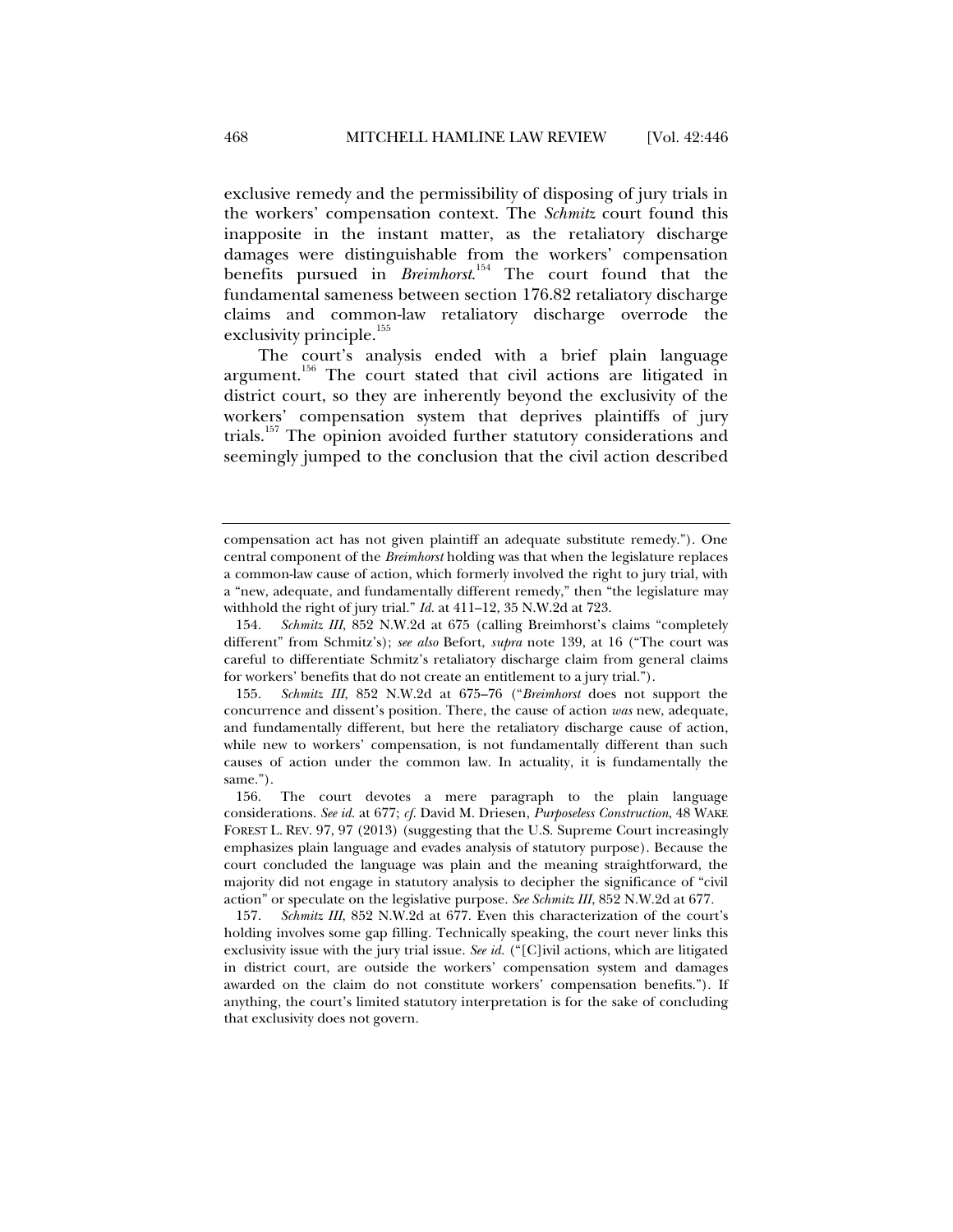in section 176.82 enjoys an inherent, concomitant right to a civil jury trial based on precedent alone.<sup>158</sup>

## *C. Justice Anderson's Dissent*

Justice Anderson dissented in part, joined by Chief Justice Gildea and Justice Dietzen.<sup>159</sup> The dissenters thought the salient consideration was that the cause of action arose under the umbrella of the comprehensive workers' compensation scheme, which generally involves no right to a jury trial.<sup>160</sup> The dissent focused on the fact that the legislature did not explicitly provide for a "jury trial."161 While the majority saw section 176.82 as expanding remedies available to plaintiffs beyond the bounds of the WCA, $162$  the dissent instead saw this statutory retaliatory discharge action as a "unique remedy" constrained to the WCA.<sup>163</sup>

## IV. ANALYSIS

Although the court ultimately came to the correct conclusion, it neglected a meaningful avenue of analysis: statutory interpretation.<sup>164</sup> The majority's heavy reliance on case law alone was misplaced considering the tumultuous history of inconsistent treatment of section  $176.92$  claims.<sup>165</sup> To clarify conflicting case law and more effectively compensate for the ambiguities in the WCA, the court could have engaged in statutory interpretation in addition to its analysis of precedent.<sup>166</sup>

165. *See supra* notes 113–20 and accompanying text.

 166. *See* 3B NORMAN SINGER & SHAMBIE SINGER, SUTHERLAND STATUTES AND STATUTORY CONSTRUCTION § 75:3 (7th ed. 2011) ("Courts construing workers' compensation statutes, federal and state, employ the usual maxims of construction

 <sup>158.</sup> *See id.* at 674.

 <sup>159.</sup> *See id.* at 678–83 (Anderson, J., dissenting).

 <sup>160.</sup> *Id.* at 678.

 <sup>161.</sup> *Id.*

 <sup>162.</sup> Practitioners have hypothesized that expanding retaliatory discharge claims to district court may also expand the number of claims brought by plaintiffs. *Minnesota State Supreme Court Finds Right to Jury Trial for Worker Compensation Retaliation Claims*, 30 TERMINATION EMP. BULL. no. 10, Oct. 2014.

 <sup>163.</sup> *Schmitz III*, 852 N.W.2d at 681 (Anderson, J., dissenting).

 <sup>164.</sup> *See* John E. Simonett, *Rules of Statutory Construction and the Florida Election Law*, BENCH & B., July 2001, at 31, 33, http://www2.mnbar.org/benchandbar  $/2001$ /jul01/essay.htm ("[I]f the meaning of a statute is at issue, apply those interpretive canons that are appropriate to the situation to arrive at a meaning that is reasonable, honest with the language, and true to the statute's purpose.").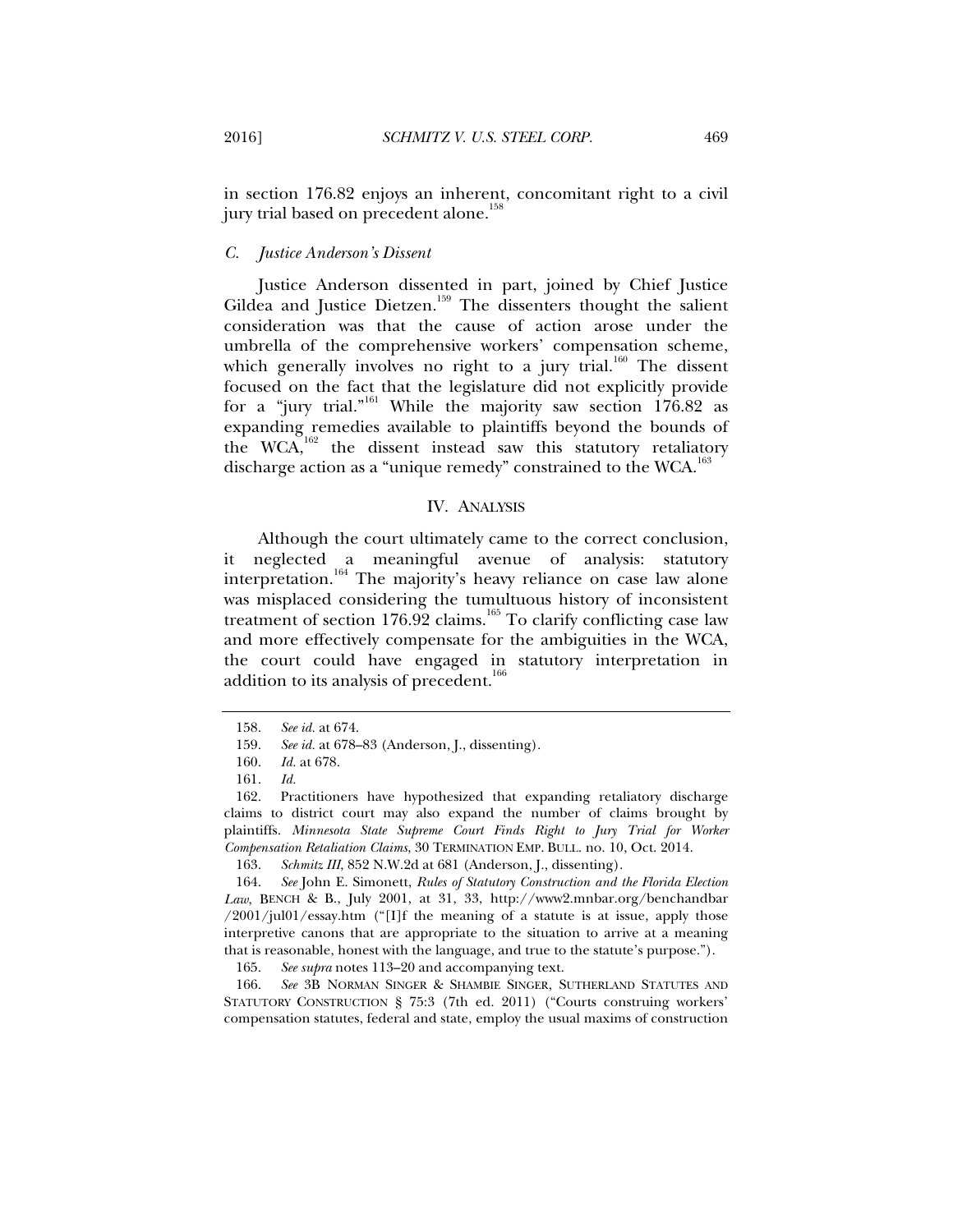Admittedly, the *Ewert* standard (providing that "[t]he right to a jury trial must be found either in the Minnesota Constitution or provided specifically by statute") would seem to suggest that the constitutional route of analysis is appropriate in *Schmitz* because the statute does not explicitly provide for jury trial. While legally sound in theory, this *Ewert* standard is unworkable in practice. First and foremost, it presupposes that legislators know about the *Ewert*  framework for jury trials. It further expects legislators to use magic words to provide for jury trials.<sup>167</sup> Although the separation of powers between the legislative and judicial branches provides checks and balances, it does little to ensure a mutual understanding of statutory construction and interpretation. Because the bifurcated *Ewert* standard is challenging for the legislature to apply, it is correspondingly problematic for the judiciary to rely on it. Setting the *Ewert* framework aside, statutory interpretation would have been a viable means to resolve the question of whether the legislature intended to provide for a jury trial in section 176.82 claims.

This section begins by establishing why it was an error for the court to gloss over the ambiguity of the term "civil action."168 It will then briefly explore two textual canons of construction<sup>169</sup> that would have been particularly useful here: *noscitur a sociis*<sup>170</sup> and *lex specialis*. 171 Finally, this note applies Justice Breyer's purposive approach to statutory interpretation to *Schmitz* in an effort to incorporate the complex legislative purposes that lurk beneath the allegedly plain language of section  $176.82$ .<sup>172</sup>

<sup>. . . .&</sup>quot;). *But cf.* Karl Llewellyn, *Remarks on the Theory of Appellate Decision and the Rules or Canons About How Statutes Are to Be Construed*, 3 VAND. L. REV. 395, 401 (1950), (finding "two opposing canons on almost every point.").

 <sup>167.</sup> *But see, e.g.*, MINN. STAT. § 169.89, subdiv. 2 (2014) ("A person charged with a petty misdemeanor is not entitled to a jury trial but shall be tried by a judge without a jury."); *Id.* § 117.165, subdiv. 1 ("In all eminent domain proceedings . . . the petitioner shall be entitled to a jury trial."); *Id.* § 260B.163 (providing some juvenile hearings "shall be without a jury" whereas others include "the right to a jury trial on the issue of guilt."); *Id.* § 611A.79, subdiv. 5 ("The right to trial by jury is preserved in an action brought under this section.").

 <sup>168.</sup> *See infra* Part IV.A.

 <sup>169. &</sup>quot;[C]anons of construction are never the masters of the courts, but merely their servants, to aid them in ascertaining the legislative intent." Ott v. Great N. Ry. Co., 70 Minn. 50, 55, 72 N.W. 833, 834 (1897) (Mitchell, J., dissenting).

 <sup>170.</sup> *See infra* Part IV.B.1.

 <sup>171.</sup> *See infra* Part IV.B.2.

 <sup>172.</sup> *See infra* Part IV.C.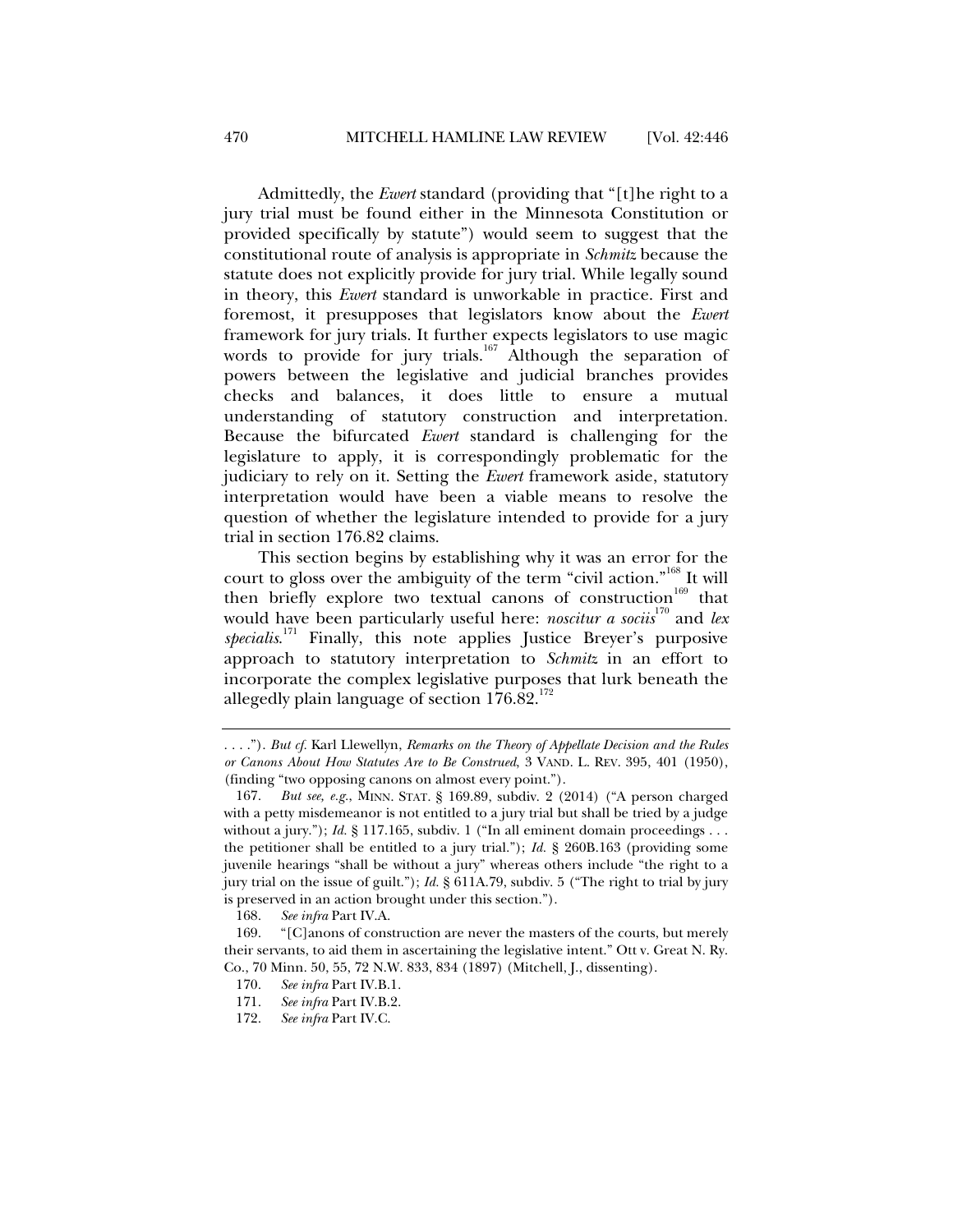## *A. The Court Erred in Finding Plain Meaning*

If the meaning of a statute is plain in its language, then courts need not engage in statutory interpretation;<sup>173</sup> rather, they must simply enforce the words of the statute as written.<sup>174</sup> Though the majority opinion devotes one paragraph to contemplating the plain language of the statute, it does little more than raise the issue and quickly conclude that civil actions, litigated in district court, are outside the workers' compensation system.<sup>175</sup> By only using the language of the statute to interpret the exclusivity issue, the court misses a meaningful opportunity to see what the statute's language might indicate about the jury trial issue.

Clearly the meaning of section 176.82 is not as plain<sup>176</sup> as the court makes it out to be.<sup>177</sup> After all, for nearly forty-five years

 176. Surely the legislature could have more carefully drafted section 176.82 to explicitly provide for both a "civil action" and a "civil jury trial." *See* Paul J. Zech, *Federal Pre-Emption and State Exclusive Remedy Issues in Employment Litigation*, 72 N.D. L. REV. 325, 347 (1996) ("Significant rights and defenses relating to employment should not be left to succeed or fail based on needless judicial harmonizing of statutes which could have been avoided merely by proper drafting and review of the policy considerations behind the legislation."). But, since the legislation itself was unclear, the court should have embraced the ambiguity and engaged in "judicial harmonizing of the statutes." *See id.*

 177. This is not the first time that the Minnesota Supreme Court "took the easy way out" and glazed over ambiguities in favor of finding plain meaning. *See, e.g.*, James Schoeberl, *Constitutional Law: How Minnesota Unconstitutionally Broadened Its Assisted-Suicide Statute—*State v. Melchert-Dinkel, 41 WM. MITCHELL L. REV. 398, 422 (2015) ("Minnesota's assisted-suicide statute does not define the term 'assist,' and the plain-meaning interpretation adopted by the court is inappropriate because assistance requires some physical action."); *see also* Max Radin, *Statutory Interpretation*, 43 HARV. L. REV. 863, 885 (1930) ("[I]f [judges] will play fast and loose with 'plain meanings' . . . they can not hope to convince laymen that they are acting rationally or usefully.").

Although this author lacked the time and resources to conduct further research on this issue, there may be a need for further empirical analysis. Perhaps this phenomenon of erroneously finding plain meaning extends beyond *Schmitz*. It would be interesting to see how frequently the court finds plain meaning and to consider whether this frequency has changed over time. For further guidance, see

 <sup>173.</sup> *See generally* William N. Eskridge, Jr., *All About Words: Early Understandings of the "Judicial Power" in Statutory Interpretation, 1776–1806*, 101 COLUM. L. REV. 990, 1065–67 (2001) (providing an overview of statutory interpretation methods from 1500 to present).

 <sup>174.</sup> Caminetti v. United States, 242 U.S. 470, 485 (1917).

 <sup>175.</sup> *Schmitz III*, 852 N.W.2d 669, 677 (Minn. 2014) (citing Karnes v. Quality Pork Processors, 532 N.W.2d 560, 563 (Minn. 1995)).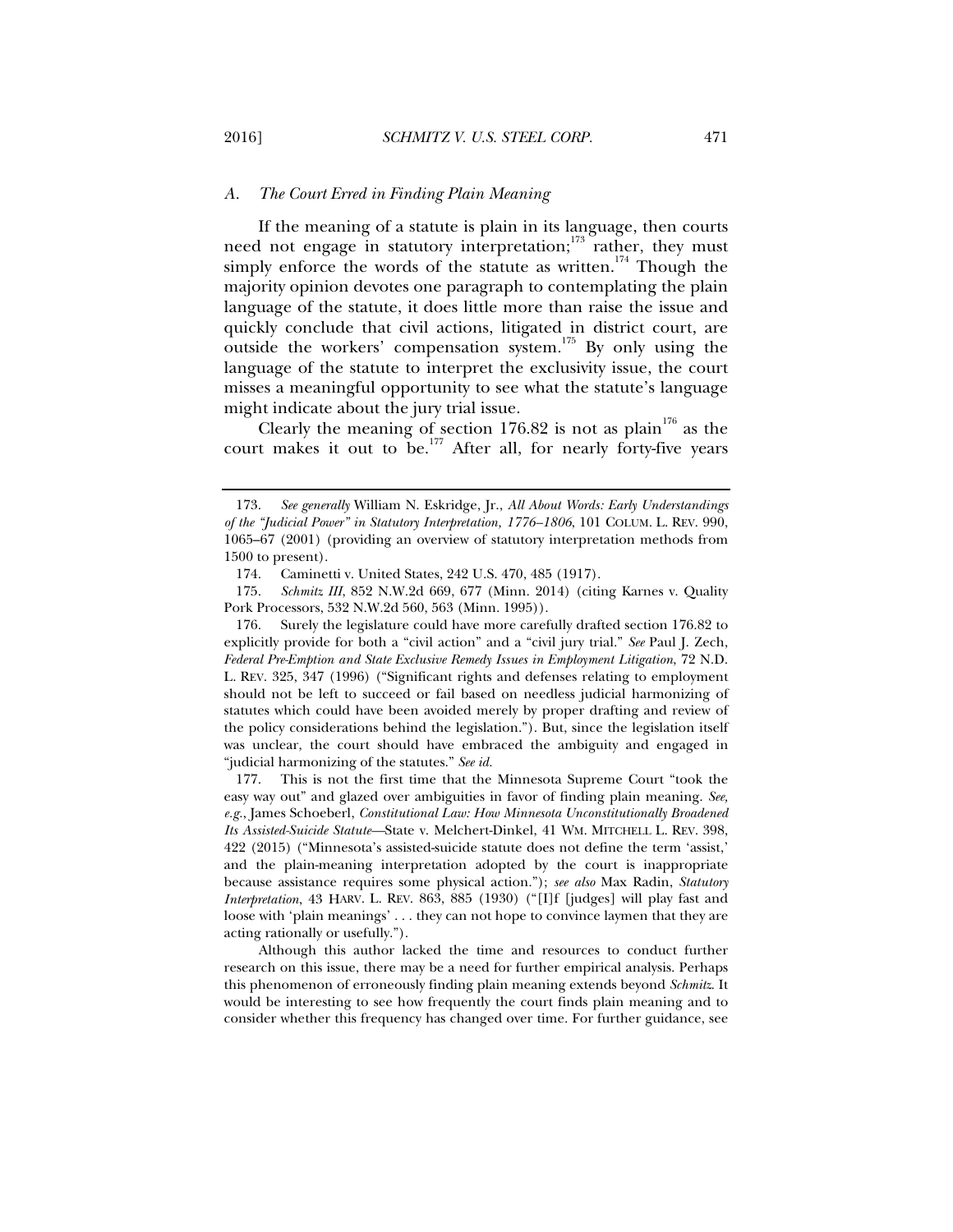Minnesota courts vacillated as to whether or not the civil action implicated a civil jury trial.<sup>178</sup> Additionally, section 176.82 arises under the umbrella of the WCA, which is bereft of jury trials altogether.<sup>179</sup> In light of these ambiguities, the case was ripe for statutory analysis.

#### *B. Textual Canons of Statutory Interpretation*

## *1.* Noscitur a sociis*: "Civil Action" Elsewhere in the WCA and Retaliatory Discharge Statutes*

The maxim *noscitur a sociis* means "a word is known by the company it keeps."180 In statutory interpretation, this means that when a word is ambiguous, its meaning can be ascertained by reference to its use throughout the statute or act.<sup>181</sup> The phrase "civil action" is used seven times in the WCA.<sup>182</sup> Sometimes the language even details "civil actions in district court."<sup>183</sup> This is significant because the term should have the same meaning throughout the WCA.<sup>184</sup> Though "civil action" is never defined,<sup>18</sup> these other seven uses shed light on the fact that the drafters understood the distinctiveness of civil actions and workers'

Driesen, *supra* note 156, exploring a similar phenomenon in U.S. Supreme Court cases and suggesting that the Court increasingly evades statutory interpretation.

 <sup>178.</sup> *Compare Karnes*, 532 N.W.2d at 563 (describing section 176.82 actions as "outside the purview" of the WCA), *with* Humphrey v. Sequentia, Inc., 58 F.3d 1238, 1246 (8th Cir. 1995) ("[W]here a state legislature enacts a provision within its workers' compensation laws and creates a specific right of action, a civil action brought to enforce that right of action is, by definition, a civil action arising under the workers' compensation laws of that state . . . ."). *See generally supra* notes 113–20 and accompanying text.

 <sup>179.</sup> *See supra* notes 66–67 and accompanying text.

 <sup>180.</sup> *See, e.g.*, Gregory v. Ashcroft, 501 U.S. 452, 465 (1991).

 <sup>181.</sup> *See, e.g.*, Jackson v. Mortg. Elec. Registration Sys., Inc., 770 N.W.2d 487, 496 (Minn. 2009).

 <sup>182.</sup> MINN. STAT. §§ 176.145, 176.194, subdiv. 1, 176.295, subdiv. 2, 176.351, subdiv. 3, 176.411, subdiv. 2, 176.471, subdiv. 9, 176.511, subdiv. 4 (2014). The term is surely used numerous times in other Minnesota statutes, but the WCA is distinct and is therefore all that is examined.

 <sup>183.</sup> *See* MINN. STAT. §§ 176.295, subdiv. 2, 176.351, subdiv. 3, 176.411, subdiv. 2.

 <sup>184.</sup> Stephen Breyer, *On the Uses of Legislative History in Interpreting Statutes*, 65 S. CAL. L. REV. 845, 872 (1992) ("To change interpretive horses in midstream would defeat the expectations of the legislators who enacted a statute.").

 <sup>185.</sup> *See* MINN. STAT. § 176.011.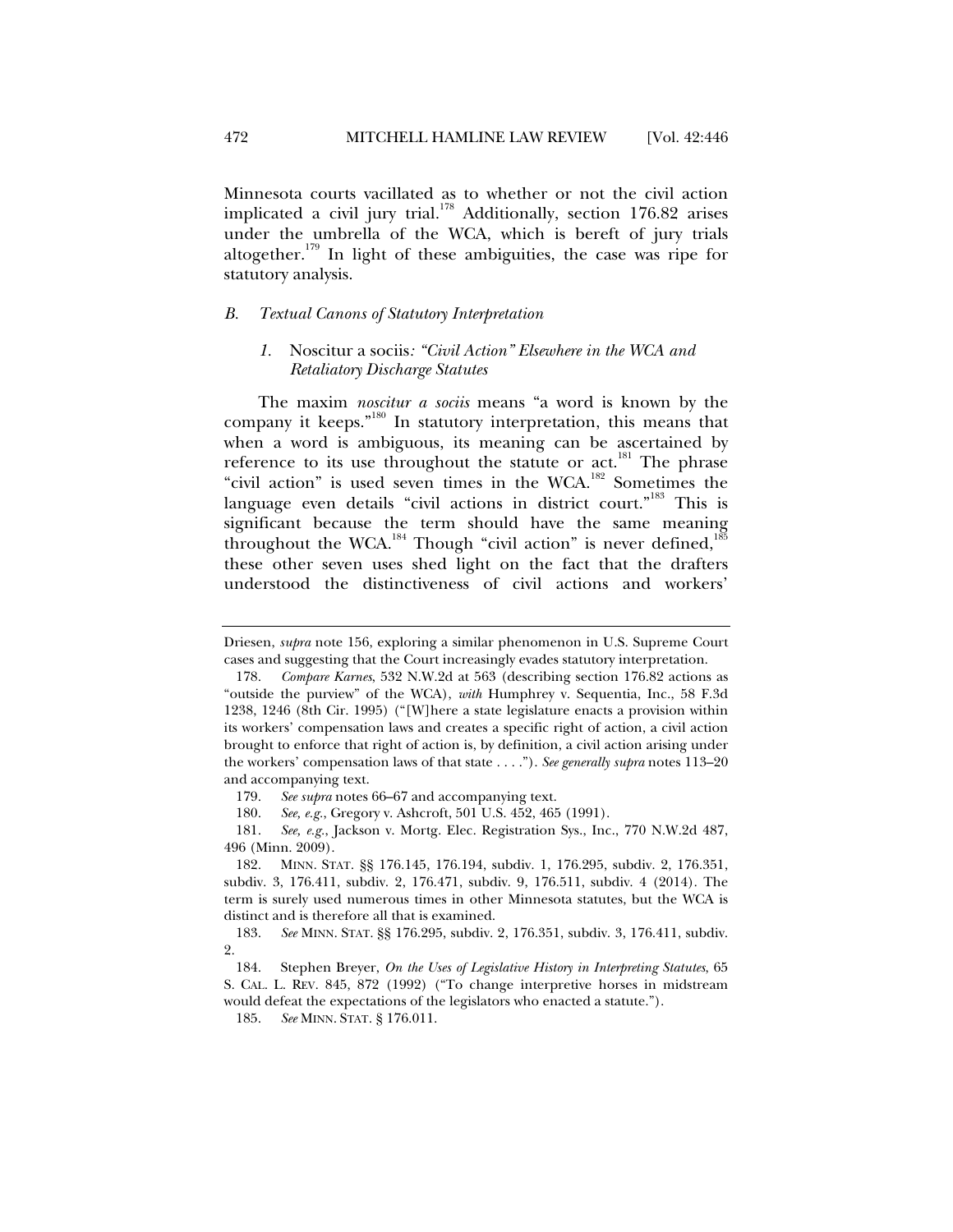compensation actions.186 By providing for civil actions in district courts, the drafters left the door open to jury trials for section 176.82 claimants.

It is also useful to look to the language the legislature used in other retaliatory discharge acts. In the Whistleblower Act, for example, the statute only provides for a "civil action," failing to expressly provide for a jury trial much like in section  $176.82$ .<sup>187</sup> In the statute prohibiting retribution against pregnant employees, the remedies provision specifies the employee "may bring a civil action to recover any and all damages recoverable *at law*."<sup>188</sup> At the bare minimum, juxtaposing these various retaliatory discharge statutes would have shown that providing for a "civil action," and no more, is not incompatible with courts superimposing the right to a jury trial. The court should have engaged in this sort of comparative analysis of related statutes to buttress its finding that civil actions under section 176.82 are entitled to civil jury trials.

## *2.* Lex specialis*: Specific Terms of Section 176.82 Trump the General Provisions of the WCA*

Another helpful Latin maxim of statutory interpretation is *lex*  specialis, meaning "the specific trumps the general."<sup>189</sup> In other words, a law governing a specific subject matter overrides a law that only governs general matters.<sup>190</sup> The court could have applied this principle in *Schmitz* to contend that the specific provisions of section 176.82, providing plaintiffs with a "civil action," trump the general denial of jury trials in workers' compensation matters.

 <sup>186.</sup> Section 176.145 states, "[N]otice . . . may be served . . . upon any agent of the employer upon whom a summons may be served in a civil action." This suggests methods of service in civil actions are separate from, but bear on, service in WCA actions. Section 176.194, subdivision 1 similarly provides that "[e]vidence of violations under this section shall not be admissible in any civil action," again indicating that typically WCA cases are separate from civil cases.

 <sup>187.</sup> *Compare* MINN. STAT. § 181.935, *with* MINN. STAT. § 176.82, subdiv. 1.

 <sup>188.</sup> MINN. STAT. § 181.944 (emphasis added).

 <sup>189.</sup> *See, e.g.*, Rodgers v. United States, 185 U.S. 83, 87–89 (1902); *see also*  MINN. STAT. § 645.08(3) ("[G]eneral words are construed to be restricted in their meaning by preceding particular words.").

 <sup>190.</sup> Varity Corp. v. Howe, 516 U.S. 489, 522 (1996); *Rodgers*, 185 U.S. at 89 ("[T]he special must be taken as intended to constitute an exception to the general act or provision."); Fink v. Cold Spring Granite Co., 262 Minn. 393, 399, 115 N.W.2d 22, 26 (1962) ("It is the rule that specific provisions in a statute control general provisions.").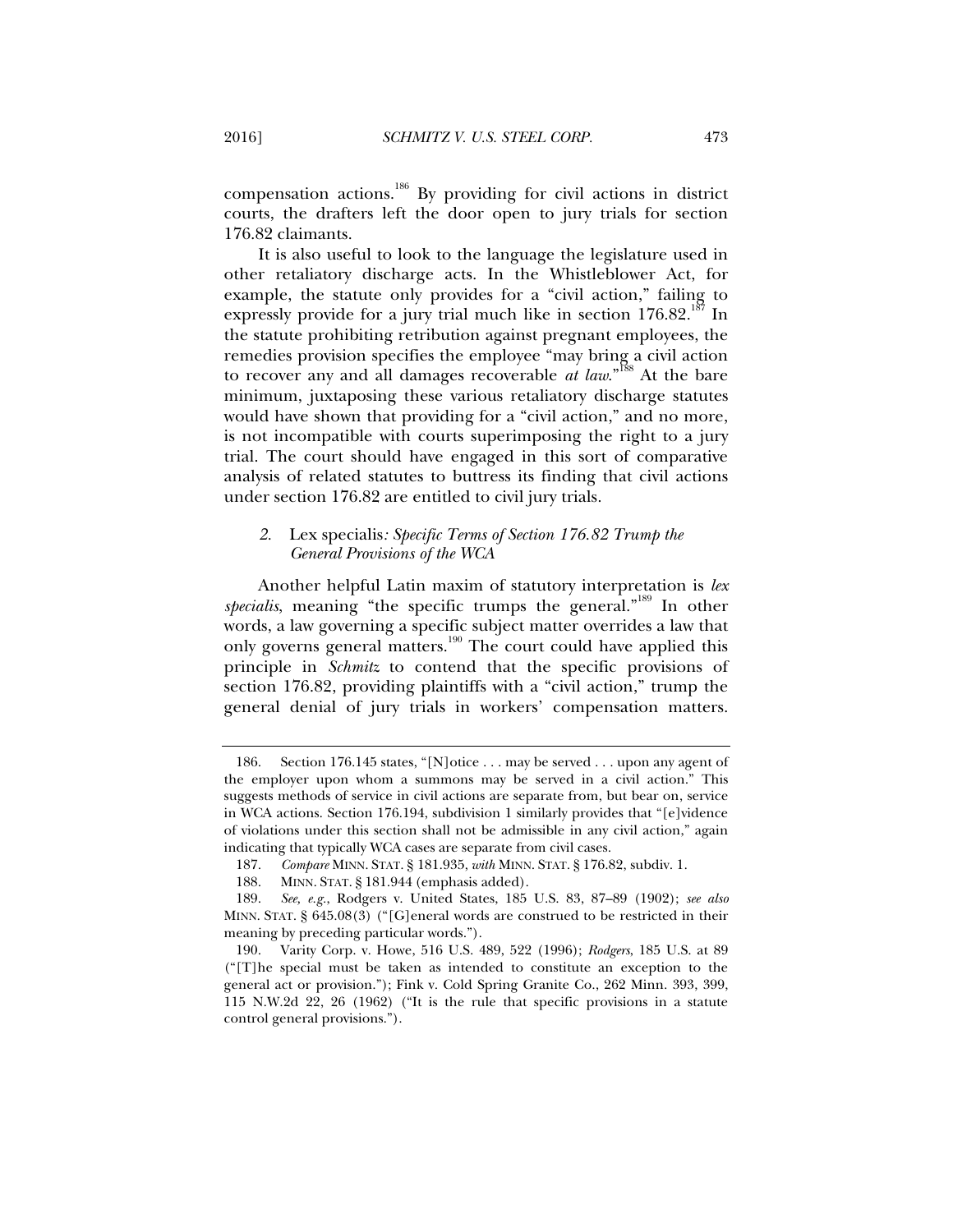While this alone would not resolve the case—after all, a civil action does not necessarily mean a civil jury trial—it lends support to the court's holding and would have fortified its legal reasoning.

Analogous to *lex specialis* is the notion that the new trumps the old.191 The WCA was enacted over sixty years before the legislature amended it to include section  $176.82$  claims.<sup>192</sup> Although the legislature desired to eliminate jury trials in all workers' compensation cases when it was first enacted in 1913, the perspective had shifted by 1975 when section 176.82 was added.<sup>193</sup> The newer conception of employee rights envisioned that the outcome of employment disputes would be in the jury's hands.<sup>194</sup> Section 645.08 directs courts that statutory canons of interpretation govern, but only to the extent that the interpretation is consistent with the intent of the legislature.<sup>195</sup> This would suggest that the *Schmitz* court could have devoted more attention to the more recent advent of employment laws, and that this legislative intent would have trumped the century-old purposes of the WCA as a whole.

## *C. A Purposive Approach to Statutory Interpretation*

Thus far, this case note has only considered textual canons of construction, which are far from infallible.<sup>196</sup> The court's arsenal in

195. MINN. STAT. § 645.08 (2014).

 196. *See* Koons Buick Pontiac GMC, Inc. v. Nigh, 543 U.S. 50, 65–66 (2004) (Stevens, J., concurring) (suggesting that "rote repetition" and "wooden reliance on those canons" of interpretation can cause unfair results); Thomas A. Bishop, *The Death and Reincarnation of Plain Meaning in Connecticut: A Case Study*, 41 CONN. L. REV. 825, 846 (2009) ("Even though the plain meaning rule, and the canons of construction more generally, have a substantial pedigree, their value as useful tools of interpretation has received substantial criticism."); Richard A. Posner, *Statutory Interpretation—in the Classroom and in the Courtroom*, 50 U. CHI. L. REV. 800, 816 (1983) ("Vacuous and inconsistent as they mostly are, the canons do not constrain judicial decision making but they do enable a judge to create the

 <sup>191.</sup> *See Fink*, 262 Minn. at 399, 115 N.W.2d at 26 ("[I]f there is conflict between different statutes as to the same matter, the later statute prevails."). The Latin maxim for this is *leges posteriores priores contrarias abrogant. See* Watt v. Alaska, 451 U.S. 259, 285 (1981) (Stewart, J., dissenting). However, it is generally used when two statutes are in direct conflict, in which case the newer controls. *See, e.g.*, *Fink*, 262 Minn. at 399, 115 N.W.2d at 26.

 <sup>192.</sup> *See supra* notes 31, 78.

 <sup>193.</sup> *Compare supra* note 31, *and supra* note 33, *with supra* note 78, *and supra*  note 87.

 <sup>194.</sup> *See supra* note 109 and accompanying text.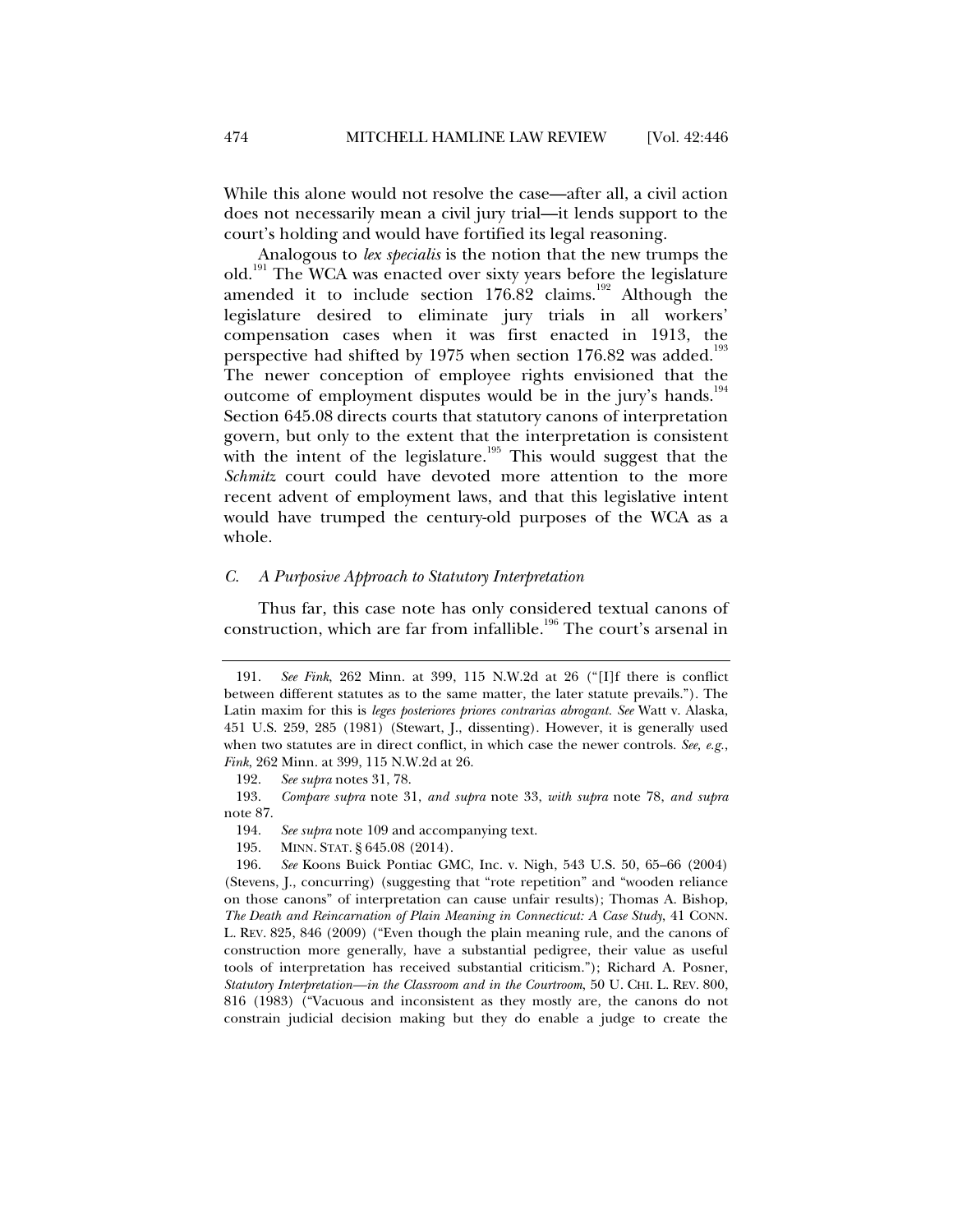statutory interpretation is not limited to analyzing the words alone.197 To do so would be to fall into the same trap as the *Schmitz*  court when it analyzed case law but neglected the statute.<sup>198</sup> Interpreting the text in isolation is often insufficient to effectively elucidate the meaning of a statute.<sup>199</sup> One supplemental avenue of analysis is the purposive approach to statutory interpretation, which relies heavily on the underlying purpose of the legislation in construing the statutory language.<sup>2</sup>

 197. *See* Babbitt v. Sweet Home Chapter of Cmtys. for a Great Or., 515 U.S. 687, 708 (1995) (portraying "text, structure, and legislative history" as a trio of interpretive sources).

 198. The "trap" in statutory interpretation is when courts rely so heavily on textualism at the expense of purposive considerations. Textualism stands in stark contrast to purposivism, insisting that "judges should almost never consult, and never rely on, the legislative history of a statute." William N. Eskridge, Jr., *Textualism, The Unknown Ideal?*, 96 MICH. L. REV. 1509, 1512 (1998). To analogize to contract interpretation, this "four-corners" view is arguably doomed at the outset—it "either den[ies] the relevance of the intention of the parties or presuppose[s] a degree of verbal precision and stability our language has not attained." Pac. Gas & Elec. Co. v. G.W. Thomas Drayage & Rigging Co., 442 P.2d 641, 644, 646 (Cal. 1968) (holding that the refusal to consider extrinsic evidence to aid in interpreting an indemnity clause constituted reversible error).

 199. *See, e.g.*, Donald G. Gifford et al., *A Case Study in the Superiority of the Purposive Approach to Statutory Interpretation:* Bruesewitz v. Wyeth, 64 S.C. L. REV. 221, 263 (2012) ("With today's complex regulatory state, considering statutory text in a vacuum will not yield the true meaning of a statute, but considering legislative purpose will."); *see also* Eskridge, *supra* note 173, at 990 (advocating "a sophisticated methodology that knit[s] together text, context, purpose, and democratic and constitutional norms in the service of carrying out the judiciary's constitutional role").

 200. Gifford et al., *supra* note 199, at 224–25 ("After uncovering the purpose of the legislation, Justice Breyer *then* interprets the statutory language in a manner that fulfills these goals."). In light of this, advocates of the purposive approach would likely find the temporal order of this note a bit confusing. They may have felt the topic of purposive approach should have preceded the other two canons considered here. Nonetheless, this author feels the strength of the purposive approach is best used as a supplement when textual considerations alone leave the analysis lacking. There seems to be no reason that the court could not turn to the purposive approach subsequently to supplement other canons and interpretive tools.

appearance that his decisions are constrained."); Max Radin, *A Short Way with Statutes*, 56 HARV. L. REV. 388, 423 (1942) ("In all this what room is there for the standard 'canons of interpretations,' for *ejusdem generis, expressio unius*, and the entire coterie or band of phrases and tags and shibboleths which are so wearisomely familiar? I should be tempted to deny that they have ever resolved an honest doubt . . . .").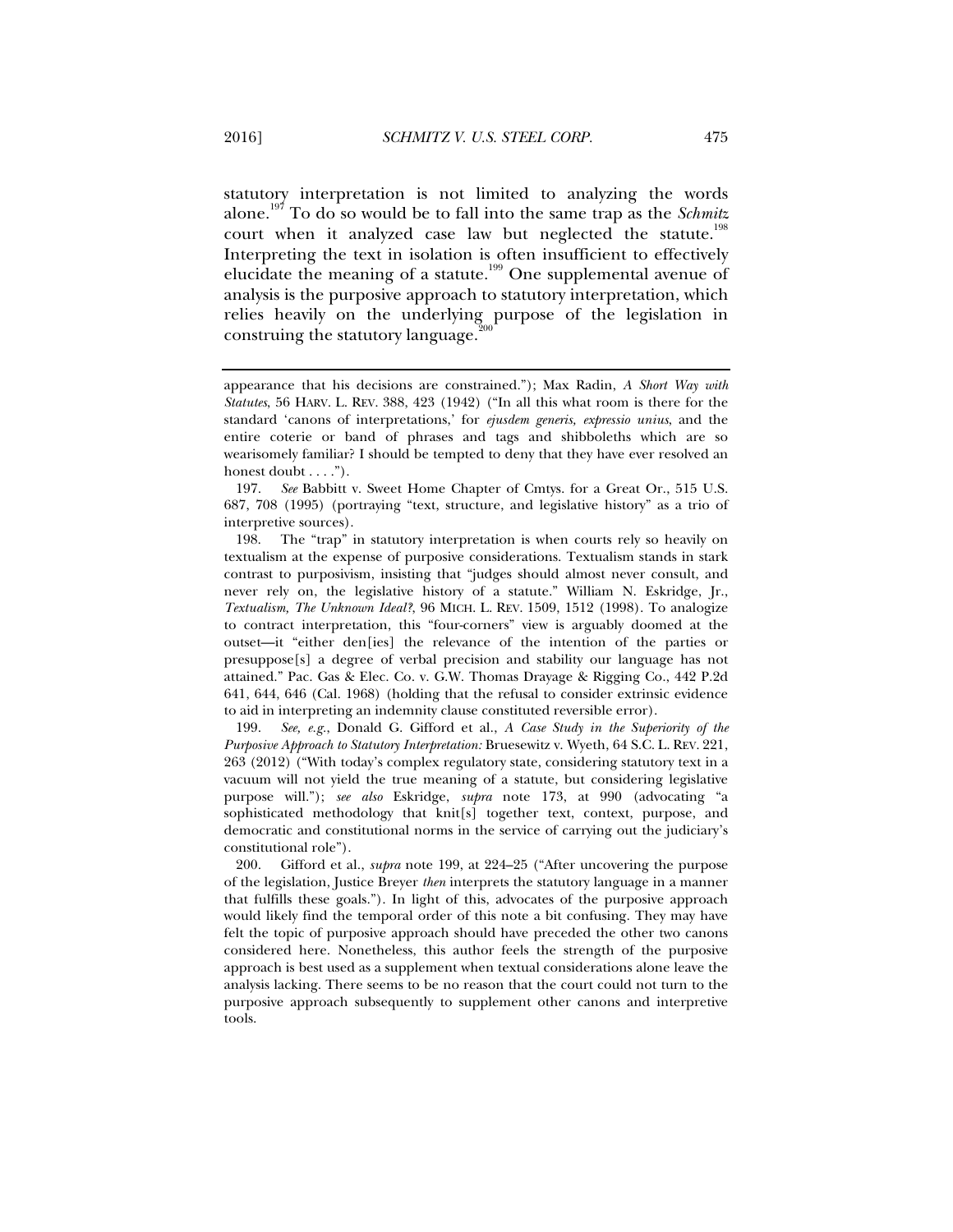Notably, this purposive approach is largely objective,<sup>201</sup> looking broadly at the legislative context, as opposed to the subjective intents of particular drafters.<sup>202</sup> In a way, it personifies the statute, trying to look into the mind of the statute as opposed to the brains of the legislators.203 At the same time, the purposive approach acknowledges the legislative body behind the statute; this aligns with the notion of judicial deference and the judicial branch serving as a "subordinate 'honest agent' of the legislative body."<sup>204</sup> Although Justice Breyer is often credited with the purposive approach, $^{205}$  he is simply an advocate of what section 645.16 already enables the courts to consider.<sup>206</sup>

 203. *See* Braschi v. Stahl Assocs. Co., 543 N.E.2d 49, 52 (N.Y. 1989) (suggesting that a statute is a creature in and of itself, and that "a court's role is not to delve into the minds of legislators, but rather to effectuate the statute by carrying out the purpose of the statute as it is embodied in the words chosen by the Legislature."). *But see* Sunstein, *supra* note 201, at 1739 (suggesting that legislative purpose cannot be found, and is instead always attributed to the legislature).

 204. Carlos E. Gonzalez, *The 2006 David J. Stouffer Lecture: Statutory Interpretation: Looking Back, Looking Forward*, 58 RUTGERS L. REV. 703, 710 (2006) ("[W]hen interpreting statutes, agent courts should act on behalf of the legislative principal, rather than on their own behalf.").

 205. *See, e.g.*, Bruesewitz v. Wyeth LLC, 562 U.S. 223, 243–44 (2011) (Breyer, J., concurring) ("[T]he textual question considered alone is a close one. . . . I would look to other sources, including legislative history, statutory purpose, and the views of the federal administrative agency. . . .").

 206. Although this note does not aim to provide a comprehensive history of statutory interpretation, it is interesting to have some historical perspective on the matter. "Throughout most of the twentieth century, the Court subscribed to the traditional purposivist framework," as exemplified by the 1892 case *Holy Trinity* 

 <sup>201.</sup> This author notes the possibility that despite its objective intentions, the purposive approach could fall victim to the same subjectivity and judicial discretion as with the textual canons of interpretation. *See* Cass R. Sunstein, *Justice Breyer's Democratic Pragmatism*, 115 YALE L.J. 1719, 1741 (2006) (mentioning "the difficulty of characterizing purposes . . . without an evaluative judgment of the interpreter's own [purpose]").

 <sup>202.</sup> *See* Shannon Weeks McCormack, *Tax Shelters and Statutory Interpretation: A Much Needed Purposive Approach*, 2009 U. ILL. L. REV. 697, 730 (2009) ("A purposive approach, on the other hand, seeks to attribute a purpose to the law in question by looking at objective elements, such as the language of the statute and certain types of legislative history, to determine what the statute seeks to achieve. The question is not what particular drafters sought to achieve, but what the statutory language and legislative history show the statute seeks to achieve."). *Contra* Posner, *supra* note 196, at 817 ("The judge should try to think his way as best he can into the minds of the enacting legislators and imagine how they would have wanted the statute applied to the case at bar.").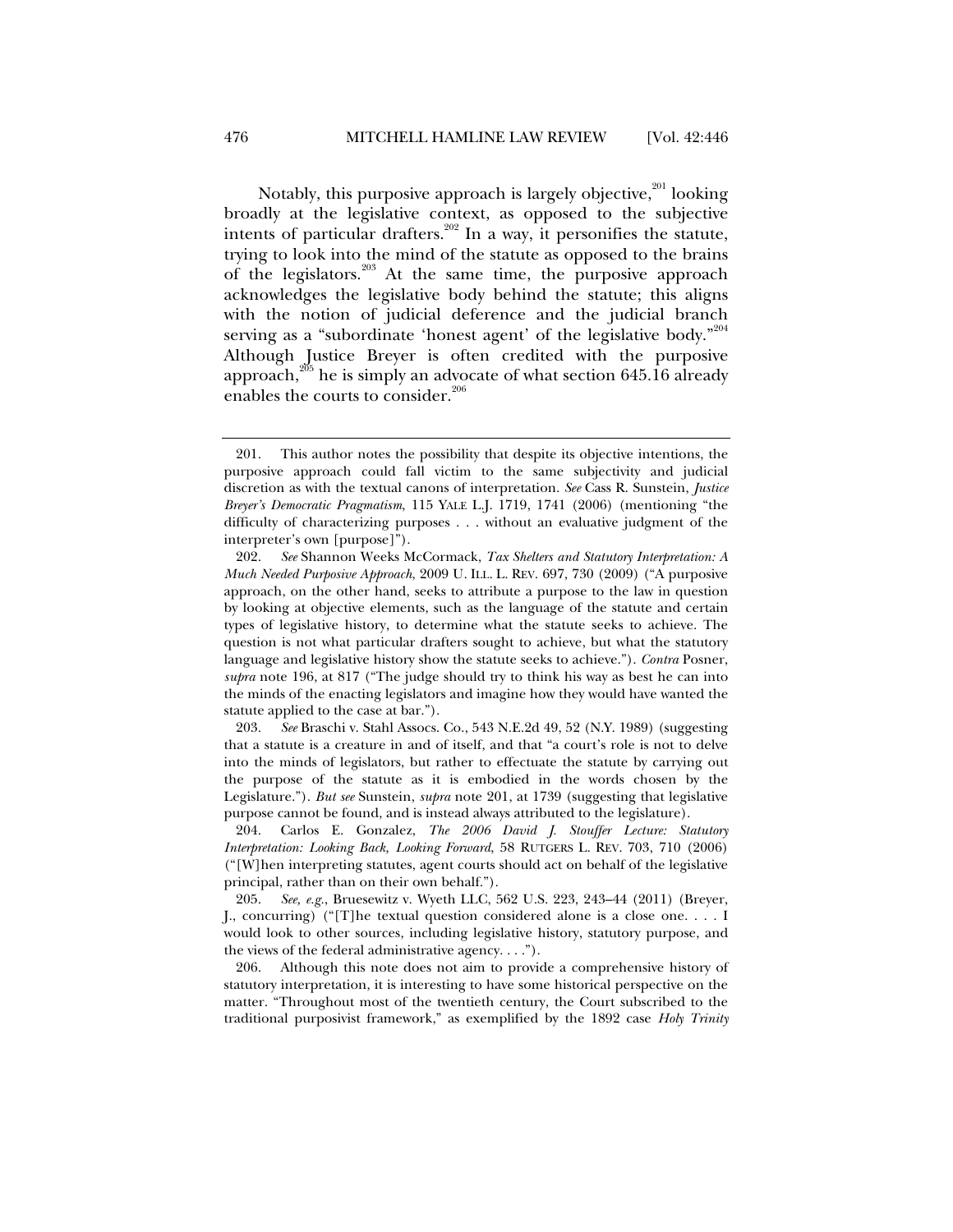Section 645.16 is, in many ways, a codification of this purposive approach.<sup>207</sup> It provides that "the object of all interpretation and construction of laws is to ascertain and effectuate the intention of the legislature."208 When a statute's language is not entirely clear, courts can determine the statute's meaning by considering various factors, such as (1) "the occasion and necessity for the law," (2) "the circumstances under which it was enacted," and (3) "the contemporaneous legislative history."209 This note will now examine these three sources in interpreting the statute at issue in *Schmitz.* 

## *1. The Occasion and Necessity for the Law*

First, the occasion and necessity for the law prohibiting retaliatory discharge was protecting workers and safeguarding their statutory right to workers' compensation. Section 176.82 sought to protect workers from being fired for exercising their statutory right

208. MINN. STAT. § 645.16.

*Church v. United States*. John F. Manning, *The New Purposivism*, 2011 SUP. CT. REV. 113, 113 (2011); *see also* Holy Trinity Church v. United States, 143 U.S. 457, 459 (1892) (referencing the "spirit" and "intention" of the lawmakers). It was not until the final decade of the twentieth century that "statutory interpretation wars" began and the purposive model was challenged. Manning, *supra* note 206, at 113; Abbe R. Gluck, *The States as Laboratories of Statutory Interpretation: Methodological Consensus and the New Modified Textualism*, 119 YALE L.J. 1750, 1843–44 (2010).

 <sup>207.</sup> *See* MINN. STAT. § 645.16 (2014). Although statutory interpretation occurs at the state supreme courts and the Supreme Court alike, much of the scholarly debate on statutory interpretation comes from federal law "where . . . no agreed methodological rules exist." Amnon Lehavi, *Judicial Review of Judicial Lawmaking*, 96 MINN. L. REV. 520, 583 n.83 (2011). As a result, state courts can create and employ their own rules. *Id.* At one point, Connecticut had adopted the purposive approach in all matters of statutory interpretation, even when the language was unambiguous. *See* State v. Courchesne, 816 A.2d 562, 578 (Conn. 2003) ("[W]e ordinarily will consider all of those sources beyond the language itself, without first having to cross any threshold of ambiguity of the language."). However, within a matter of months this was superseded by statute. *See* CONN. GEN. STAT. ANN. § 1–2z (West, Westlaw through 2015 Reg. Sess.) ("If . . . the meaning of [statutory] text is plain and unambiguous and does not yield absurd or unworkable results, extratextual evidence of the meaning of the statute shall not be considered."); *see also* Paul Dinto Elec. Contractors, Inc. v. City of Waterbury, 835 A.2d 33, 39 n.10 (Conn. 2003) (acknowledging that the Connecticut Supreme Court's purposive approach had been legislatively overruled). As *Courchesne* demonstrates, while state courts are free to innovate in methods of statutory interpretation, they ultimately must answer to the state legislatures.

 <sup>209.</sup> *Id.*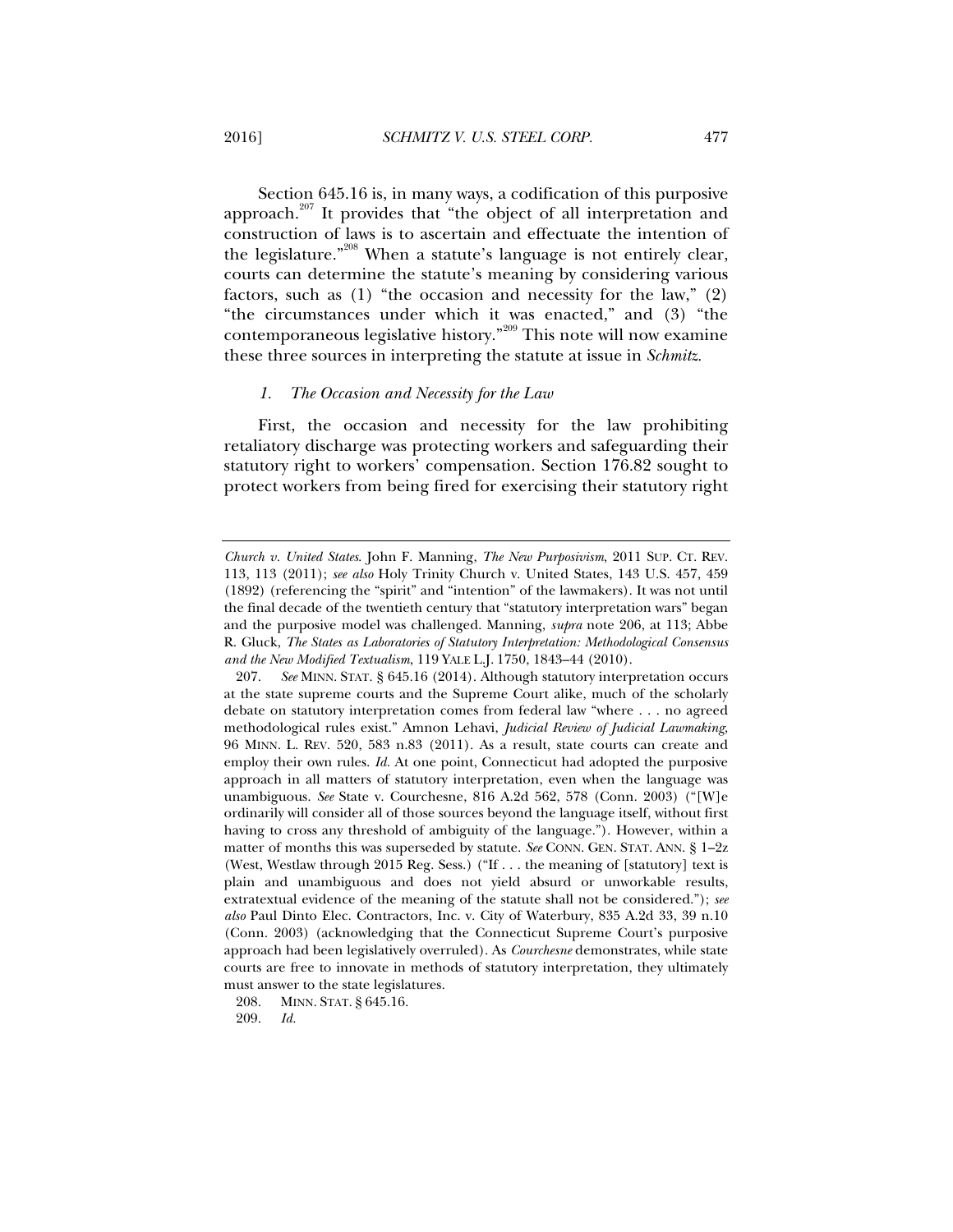to workers' compensation.<sup>210</sup> The right to compensation under the WCA would be meaningless if an employee could be fired for utilizing his or her benefits.<sup>211</sup> As part of the compensation bargain, employees gave up the right to traditional negligence actions, but they did not agree to suffer reprisal for exercising their legal right to compensation.

The legislature clearly viewed the threat of retaliatory discharge as a serious matter, so much so that the statute provides for punitive damages.<sup>212</sup> The threat of treble damages serves as a deterrent to employers, endeavoring to shield employees from retaliatory discharge.<sup>213</sup> The Minnesota Supreme Court has even commented on this connection between protecting employees and punishing employers in several prior section 176.82 cases.<sup>214</sup>

Looking at the necessity for the law would have helped the *Schmitz* court reinforce its holding that the exclusivity of the WCA did not govern and the salient consideration was instead workers' rights. To protect employees receiving benefits under the WCA, it makes sense to have a provision that provides for the oversight of the civil court system $^{215}$ —and the oversight of a jury, as well.

 212. MINN. STAT. § 176.82 ("[P]unitive damages not to exceed three times the amount of any compensation benefit to which the employee is entitled"). The statute even provides for costs and reasonable attorney fees, which is further indicative of a worker-friendly purpose. *See id.* It also indicates that the damages awarded are not to be offset by workers' compensation benefits received. *Id.* 

 213. *See* Steefel, *supra* note 92, at 470 ("[T]he possibility of punitive damages being awarded will deter employers from discharging at-will employees who refuse to violate a statutory or constitutional provision."); *see also* MINN. STAT. § 549.20 ("Punitive damages shall be allowed in civil actions only upon clear and convincing evidence that the acts of the defendant show deliberate disregard for the rights or safety of others."); Kelsay v. Motorola, Inc., 384 N.E.2d 353, 359 (Ill. 1978).

 214. *See, e.g.*, Bergeson v. U.S. Fid. & Guar. Co., 414 N.W.2d 724, 727 (Minn. 1987) (discussing treble punitive damages as "a kind of damages reserved traditionally for conduct which is outrageous"); Wojciak v. N. Package Corp., 310 N.W.2d 675, 680 (Minn. 1981) (viewing punitive damages as reflective of a dual "concern for employees' welfare" and "a desire to punish employers and deter them from the forbidden conduct.").

215. *See* Firestone Textile Co. v. Meadows, 666 S.W.2d 730, 734 (Ky. 1984)

 <sup>210.</sup> *Id.* § 176.82.

 <sup>211.</sup> *See* Deborah A. Schmedemann, *Fired Employees and/or Frozen-Out Shareholders (an Essay)*, 22 WM. MITCHELL L. REV. 1435, 1444 (1996) ("The premise of these statutes [prohibiting retaliatory discharge] is that rights guaranteed employees would be hollow if employers could terminate employees who assert statutory rights.").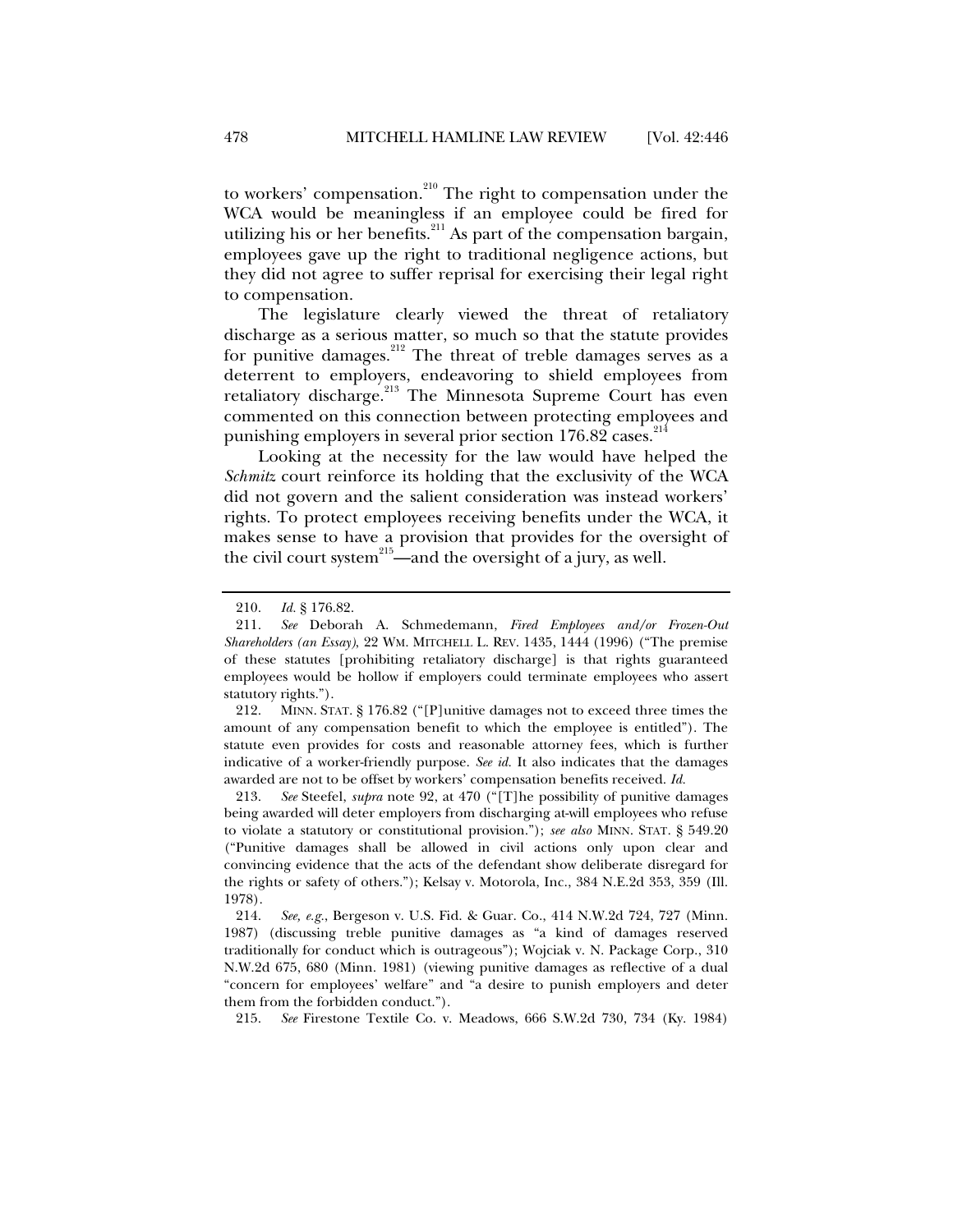#### *2. The Circumstances Under Which the Law Was Enacted*

Second, the circumstances surrounding the enactment of section 176.82 reflect a broader commitment to prohibitions on retaliatory discharge. The statute was enacted during an era in which the legislature sought to protect workers' rights generally. $^{216}$ This emphasis on protecting individuals in the course of their employment, whether for whistleblowing or workers' compensation, was seen as an exception to the common-law rule of at-will employment. In the years leading up to and following the passage of section 176.82, the courts were increasingly willing to carve out exceptions to the doctrine.<sup>217</sup> Perhaps this can be extrapolated to support the proposition that the legislature was also willing to carve out an exception to the exclusivity principle of the WCA. The environment surrounding the enactment demonstrates that retaliatory discharge was an increasingly respected cause of action that merited protections, both from the legislature by way of statutes and from the judicial branch by way of case law.

## *3. The Contemporaneous Legislative History*

Finally, the contemporaneous legislative history can provide valuable insight into the intent of the legislature.<sup>218</sup> Unlike analysis of legislative intent, which focuses solely on the purposes of the

<sup>(&</sup>quot;The only effective way to prevent an employer from interfering with his employees' rights to seek compensation is to recognize that [the employee] has a cause of action for retaliatory discharge when the discharge is motivated by the desire to punish the employee for seeking the benefits to which he is entitled by law."); Ann-Marie Ahern, *Fight Back Against Retaliation*, TRIAL, June 2002, at 45 ("[W]orkers should not have to choose between their livelihoods and their health. If an employer can intimidate employees or punish them for seeking redress, then the employer could render workers' protection under those statutes null.").

 <sup>216.</sup> *See supra* Part II.C.1–.2.

 <sup>217.</sup> *See, e.g.*, *supra* note 93 and accompanying text.

 <sup>218.</sup> *See, e.g.*, Brown v. Transcon Lines, 588 P.2d 1087, 1091–93, 1095 (Or. 1978) (engaging in analysis of legislative history of statutes relating to unlawful employment practices before holding plaintiff was entitled to file common-law action for wrongful discharge). *But see* Adrian Vermeule, *Legislative History and the Limits of Judicial Competence: The Untold Story of* Holy Trinity Church, 50 STAN. L. REV. 1833, 1884 (1998) ("In other respects, however, consulting legislative history for evidence of general purpose may aggravate, rather than alleviate, the problem of judicial competence. . . . [E]vidence of general purpose in the legislative history often involves political, social, or economic problems that are nonlegal and highly controversial . . . .").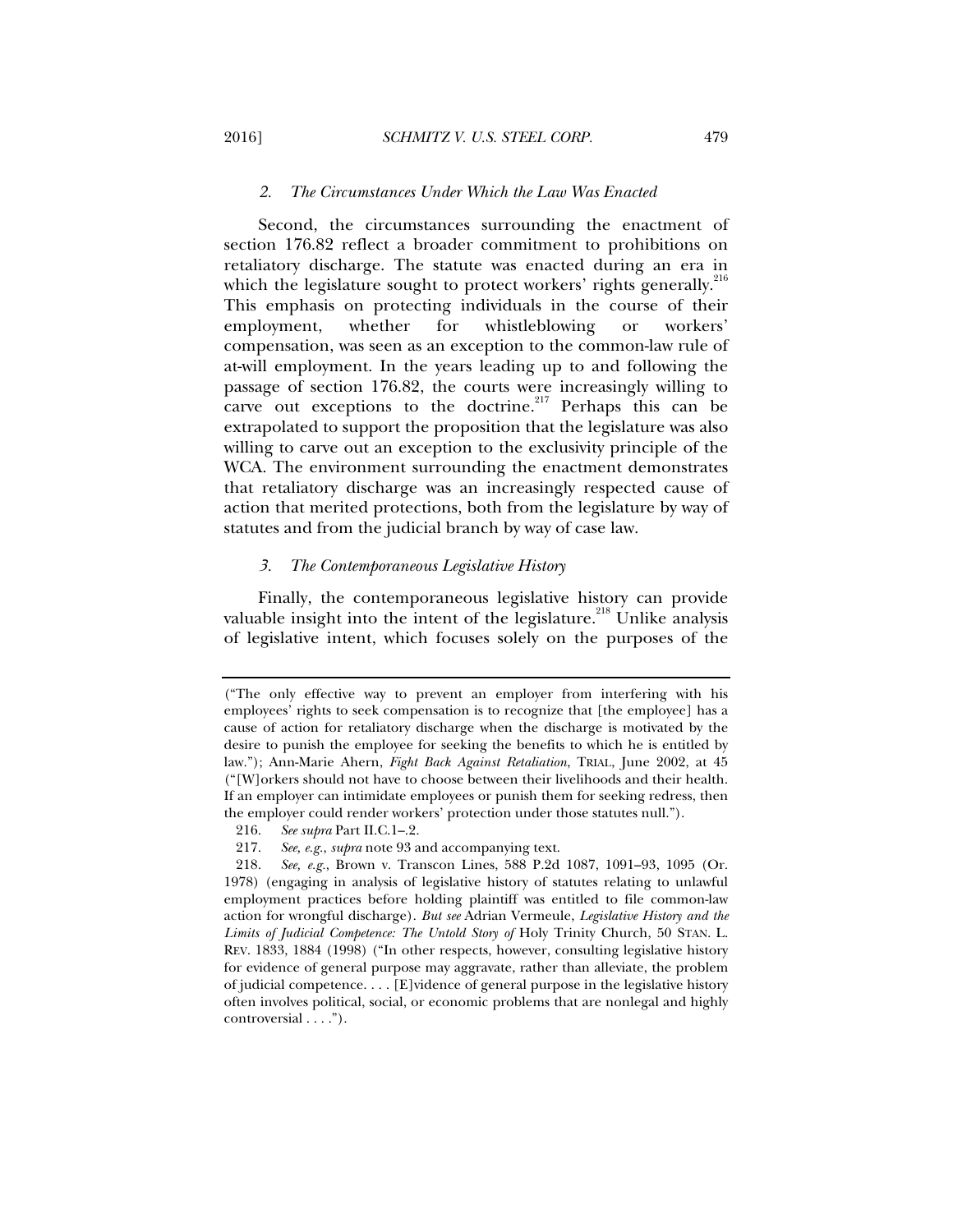legislators that took part in the drafting efforts, analysis of legislative history reveals broader purposes and intentions.<sup>219</sup> With regards to section 176.82, the legislative history is rather uncomplicated. Less than four months elapsed between its first reading and its passage,<sup>220</sup> and only two committees considered the legislation.<sup>221</sup> There is no record of contentious debate or any revisions during this time.<sup>222</sup> But this absence of history, in and of itself, may be indicative of the legislative support behind this newfound action for retaliatory discharge in the workers' compensation context. The lack of debate on the "civil action" versus "civil jury trial" matter may also suggest that the legislature simply assumed they could provide for a "civil action" and that the courts would automatically imbue this language with the right to civil jury trial, as jury trials were traditionally associated with other retaliatory discharge actions.<sup>223</sup> While the legislative history of section 176.82 may not be rich with information, the lack thereof speaks for itself. $224$ 

## V. OBSERVATIONS AND CONCLUSIONS

Courts have little to lose by engaging in statutory interpretation, particularly when the effort is concurrent with a careful consideration of case law. The legislature specifically

 <sup>219.</sup> *See generally* Vermeule, *supra* note 218, at 1883–85 (discussing two varieties of legislative intent—specific intent versus general legislative purpose); Radin, *supra* note 177, at 872 (criticizing legislative intent as "undiscoverable in fact, irrelevant if it were discovered . . . [and] a queerly amorphous piece of slag.").

 <sup>220.</sup> This author went to the Minnesota Historical Society Library in Saint Paul, Minnesota, to research the statute's legislative history. The archival legislative records revealed that the bill was first read on February 20, 1975, and ultimately passed on June 5, 1975.

 <sup>221.</sup> Section 176.82 was referred to the Committee on Governmental Operations on February 20, 1975, after its first reading. A Conference Committee on the matter was appointed on May 13, 1975.

 <sup>222.</sup> Neither the House nor Senate Journals included any supplemental transcripts, audio taped discussions, committee minutes, or notes regarding debate within the committees or on the floor of the House or Senate.

 <sup>223.</sup> *See supra* note 108 and accompanying text.

 <sup>224.</sup> *But see* Sedima, S.P.R.L. v. Imrex Co., 473 U.S. 479, 530 n.13 (1985) ("[C]ongressional silence, no matter how 'clanging,' cannot override the words of the statute."); Ill., Dep't of Pub. Aid v. Schweiker, 707 F.2d 273, 277 (7th Cir. 1983) ("Not every silence is pregnant . . . .").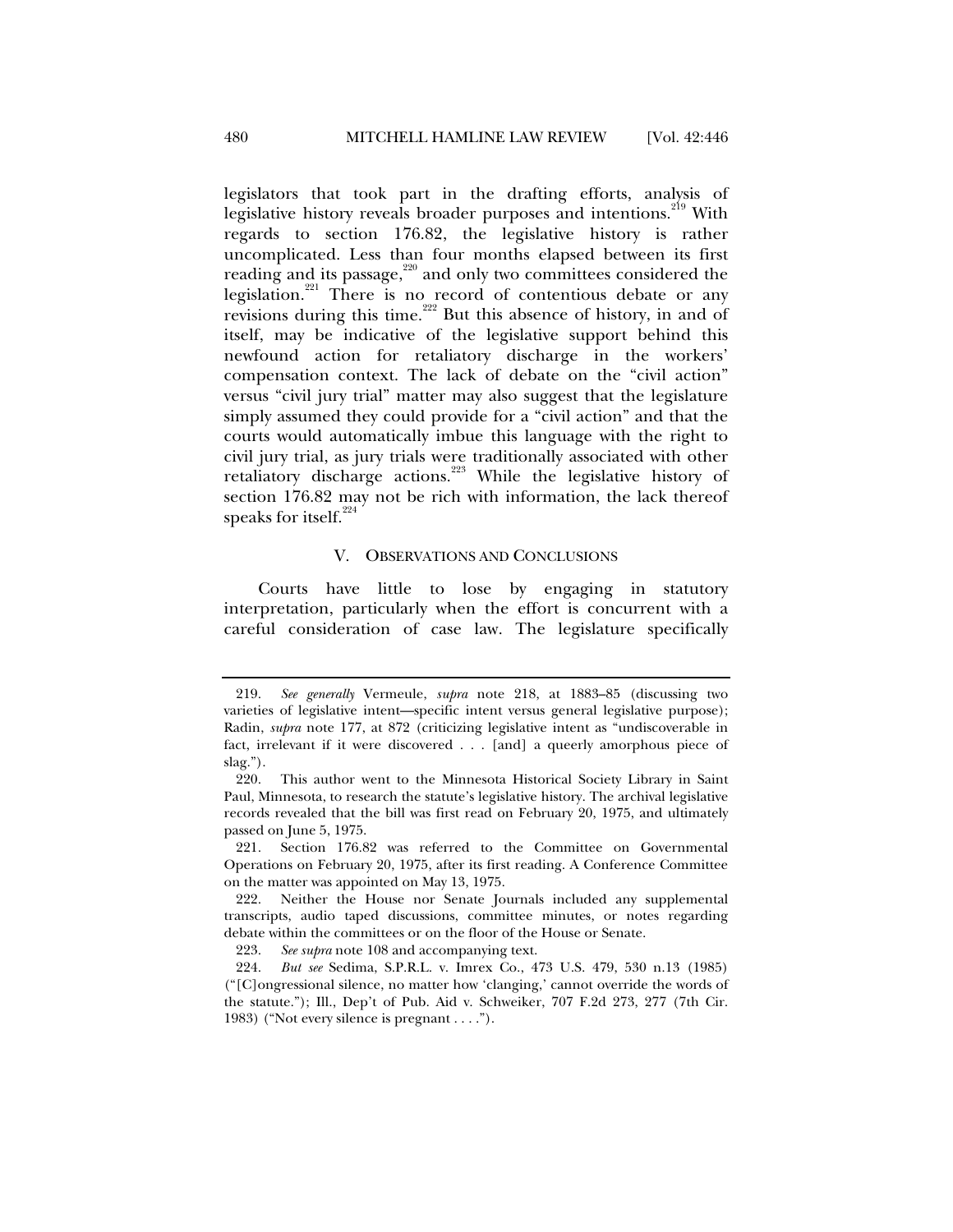empowered the courts through section 645.16 to look at factors such as the necessity for the law, the circumstances of its enactment, and the related legislative history.<sup>225</sup> And as the Minnesota Supreme Court intelligently observed in *Karst v. F.C. Hayer Co.*, "If we have incorrectly defined the legislative intent, the legislature may quickly correct us."<sup>226</sup>

Though section 176.82 carved out a civil action for plaintiffs in 1975, it was not until 2014 that the Minnesota Supreme Court confirmed that this civil action for retaliatory discharge under the WCA indeed includes the civil right to a jury trial, as well. $227$ 

What matters is not so much the jury trial itself—after all, very few cases actually get to trial<sup>228</sup>—but the image of getting to the jury. If a WCA retaliation case were to go to trial, the jury would likely be sympathetic to the plaintiff.<sup>229</sup> Retaliatory discharge adds insult to literal injury: first the plaintiff is hurt at work, and then he gets fired because of it. This would likely increase the settlement values of section 176.82 claims as the potential for a million dollar jury verdict $230$  would presumably encourage employers to settle.

The flip side of this risk of high jury verdicts is that it may scare employers, who could be more apt to foreclose the possibility of section 176.82 retaliation claims when an employee settles his

 <sup>225.</sup> *See supra* Part IV.C.

 <sup>226. 447</sup> N.W.2d 180, 186 (Minn. 1989).

 <sup>227.</sup> Law of June 4, 1975, ch. 359, §§ 21, 23, 1975 Minn. Laws 1188 (codified as amended at MINN. STAT. § 176.82, subdiv. 1 (2014)); *Schmitz III*, 852 N.W.2d 669, 677 (Minn. 2014).

 <sup>228.</sup> Marshall H. Tanick, *Trial by Jury Arduous Attempts to Appropriate and Avert*, BENCH & B. MINN., Nov. 2012, at 25 (noting that "no more than 5 percent of all civil cases ever reach juries" and attributing this to the growing emphasis on alternative dispute resolution).

 <sup>229.</sup> *See* Ahern, *supra* note 215, at 45 ("Unlike employment discrimination cases, retaliation cases involve motives that juries readily understand: The idea that an employer may want to rid its workforce of employees who file costly compensation claims is plausible to jurors who may see corporate America as greedy. Jurors are also quick to understand the highly offensive nature of retaliation. The idea that an employer could terminate an employee simply because he or she sought redress for a work-related injury offends fundamental notions of fairness.").

 <sup>230.</sup> Robin Potter, *Collateral Tort Claims in Employment Law—The Tort of Retaliatory Discharge*, *in* 1 ASSOCIATION OF TRIAL LAWYERS OF AMERICA CLE 363 (2000), 2000 WL 1120401 ("[T]he tort of retaliatory discharge[] has resulted in high verdicts and hotly litigated cases.").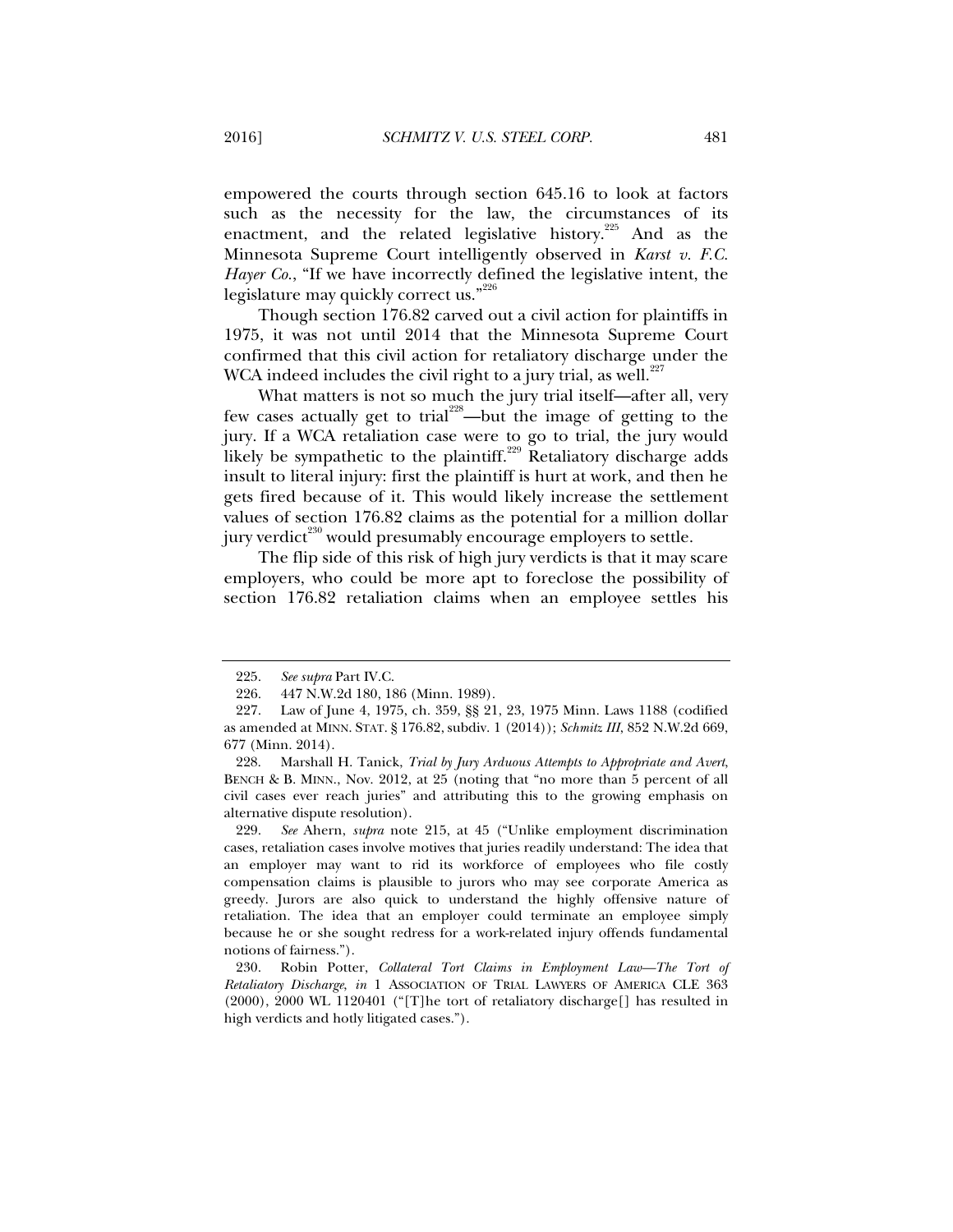workers' compensation case.<sup>231</sup> In other words, settlement agreements within the administrative system may increasingly include provisions that the employee fully releases all future civil actions under section 176.82. This occasionally happened prior to *Schmitz*,<sup>232</sup> but employers may be inclined to do so more frequently due to the looming threat of large jury awards.

The impact of *Schmitz* should not be exaggerated, however. In the year since it was decided, it has only been cited by one Minnesota court in an unpublished opinion.<sup>233</sup> The *Schmitz* holding does not open the floodgates to an onslaught of retaliatory discharge claims, as plaintiffs still must prove not only wrongful termination, but the causal nexus to the exercise of workers' compensation rights.<sup>234</sup> Nonetheless, if a plaintiff can jump through these hoops, he has the potential to see a substantial jury verdict. $\overline{a}$ 

 <sup>231.</sup> *See* MINN. STAT. § 176.521 ("The commissioner, a compensation judge, and the district court shall exercise discretion in approving or disapproving a proposed settlement."); *see also* MINN. DEP'T OF LABOR & INDUS., *supra* note 61 (discussing compromise and release agreements, also known as "stipulations for settlement").

 <sup>232.</sup> *See, e.g.*, Weilder v. Johanning Trans-Fare, Inc., No. WC05-147, 2005 WL 1901570, at \*2 (Minn. Work. Comp. Ct. App. June 30, 2005) (reviewing employee's petition to vacate a stipulation for settlement that was executed solely to eliminate a close out of section 176.82 claims).

 <sup>233.</sup> McDonal v. SuperValu, Inc., No. A14-1228, 2015 WL 1401636, at \*1 (Minn. Ct. App. Mar. 30, 2015). *Schmitz* has technically been cited in two cases, but in one instance it was for an issue unrelated to the retaliatory discharge claims. *See*  Kaufenberg v. Winkley Co., No. A14-1514, 2015 WL 3539744, at \*4 (Minn. Ct. App. June 8, 2015) (citing *Schmitz* only for the *Faragher/Ellerth* issue).

 <sup>234.</sup> *See* Gary & Tanick, *supra* note 109, at n.14 (discussing the floodgates concern after *Abraham*, which permitted jury trials for retaliatory discharge actions under the Whistleblower Act); James T. Mellon, *Michigan Worker's Compensation Retaliation Tort: Its Origin and Development*, 80 U. DET. MERCY L. REV. 61, 88–89 (2002) ("The cause of action is difficult for a plaintiff to prove because an employer rarely announces that the reason for the discriminatory conduct is in retaliation for the employee's asserting a right under the Michigan Worker's Disability Compensation Act.").

 <sup>235.</sup> For example, one (admittedly outdated) survey showed that plaintiffs in wrongful termination suits in California received punitive damages averaging \$494,000. William B. Gould IV, *Stemming the Wrongful Discharge Tide: A Case for Arbitration*, 13 EMP. REL. L.J. 404, 406 (1987). However, the countervailing factor is that Minnesota's statute limits punitive damages to "three times the amount of any [workers'] compensation benefit to which the employee is entitled." MINN. STAT. § 176.82. Further diminishing this risk is the cost of litigation generally. *See*  Yonover, *supra* note 90, at 93 ("It could cost an employee over \$10,000 just to get to trial; the judicial process is both expensive and lengthy.").